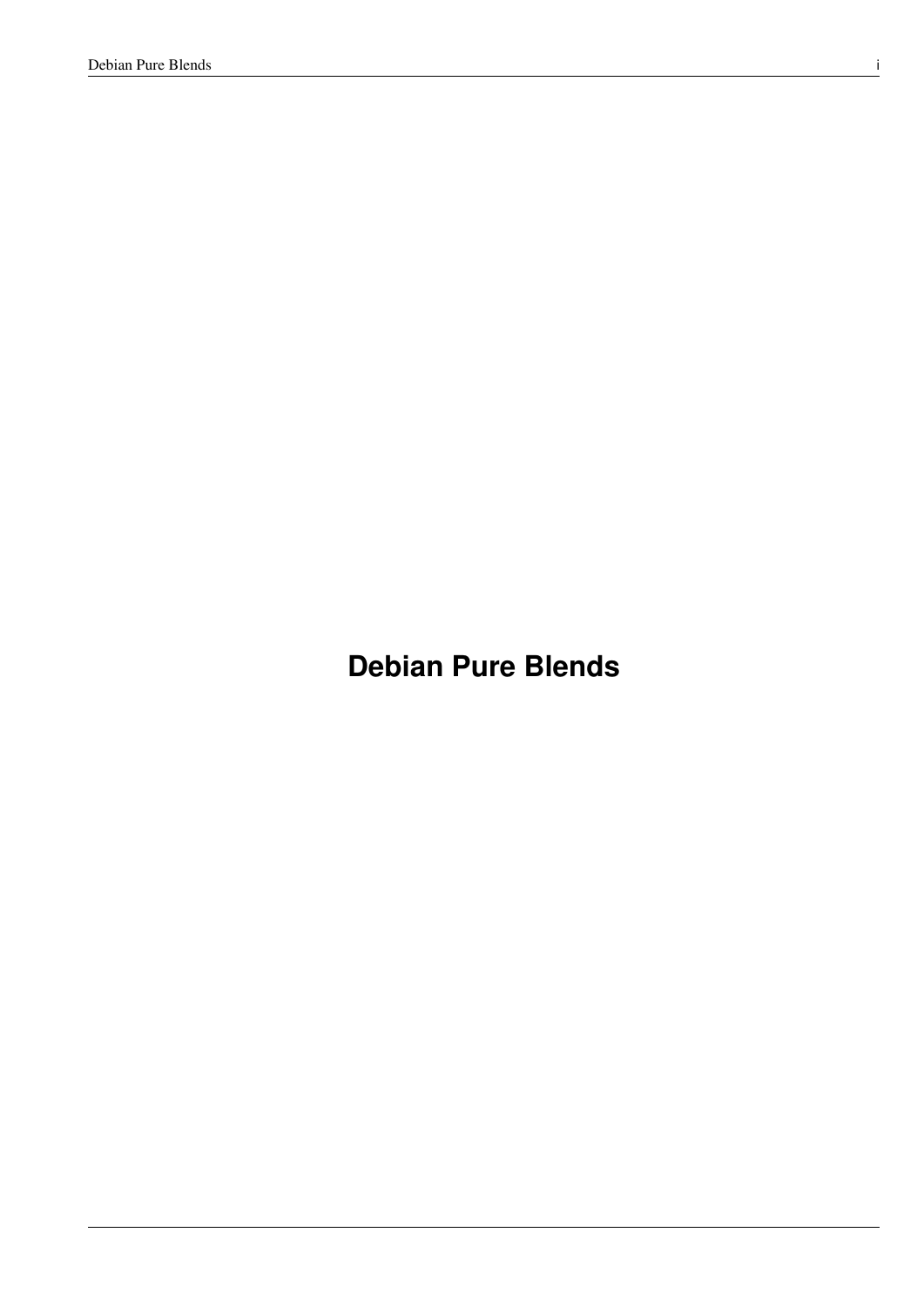Copyright © 2004 - 2013 Andreas Tille, Ben Armstrong, Emmanouil Kiagias

#### Copyright

This manual is Free Software; you may redistribute it and/or modify it under the terms of the GNU General Public License as published by the Free Software Foundation; either version 2.0, or (at your option) any later version.

This is distributed in the hope that it will be useful, but *without any warranty*; without even the implied warranty of merchantability or fitness for a particular purpose. See the GNU General Public License for more details.

A copy of the GNU General Public License is available on the World Wide Web at [http://www.gnu.org/copyleft/](http://www.gnu.org/copyleft/gpl.html) [gpl.html](http://www.gnu.org/copyleft/gpl.html). You can also obtain it by writing to the Free Software Foundation, Inc., 51 Franklin Street, Fifth Floor, Boston, MA 02110, USA.

You can find the source of this article [in the Git repository at git.debian.org.](http://git.debian.org/?p=blends/blends.git;a=tree;f=doc/en) It is also available as Debian package blends-doc. A [printable version in PDF format](#page-0-0) will be built from time to time.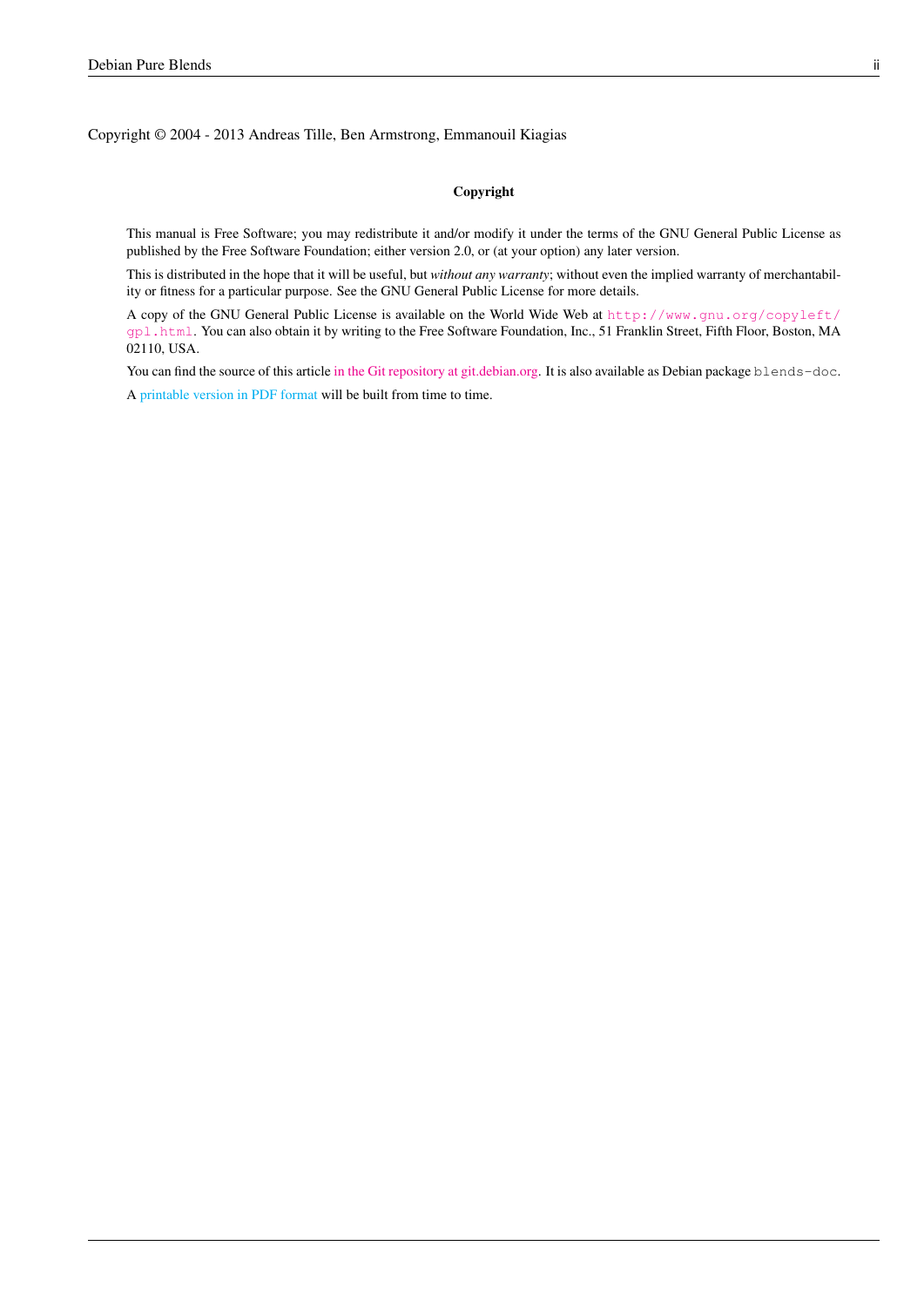# **Contents**

| 1              |     | Introduction                                                                                                                                                                                                                   | 1              |  |  |
|----------------|-----|--------------------------------------------------------------------------------------------------------------------------------------------------------------------------------------------------------------------------------|----------------|--|--|
| $\overline{2}$ |     | <b>What are Debian Pure Blends?</b>                                                                                                                                                                                            |                |  |  |
|                | 2.1 |                                                                                                                                                                                                                                | $\overline{2}$ |  |  |
|                | 2.2 |                                                                                                                                                                                                                                | 3              |  |  |
|                | 2.3 |                                                                                                                                                                                                                                | $\overline{3}$ |  |  |
|                | 2.4 |                                                                                                                                                                                                                                | $\overline{4}$ |  |  |
|                | 2.5 |                                                                                                                                                                                                                                | $\overline{4}$ |  |  |
|                |     | 2.5.1                                                                                                                                                                                                                          | $\overline{4}$ |  |  |
|                |     | 2.5.2                                                                                                                                                                                                                          | $\overline{4}$ |  |  |
|                |     | 2.5.2.1                                                                                                                                                                                                                        | $\overline{4}$ |  |  |
|                |     | 2.5.2.2                                                                                                                                                                                                                        | $\overline{5}$ |  |  |
|                | 2.6 |                                                                                                                                                                                                                                | $\overline{5}$ |  |  |
| $\mathbf{3}$   |     | <b>General ideas</b>                                                                                                                                                                                                           |                |  |  |
| 3.1            |     | 6                                                                                                                                                                                                                              |                |  |  |
|                | 3.2 |                                                                                                                                                                                                                                | -6             |  |  |
|                |     | 3.2.1                                                                                                                                                                                                                          |                |  |  |
|                |     | 3.2.2                                                                                                                                                                                                                          | $\overline{7}$ |  |  |
|                | 3.3 |                                                                                                                                                                                                                                |                |  |  |
|                | 3.4 | General problem (a) contain the contract of the contract of the contract of the contract of the contract of the contract of the contract of the contract of the contract of the contract of the contract of the contract of th |                |  |  |
|                | 3.5 |                                                                                                                                                                                                                                |                |  |  |
| 4              |     | <b>Existing Debian Pure Blends</b>                                                                                                                                                                                             | <b>10</b>      |  |  |
|                | 4.1 |                                                                                                                                                                                                                                |                |  |  |
|                | 4.2 |                                                                                                                                                                                                                                |                |  |  |
|                |     |                                                                                                                                                                                                                                | -11            |  |  |
|                | 4.4 |                                                                                                                                                                                                                                |                |  |  |
|                | 4.5 |                                                                                                                                                                                                                                |                |  |  |
|                | 4.6 |                                                                                                                                                                                                                                |                |  |  |
|                | 4.7 |                                                                                                                                                                                                                                |                |  |  |
|                |     |                                                                                                                                                                                                                                |                |  |  |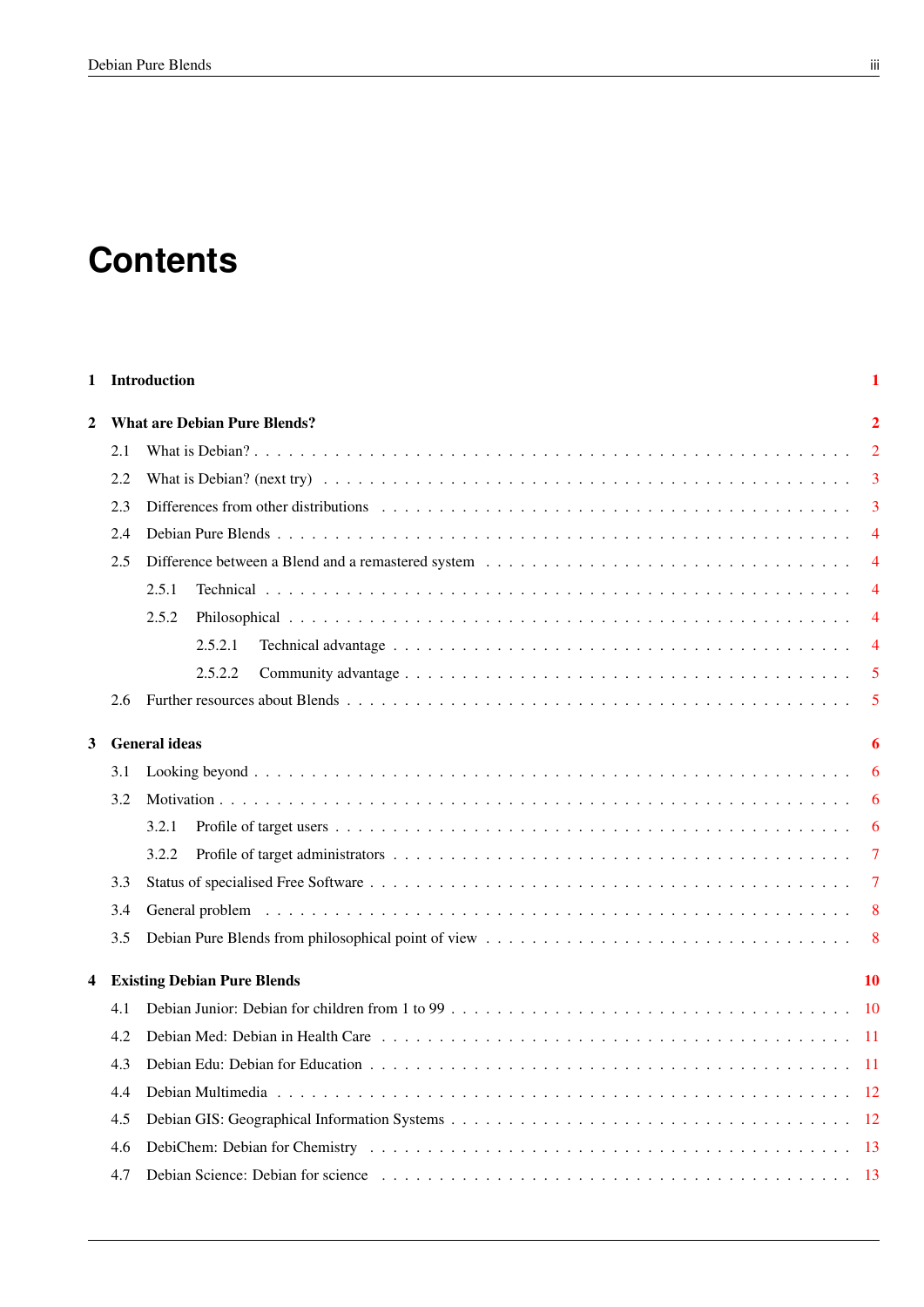|   | 4.8 |                   |                                                                                                                                                                                                                                |           |
|---|-----|-------------------|--------------------------------------------------------------------------------------------------------------------------------------------------------------------------------------------------------------------------------|-----------|
|   | 4.9 |                   |                                                                                                                                                                                                                                |           |
|   |     |                   |                                                                                                                                                                                                                                |           |
|   |     |                   |                                                                                                                                                                                                                                |           |
|   |     |                   |                                                                                                                                                                                                                                |           |
|   |     |                   |                                                                                                                                                                                                                                |           |
|   |     |                   |                                                                                                                                                                                                                                |           |
| 5 |     |                   | <b>Distributions inside Debian</b>                                                                                                                                                                                             | <b>16</b> |
|   | 5.1 |                   |                                                                                                                                                                                                                                |           |
|   |     | 5.1.1             |                                                                                                                                                                                                                                |           |
|   |     | 5.1.2             |                                                                                                                                                                                                                                |           |
|   |     | 5.1.3             |                                                                                                                                                                                                                                |           |
|   |     | 5.1.4             |                                                                                                                                                                                                                                |           |
|   |     | 5.1.5             |                                                                                                                                                                                                                                |           |
|   | 5.2 |                   |                                                                                                                                                                                                                                |           |
| 6 |     | <b>Technology</b> |                                                                                                                                                                                                                                | <b>19</b> |
|   | 6.1 |                   |                                                                                                                                                                                                                                |           |
|   |     | 6.1.1             |                                                                                                                                                                                                                                |           |
|   |     | 6.1.2             |                                                                                                                                                                                                                                |           |
|   |     | 6.1.3             |                                                                                                                                                                                                                                |           |
|   |     | 6.1.4             |                                                                                                                                                                                                                                |           |
|   |     | 6.1.5             |                                                                                                                                                                                                                                |           |
|   | 6.2 |                   |                                                                                                                                                                                                                                |           |
|   |     | 6.2.1             | Command line tools enterprise to the contract of the contract of the contract of the contract of the contract of the contract of the contract of the contract of the contract of the contract of the contract of the contract  |           |
|   |     | 6.2.2             |                                                                                                                                                                                                                                |           |
|   |     | 6.2.3             |                                                                                                                                                                                                                                |           |
|   |     | 6.2.4             |                                                                                                                                                                                                                                |           |
|   |     | 6.2.5             | Future handling of metapackages expansion of the state of the state of the state of the state of the state of the state of the state of the state of the state of the state of the state of the state of the state of the stat |           |
|   | 6.3 |                   |                                                                                                                                                                                                                                |           |
|   |     | 6.3.1             |                                                                                                                                                                                                                                |           |
|   |     |                   | 6.3.1.1                                                                                                                                                                                                                        |           |
|   |     |                   | 6.3.1.2                                                                                                                                                                                                                        |           |
|   | 6.4 |                   |                                                                                                                                                                                                                                |           |
|   | 6.5 |                   |                                                                                                                                                                                                                                |           |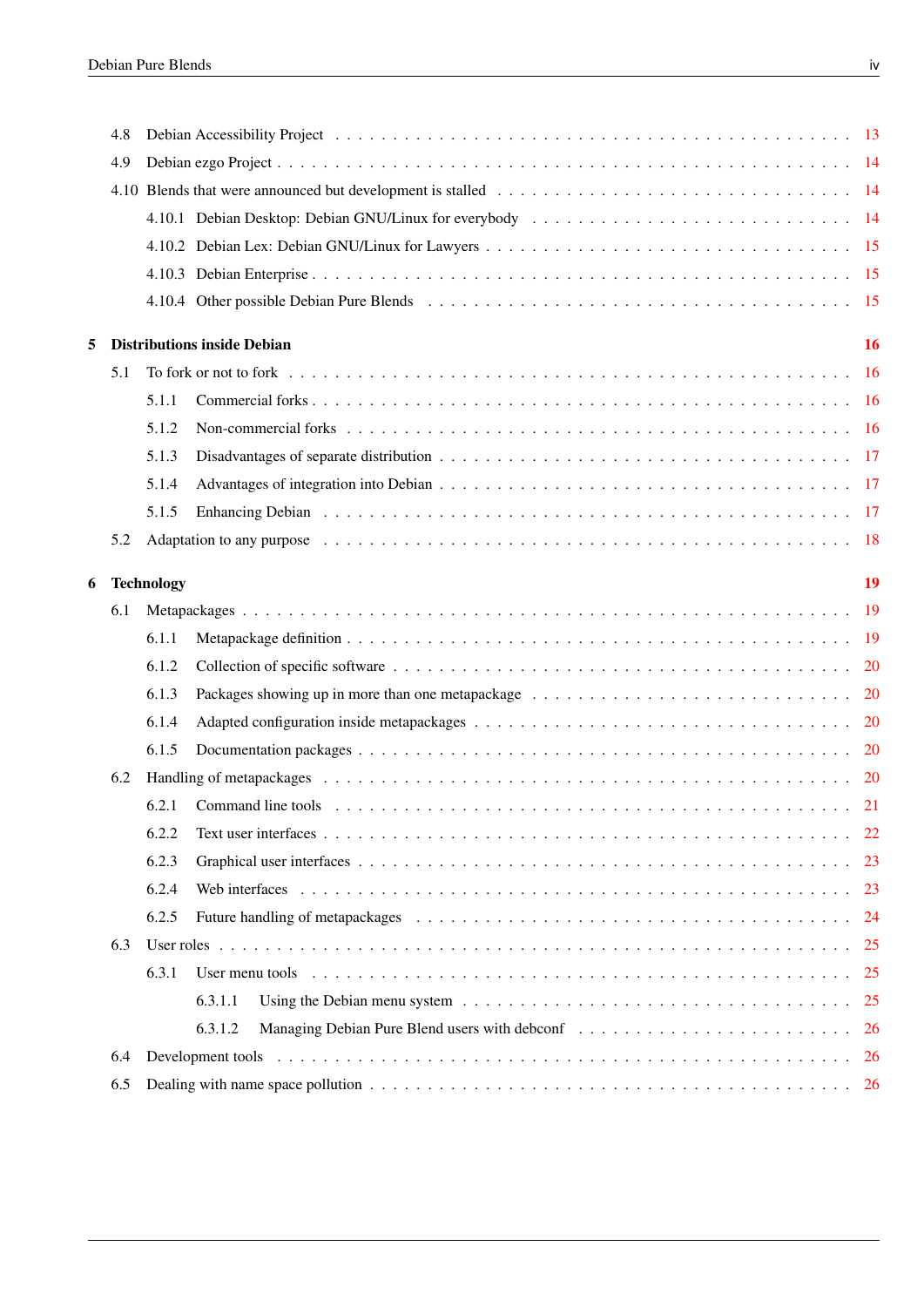| 7                |       |                  | <b>How to start a Debian Pure Blend</b>                                                                                                                                                                                        |  | 28            |
|------------------|-------|------------------|--------------------------------------------------------------------------------------------------------------------------------------------------------------------------------------------------------------------------------|--|---------------|
|                  | 7.1   |                  |                                                                                                                                                                                                                                |  | 28            |
|                  |       | 7.1.1            |                                                                                                                                                                                                                                |  |               |
|                  |       | 7.1.2            |                                                                                                                                                                                                                                |  | 28            |
|                  |       | 7.1.3            |                                                                                                                                                                                                                                |  | <b>28</b>     |
|                  |       |                  | 7.1.3.1                                                                                                                                                                                                                        |  | 29            |
|                  |       |                  | 7.1.3.2                                                                                                                                                                                                                        |  |               |
|                  | 7.2   |                  | Setting up received a consequence of the contract of the consequence of the consequence of the consequence of the consequence of the consequence of the consequence of the consequence of the consequence of the consequence o |  | 29            |
|                  |       | 7.2.1            |                                                                                                                                                                                                                                |  | <sup>29</sup> |
|                  |       | 7.2.2            | Web space reconstruction of the space of the space of the space of the space of the space of the space of the space of the space of the space of the space of the space of the space of the space of the space of the space of |  | 29            |
|                  |       | 7.2.3            |                                                                                                                                                                                                                                |  | <sup>30</sup> |
|                  |       | 7.2.4            |                                                                                                                                                                                                                                |  |               |
|                  |       | 7.2.5            |                                                                                                                                                                                                                                |  | - 30          |
|                  | 7.3   |                  |                                                                                                                                                                                                                                |  | -30           |
|                  |       | 7.3.1            |                                                                                                                                                                                                                                |  |               |
|                  |       | 7.3.2            |                                                                                                                                                                                                                                |  |               |
|                  |       | 7.3.3            |                                                                                                                                                                                                                                |  |               |
|                  | 7.4   |                  |                                                                                                                                                                                                                                |  |               |
|                  |       | 7.4.1            |                                                                                                                                                                                                                                |  |               |
|                  |       | 7.4.2            |                                                                                                                                                                                                                                |  |               |
|                  |       |                  | 7.4.2.1                                                                                                                                                                                                                        |  |               |
|                  |       |                  | 7.4.2.2                                                                                                                                                                                                                        |  |               |
|                  |       |                  | 7.4.2.3                                                                                                                                                                                                                        |  |               |
| 8                |       | The web sentinel |                                                                                                                                                                                                                                |  | 33            |
|                  | 8.1   |                  |                                                                                                                                                                                                                                |  | 33            |
|                  | 8.2   |                  |                                                                                                                                                                                                                                |  |               |
|                  |       | 8.2.1            |                                                                                                                                                                                                                                |  | - 34          |
|                  |       | 8.2.2            |                                                                                                                                                                                                                                |  | 35            |
|                  |       | 8.2.3            |                                                                                                                                                                                                                                |  |               |
|                  | 8.3   |                  |                                                                                                                                                                                                                                |  | 36            |
|                  | 8.4   |                  |                                                                                                                                                                                                                                |  | 36            |
|                  | 8.5   |                  |                                                                                                                                                                                                                                |  | 36            |
| $\boldsymbol{9}$ | To do |                  |                                                                                                                                                                                                                                |  | 37            |
|                  | 9.1   |                  |                                                                                                                                                                                                                                |  | 37            |
|                  | 9.2   |                  |                                                                                                                                                                                                                                |  | 37            |
|                  |       | 9.2.1            |                                                                                                                                                                                                                                |  | 38            |
|                  | 9.3   |                  |                                                                                                                                                                                                                                |  | - 38          |
|                  | 9.4   |                  |                                                                                                                                                                                                                                |  | 39            |
|                  | 9.5   |                  |                                                                                                                                                                                                                                |  | 39            |
|                  | 9.6   |                  |                                                                                                                                                                                                                                |  | -39           |
|                  |       |                  |                                                                                                                                                                                                                                |  |               |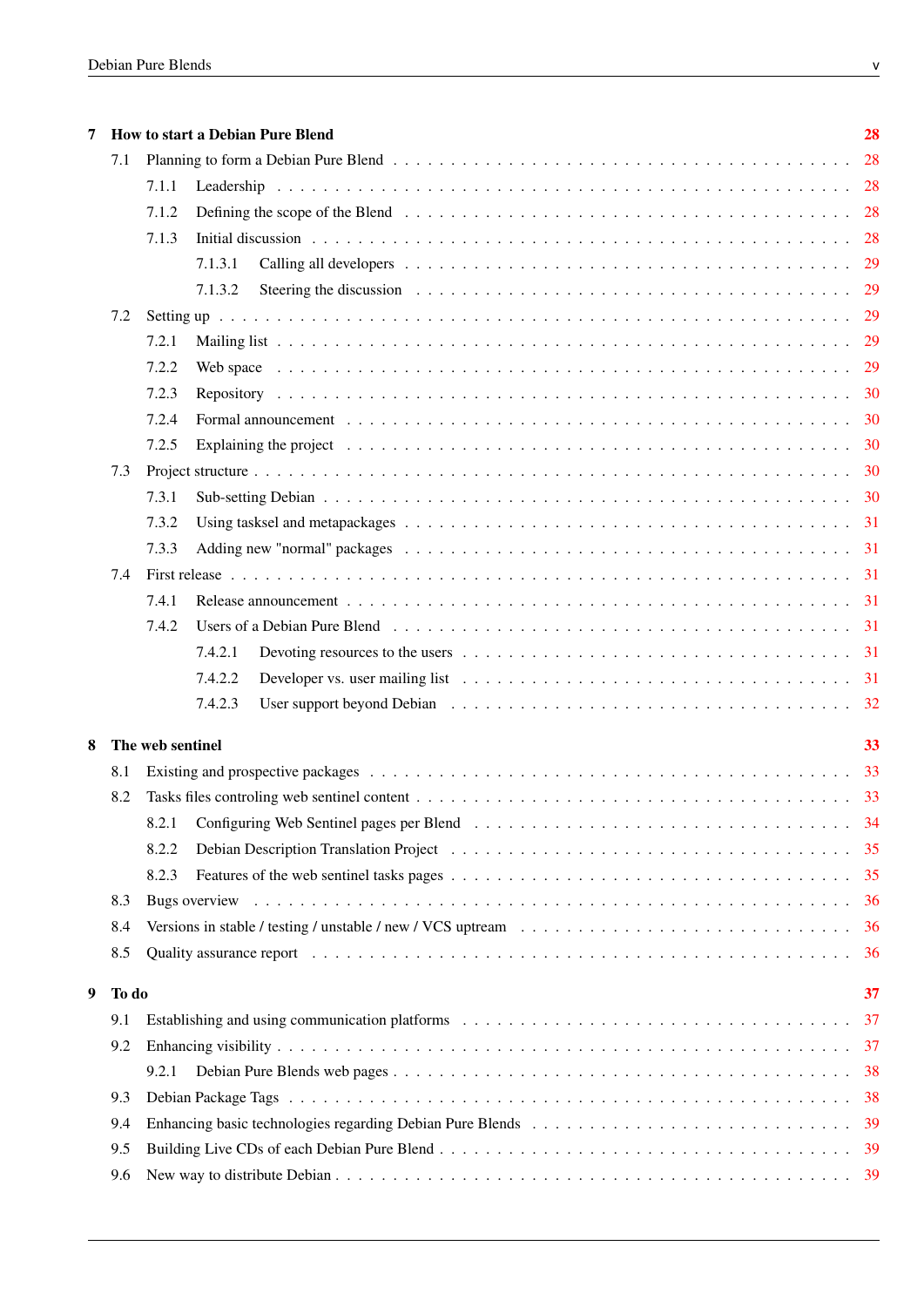|   |            | A Description of development tools                                                                                                                                                                                             | 42  |
|---|------------|--------------------------------------------------------------------------------------------------------------------------------------------------------------------------------------------------------------------------------|-----|
|   |            |                                                                                                                                                                                                                                | 42  |
|   |            | A.1.1                                                                                                                                                                                                                          | -42 |
|   |            | A.1.2                                                                                                                                                                                                                          |     |
|   |            | A.1.3                                                                                                                                                                                                                          | -44 |
|   |            | A.1.4                                                                                                                                                                                                                          |     |
|   |            | A.1.5                                                                                                                                                                                                                          |     |
|   |            | Templates in /usr/share/blends/templates  45<br>A.1.6                                                                                                                                                                          |     |
|   |            |                                                                                                                                                                                                                                |     |
|   |            | A.2.1                                                                                                                                                                                                                          |     |
|   |            | A.2.2                                                                                                                                                                                                                          | -45 |
|   |            | A.2.3                                                                                                                                                                                                                          |     |
|   |            | A.2.4                                                                                                                                                                                                                          |     |
|   | A.3        |                                                                                                                                                                                                                                |     |
|   | A.4        |                                                                                                                                                                                                                                |     |
|   | A.5        |                                                                                                                                                                                                                                |     |
|   | A.6        |                                                                                                                                                                                                                                |     |
|   | A.7        |                                                                                                                                                                                                                                | -49 |
|   |            | A.7.1                                                                                                                                                                                                                          |     |
|   |            | Machine readable data in Git repositories of Blends and some packaging teams<br>A.7.2                                                                                                                                          | 49  |
| B |            | Quick intro into building metapackages                                                                                                                                                                                         | 50  |
|   | B.1        |                                                                                                                                                                                                                                | 50  |
|   | B.2        |                                                                                                                                                                                                                                |     |
|   | <b>B.3</b> | The common metapackage expansion of the common metapackage expansion of the common metapackage expansion of the common set of the common set of the common set of the common set of the common set of the common set of the co |     |
|   |            |                                                                                                                                                                                                                                | 51  |
|   | B.5        |                                                                                                                                                                                                                                |     |
|   |            | C Using the Bug Tracking System                                                                                                                                                                                                | 53  |
|   | C.1        |                                                                                                                                                                                                                                | 53  |
|   | C.2        |                                                                                                                                                                                                                                |     |
|   | D FAQ      |                                                                                                                                                                                                                                | 54  |
|   | D.1        |                                                                                                                                                                                                                                | 54  |
|   | D.2        |                                                                                                                                                                                                                                |     |
|   | D.3        |                                                                                                                                                                                                                                |     |
|   | D.4        |                                                                                                                                                                                                                                |     |
|   | D.5        |                                                                                                                                                                                                                                |     |
|   | D.6        |                                                                                                                                                                                                                                |     |
|   | D.7        |                                                                                                                                                                                                                                |     |
|   |            |                                                                                                                                                                                                                                |     |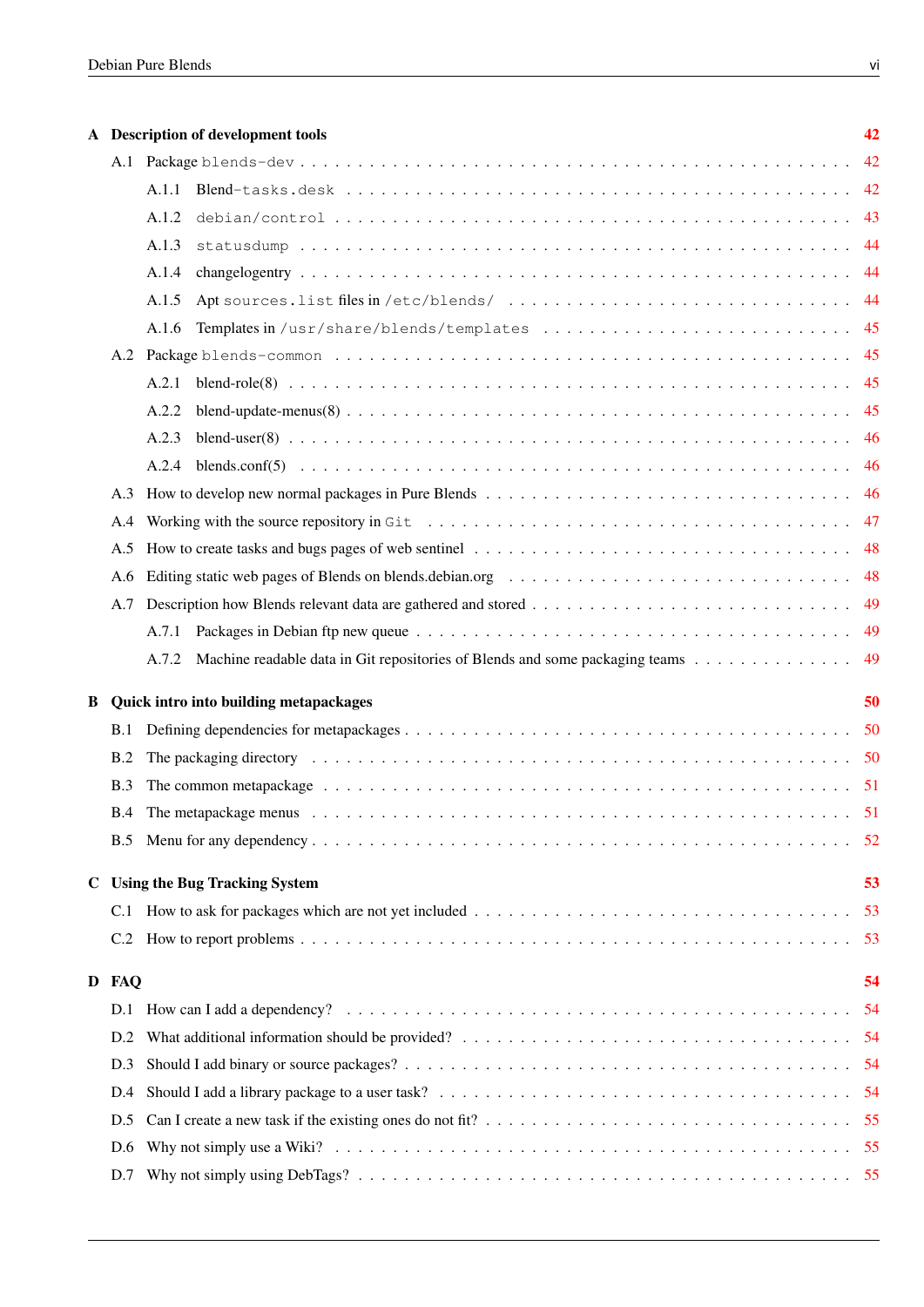Abstract

This paper is intended for people who are interested in the philosophy of Debian Pure Blends (in short "Blends" if it is used clearly in internal Debian context), and the technique that is used to manage those projects. For those who are familiar with the concept of Custom Debian Distributions: We just found a new name for this concept because the old name just not expressed what actually is done. It is explained in detail why Blends are not forks from Debian, but reside completely inside the Debian GNU/Linux distribution, and which advantages can be enjoyed by taking this approach. The concept of metapackages and user role based menus is explained. In short: This document describes why Debian Pure Blends are important to the vitality and quality of Debian.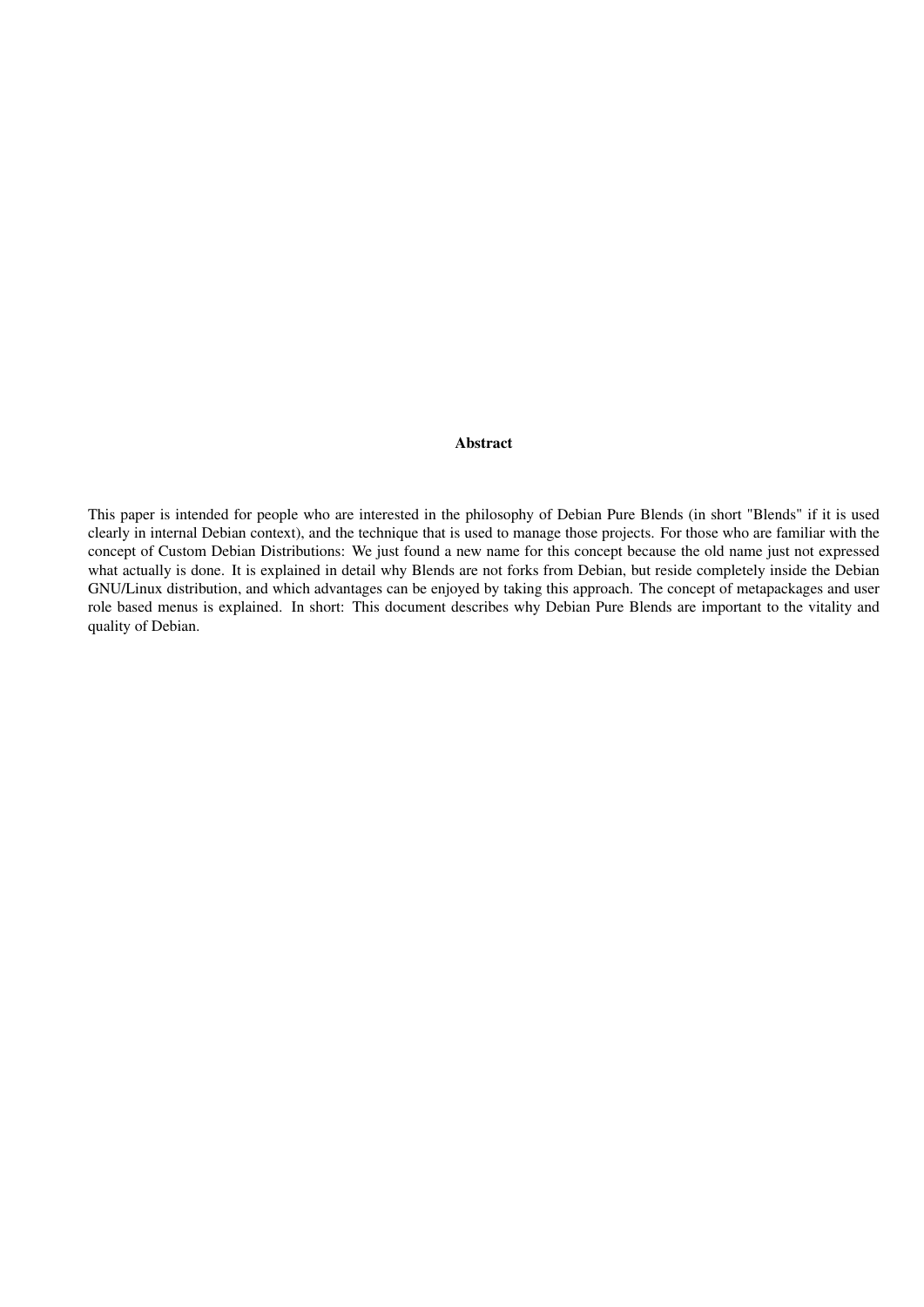# <span id="page-7-0"></span>**Chapter 1**

# **Introduction**

A general purpose operating system like Debian can be the perfect solution for many different problems. Whether you want Debian to work for you in the classroom, as a games machine, or in the office, each problem area has its own unique needs and requires a different subset of packages tailored in a different way.

Debian Pure Blends provide support for special user interests. They implement a new approach to cover interests of specialised users, who might be children, lawyers, medical staff, visually impaired people, etc. Of late, several Debian Pure Blends have evolved. The common goal of those is to make installation and administration of computers for their target users as easy as possible, and to serve in the role as the missing link between software developers and users well.

To clarify the relation between a Blend and a derivative which is frequently mixed up Ben Armstrong said in a [discussion on the](http://lists.debian.org/debian-blends/2011/07/msg00010.html) [Blends mailing list:](http://lists.debian.org/debian-blends/2011/07/msg00010.html) "While a Blend strives to mainstream with Debian, a derivative strives to differentiate from Debian."

Using the object oriented approach as an analogy, if Debian as a whole is an object, a Debian Pure Blend is an instance of this object that inherits all features while providing certain properties.

So the Debian project releases the Debian Distribution which includes several Blends. In contrast to this, there might be some other Debian related Projects, either external or non-official, which may create "derivative distributions". But these are not the responsibility of the Debian project.

A word of warning: The fact that a Blend covering a certain field of work does exist does not mean that it might be a complete drop in replacement of Free Software solutions for all tasks in this specific field. Some Blends just started to work on this and adopted the technical framework to formalise the work on the project but it might perfectly happen that there is just a lack of available Free Software solutions for certain tasks. Debian can do less about this because we just assemble a set of software which was developed outside the Debian GNU/Linux distribution. So it has to be checked whether a specific Blend is fit for the intended purpose, whether it might cover just some parts of a fields of work or whether it is just a concept to develop some solutions for the future.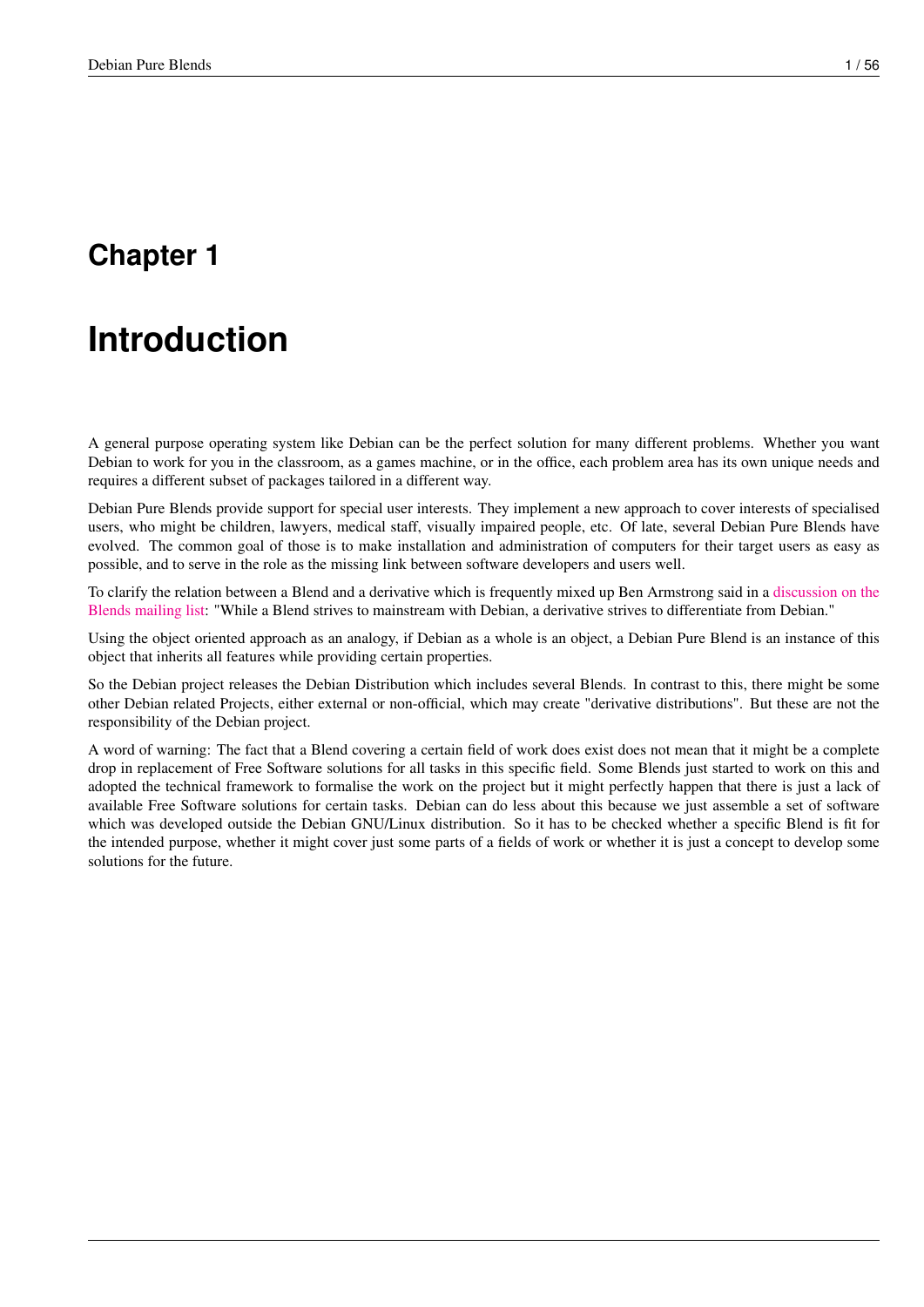# <span id="page-8-0"></span>**Chapter 2**

# **What are Debian Pure Blends?**

# <span id="page-8-1"></span>**2.1 What is Debian?**

The core of an operating system is a piece of software that interacts with the hardware of the computer, and provides basic functionality for several applications. On Linux based systems, the so-called kernel provides this functionality, and the term Linux just means this core without those applications that provide the functionality for users. Other examples are the Hurd, or the flavours of the BSD kernel.

Many applications around UNIX-like kernels are provided by the [GNU](http://www.gnu.org/) system. That is why Linux based operating systems are described as GNU/Linux systems. The GNU tools around the Linux kernel build a complete operating system.

Users do not need only an operating system. They also need certain applications like web servers, or office suites. A *distribution* is a collection of software packages around the GNU/Linux operating system that satisfies the needs of the target user group. There are general distributions, which try to support all users, and there are several specialised distributions, which each target a special group of users.

*Distributors* are those companies that are building these collections of software around the GNU/Linux operating system. Because it is Free Software, the user who buys a distribution pays for the service that the distributor is providing. These services might be:

- Preparing a useful collection of software around GNU/Linux.
- Caring for smooth installation that the target user is able to manage.
- Providing software updates and security fixes.
- Writing documentation and translations to enable the user to use the distribution with maximum effect.
- Selling Boxes with ready to install CDs and printed documentation.
- Offering training and qualification.

Most distributors ship their distribution in binary packages. Two package formats are widely used:

RPM (RedHat Package Manager) which is supported by RedHat, SuSE and others.

DEB (Debian Package) used by Debian and derived distributions.

All GNU/Linux distributions have a certain amount of common ground, and the [Linux Standard Base](http://www.linuxbase.org/) (LSB) is attempting to develop and promote a set of standards that will increase compatibility among Linux distributions, and enable software applications to run on any compliant system.

The very essence of any distribution, (whether delivered as RPMs, DEBs, Source tarballs or ports) is the choice of *policy statements* made (or not made, as the case may be) by the creators of the distribution.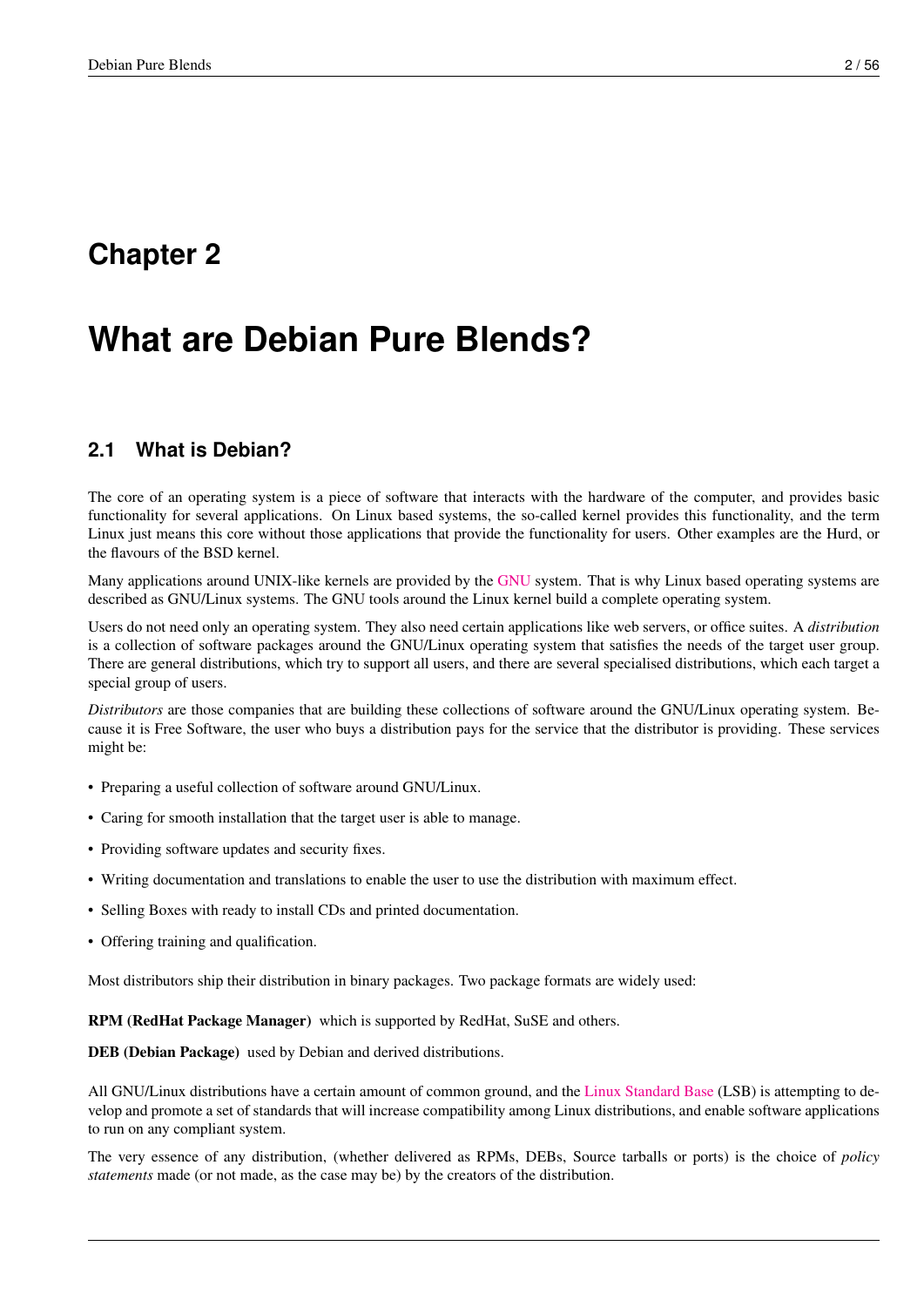*Policy statements* in this sense are things like "configuration files live in /etc/\$package/\$package.conf, logfiles go to /var/log/\$package/\$package.log and the documentation files can be found in /usr/share/doc/\$package."

The policy statements are followed by the tool-chains and libraries used to build the software, and the lists of dependencies, which dictate the prerequisites and order in which the software has to be built and installed. (It's easier to ride a bicycle if you put the wheels on first. ;-) )

It is this *adherence to policy* that causes a distribution to remain consistent within its own bounds. At the same time, this is the reason why packages can not always be safely installed across distribution boundaries. A SuSE package.rpm might not play well with a RedHat package.rpm, although the packages work perfectly well within their own distributions. A similar compatability problem could also apply to packages from the same distributor, but from a different version or generation of the distribution.

As you will see later in more detail, Debian Pure Blends are just a modified ruleset for producing a modified (specialised) version of Debian GNU/Linux.

A package management system is a very strong tool to manage software packages on your computer. A large amount of the work of a distributor is building these software packages.

Distributors you might know are [RedHat,](http://www.redhat.com/) [SuSE,](http://www.suse.com/) [Ubuntu](https://www.ubuntu.com/) and others.

[Debian](http://www.debian.org) is just one of them.

Well, at least this is what people who do not know Debian well might think about it. But, in fact, Debian is a different kind of distribution ...

# <span id="page-9-0"></span>**2.2 What is Debian? (next try)**

The Debian Project is an association of individuals who have made common cause to create a free operating system. This operating system that we have created is called *Debian GNU/Linux*, or simply Debian for short.

Moreover, work is in progress to provide Debian of kernels other than Linux, primarily for the Hurd. Other possible kernels are the flavours of BSD, and there are even people who think about ports to MS Windows.

All members of the Debian project are connected in a [web of trust,](http://people.debian.org/~tille/talks/img/earthkeyring.png) which is woven by signing GPG keys. One requirement to become a member of the Debian project is to have a GPG key signed by a Debian developer. Every time one Debian developer meets another developer for the first time, they sign each other's keys. In this way, the web of trust is woven.

# <span id="page-9-1"></span>**2.3 Differences from other distributions**

- Debian is not a company, but an organisation.
- It does not sell anything.
- Debian members are volunteers.
- Maintainers are working on the common goal: to build the best operating system they can achieve.
- Debian maintains the largest collection of ready-to-install Free Software on the Internet.
- There are two ways to obtain Debian GNU/Linux:
	- 1. Buy it from some *other* distributor on CD. Perhaps the correct term would be *re*distributor. Because Debian is free, anybody can build his own distribution based on it, sell CDs, and even add new features, such as printed documentation, more software, support for different installers and more.
	- 2. Download Debian from the web for free.

The latter is the common way, and there are really great tools to do it this way. Certainly it is always possible to copy Debian from a friend.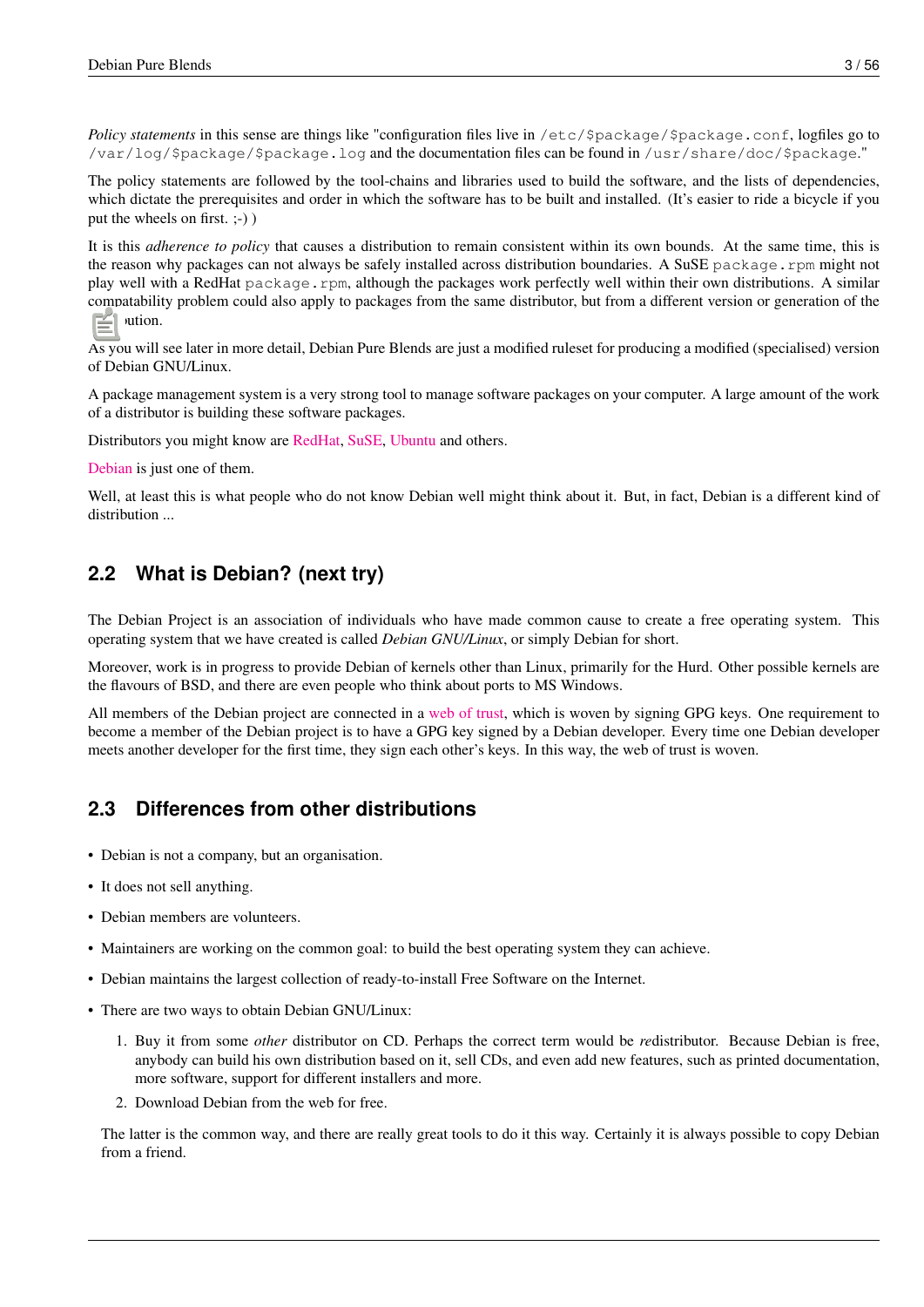# <span id="page-10-0"></span>**2.4 Debian Pure Blends**

Debian contains nearly 22.000 binary packages, and this number is constantly increasing. There is no single user who needs all these packages (even if conflicting packages are not considered).

The normal user is interested in a subset of these packages. But how does the user find out which packages are really interesting?

One solution is provided by the tasksel package. It provides a reasonable selection of quite general tasks that can be accomplished using a set of packages installed on a Debian GNU/Linux system. But this is not really fine grained, and does not address all of the needs of user groups with special interests.

*Debian Pure Blends* - in short Blends if used clearly in the Debian internal context which makes "Pure" and "Debian" obvious - which were formerly known as Custom Debian Distributions (this name was confusing because it left to much room for speculation that this might be something else than Debian) try to provide a solution for *special groups of target users with different skills and interests*. Not only do they provide handy collections of specific program packages, but they also ease installation and configuration for the intended purpose.

Debian Pure Blends are *not forks* from Debian. As the new name says clearly they are pure Debian and just provide a specific flavour. So if you obtain the complete Debian GNU/Linux distribution, you have all available Debian Pure Blends included.

The concept of what is called *Blend* in Debian is also known in other distributions. For instance in Fedora there are [Special](http://fedoraproject.org/wiki/SIGs) [Interest Groups \(SIGs\)](http://fedoraproject.org/wiki/SIGs) even if some SIGs in Fedora are what in Debian is known as internal project because it is focussed on technical implementations and not on user-oriented applications.

# <span id="page-10-1"></span>**2.5 Difference between a Blend and a remastered system**

Not necessarily all currently existing Blends are actually providing installation media (live media or installer). The reason for this is that such installation media are not always necessary / wanted. You can just install plain Debian and install some metapackages on top of it. However, the metapackage approach makes the creation of installation media quite simple by using [Debian Live.](http://live.debian.net/) Here are some reasons for this approach compared to a remastering strategy.

#### <span id="page-10-2"></span>**2.5.1 Technical**

The process for creation of a blend involves starting with a Debian or derivative repository and creating an image directly from that (live, install or otherwise) that contains a selection of material from that repository delivered in such a way that it is usable by a particular target user for a particular purpose with a minimum of effort.

By contrast, the process of remastering generally involves first downloading an image produced by the parent distro (live, install or otherwise,) then tearing it apart and reassembling it with your customizations applied.

#### <span id="page-10-3"></span>**2.5.2 Philosophical**

The blends philosophy is to work as closely with the parent distro as possible. If possible, the project should be done entirely within the distro as a subproject, containing only material supplied by the parent distro. We call this a "Pure Blend".

The remastering philosophy (if it can be called that) seems to be "whatever works" and involves little or no interaction with the parent distro. It's a lazy approach used by people who have newly discovered that they can hack images to make them into custom images to make something uniquely theirs. Probably fine for quick-and-dirty results, but hard to support in the long run.

The users of a blend are served better than the users of a remaster because of the following advantages:

#### <span id="page-10-4"></span>**2.5.2.1 Technical advantage**

A new version of a well-crafted blend ought to be able to be produced at any time directly from the repository simply by building it; the user has some assurance that the resulting system remains 'untainted' by hacking it up with scripts that 'damage' the original system by removing files from packages, changing files in packages, etc. something that hurts maintainability / support for such a system.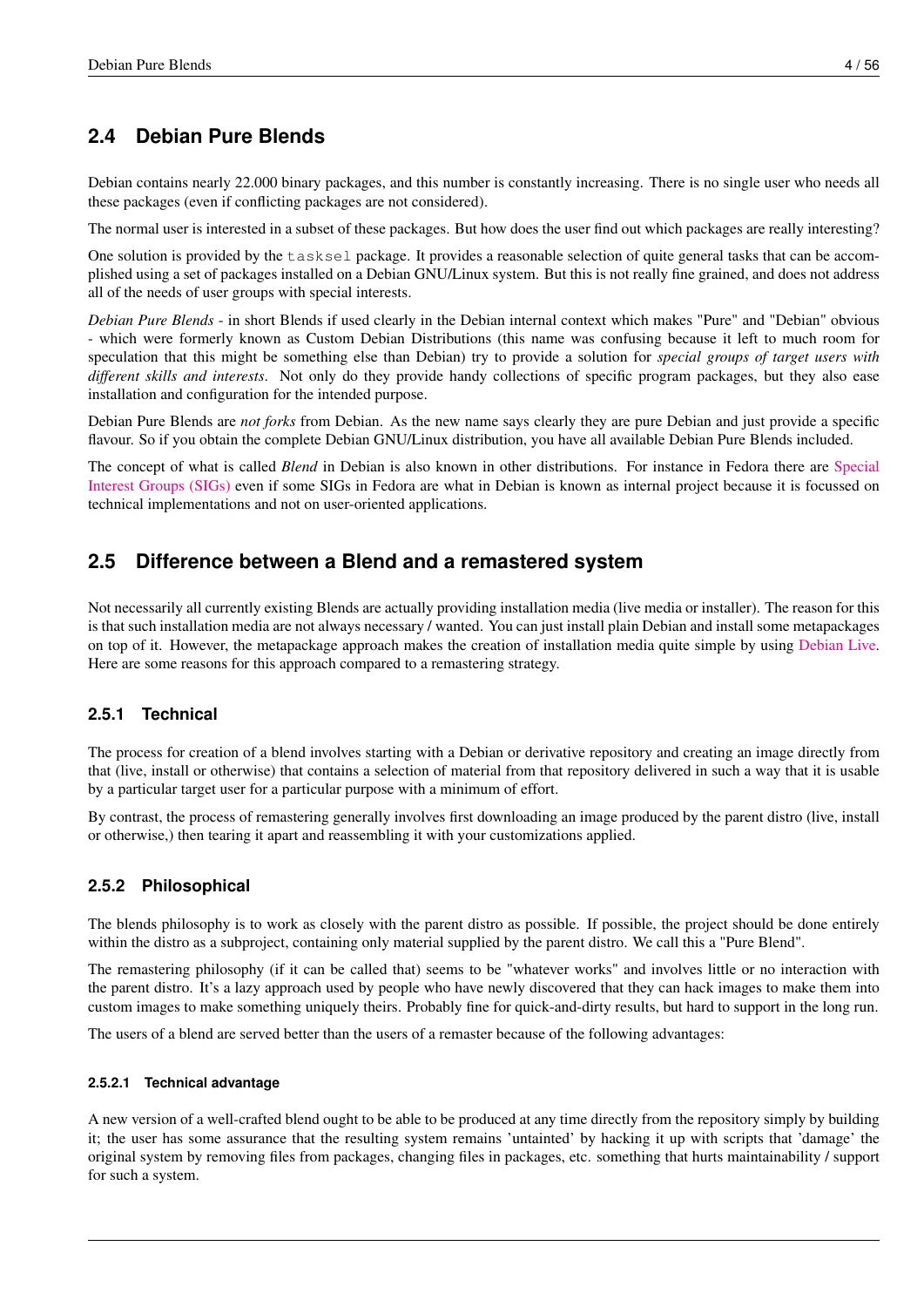#### <span id="page-11-0"></span>**2.5.2.2 Community advantage**

A blend project aims to leverage support resources from the existing community to serve some sub-community within it. They accomplish this by not violating Debian packaging policy, producing something that is either pure Debian (a "pure blend") or Debian + additional packages, rather than some frankendistro artlessly stitched together from someone else's distro with scripts that change things everywhere with no regard to policy. Thus, normal support channels can be used with a pure blend since what you end up with is not a derivative at all, but just Debian, set up and ready to go for whatever you wanted to use it for.

# <span id="page-11-1"></span>**2.6 Further resources about Blends**

Wiki <https://wiki.debian.org/DebianPureBlends>

Mailing list <https://lists.debian.org/debian-blends/>

IRC #debian-blends <irc://irc.debian.org/debian-blends>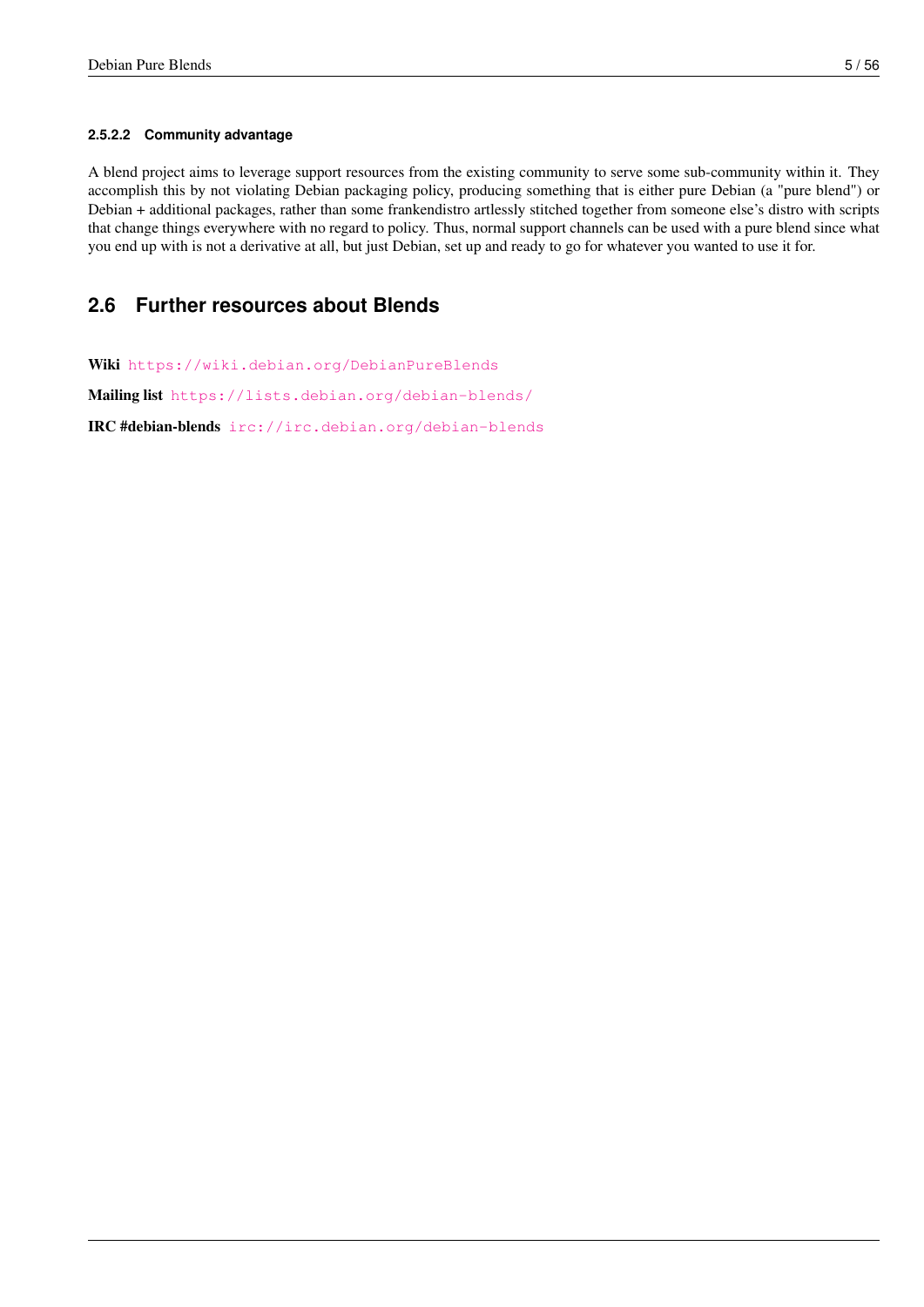# <span id="page-12-0"></span>**Chapter 3**

# **General ideas**

# <span id="page-12-1"></span>**3.1 Looking beyond**

Commercial Linux distributors sell certain products that try to address special user needs.

#### Enterprise solutions

- Advanced Server RedHat
- Enterprise Server SuSE
- Small Office and Home Office (SOHO) There are a couple of workstation or home editions, as well as office desktops built by several GNU/Linux distributors.

#### Special task products

Mail server SuSE Linux Openexchange Server

Firewall SuSE Firewall on CD, ...

Content Management System RedHat

Portal Server RedHat

This is only a small set of examples of commercial GNU/Linux distributors addressing specific user interests with certain products.

Debian solves this problem with *Debian Pure Blends*.

### <span id="page-12-2"></span>**3.2 Motivation**

#### <span id="page-12-3"></span>**3.2.1 Profile of target users**

The target user of a Blend may be a specialist of a certain profession, (e.g. a doctor or lawyer,) a person who has not (yet) gathered a certain amount of computer knowledge, (e.g. a child,) or a person with disabilities (e.g. a visually or hearing impaired person.) Moreover, the customisation might deal with peculiarities of certain regions where users have needs that differ from Debian as a whole.

It is not unusual for these target users to be less technically competent than the stereotypical Linux user. These people are often not interested in the computer for its own sake, but just want it to work for them. Imagine the frustration of a doctor who has to move the focus of interest from the patient to his stupid computer that does not work as expected.

Because of limited knowledge or time, the target user is usually unable to install upstream programs. This means that in the first place, they must find out which software packages in their distribution might serve for a certain problem. The next step would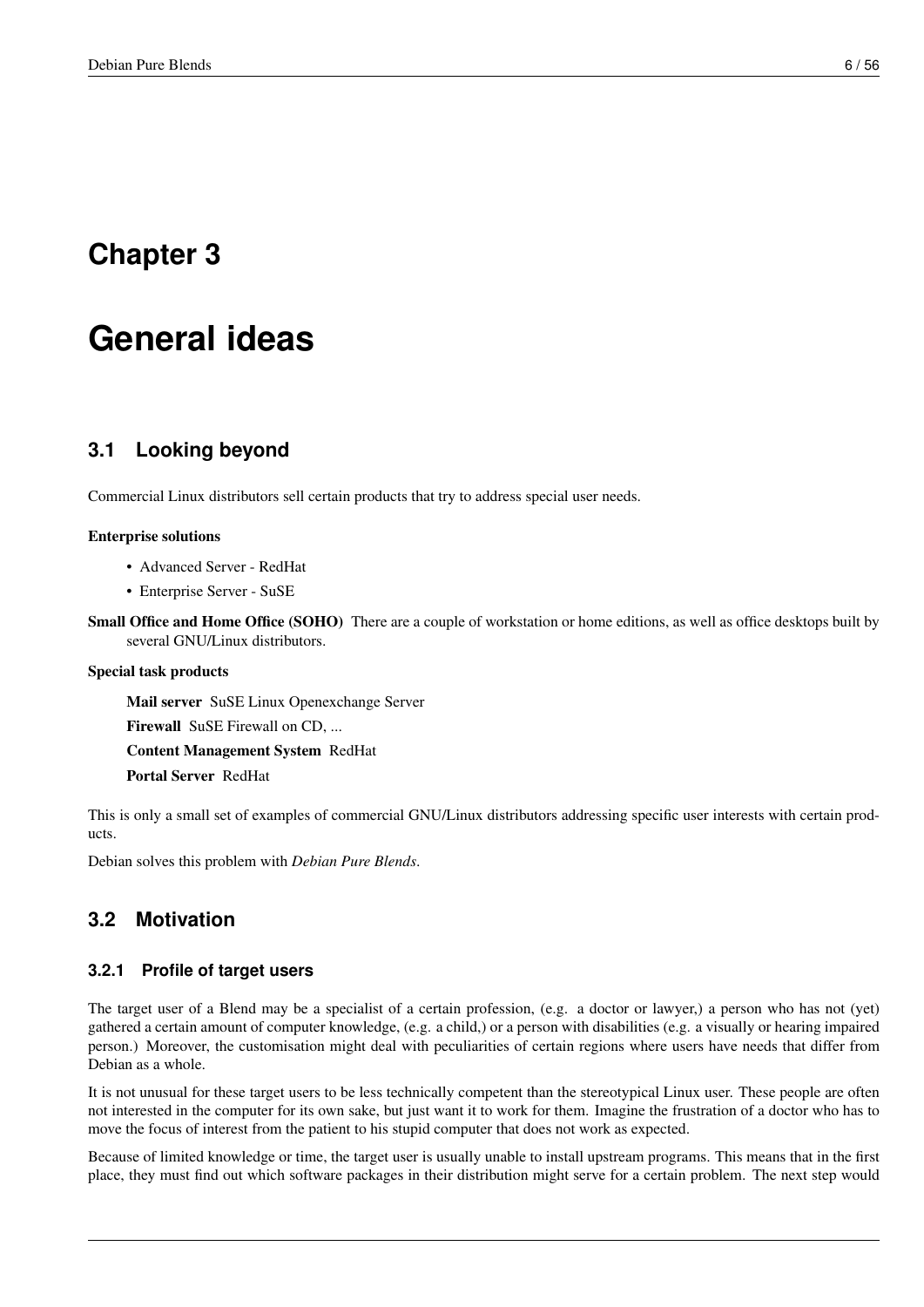be to download and install the packages they choose, perhaps requiring a certain amount of configuration effort. This problem is nearly impossible for a user with limited technical competence and perhaps poor English language comprehension, which prevents the user from understanding the installation manual.

The language barrier in this field is an important issue, because we are targeting everyday users who are not compelled to learn English, like Free Software developers are, for everyday communication. So the installation process has to involve the least possible user interaction, and any such interaction has to be internationalised.

Furthermore, most target users have no or little interest in administration of their computer. In short, the optimal situation would be that he would not even notice the existence of the computer, but just focus on using the application to accomplish the task at hand.

Common to all groups of target users is their interest in a defined subset of available Free Software. None of them would like to spend much time searching for the package that fits his interest. Instead, the target user would prefer to immediately and effortlessly locate and access all material relevant to solving his own problems.

There is an absolute need for easy usage of the programs. This is not to say users expect to not have to learn to use the software. Adults generally accept that they must spend a reasonable amount of time in learning how to use a piece of software before they can do something useful and productive with it. But a simple-to-learn environment greatly enhances the value of the software, and if you consider children as target users, they just want to start using it right away without reading any documentation.

The more important part of the request for easy usage is a professional design that is functional and effective. To accomplish this, the programmers need expert knowledge, or at least a quick communication channel to experts to learn more about their requirements. One task for Debian Pure Blends is to bring programmers and experts who will use those special programs together.

Last, but not least, we find certain requirements beyond just which packages are provided in each target user group. These may differ between different Blends. For instance, while a doctor has to protect his database against snooping by outside attackers, the privacy risk for a child's system are of lesser importance. Thus, the Debian Junior project cares more for ensuring that the user himself does not damage the desktop environment while playing around with it than about remote attacks. So we find a "defined security profile" for each single Blend.

#### <span id="page-13-0"></span>**3.2.2 Profile of target administrators**

In the field that should be covered by Debian Pure Blends, we have to face also some common problems for system administrators. Often they have limited time in which they must serve quite a number of computers, and thus they are happy about each simplification of the administration process. The time required to make special adaptations for the intended purpose has to be reduced to a minimum.

So, administrators are looking for timesaving in repetitive tasks. While this is a common issue for each general GNU/Linux distribution, this could have certain consequences in the special fields Debian Pure Blends want to address.

Another problem administrators face is that they are often not experts in their clients' special field of work. Thus, they may need some specialist knowledge to explain the use of special programs to their users, or at least need to be able to communicate well with the experts about their special needs, and how the software can be used to address them.

# <span id="page-13-1"></span>**3.3 Status of specialised Free Software**

Programs like a web server, or a mail user agent are used by many different users. That is why many gifted programmers feel obliged for this kind of Free Software - they just need it for their own. So you normally find a fast, growing community around Free Software packages that have a wide use. This is different for specialised software.

In this context, the term "specialised software" refers to the kind of software that is needed by some experts for their job. This might be a practice management system that is used by doctors, a graphical information system (GIS) that is used by geographers, a screen reader that helps blind people to work with the computer, etc. The difference between such software and widely used software like office suites is that the user base is relatively small. This is also true for certain software that supports special localisation issues.

• Specialist software is used only by a limited set of users (i.e. the specialists). There exists a set of software tools that work perfectly in the environment where they were developed. If the developers catch the idea of Free Software, and just release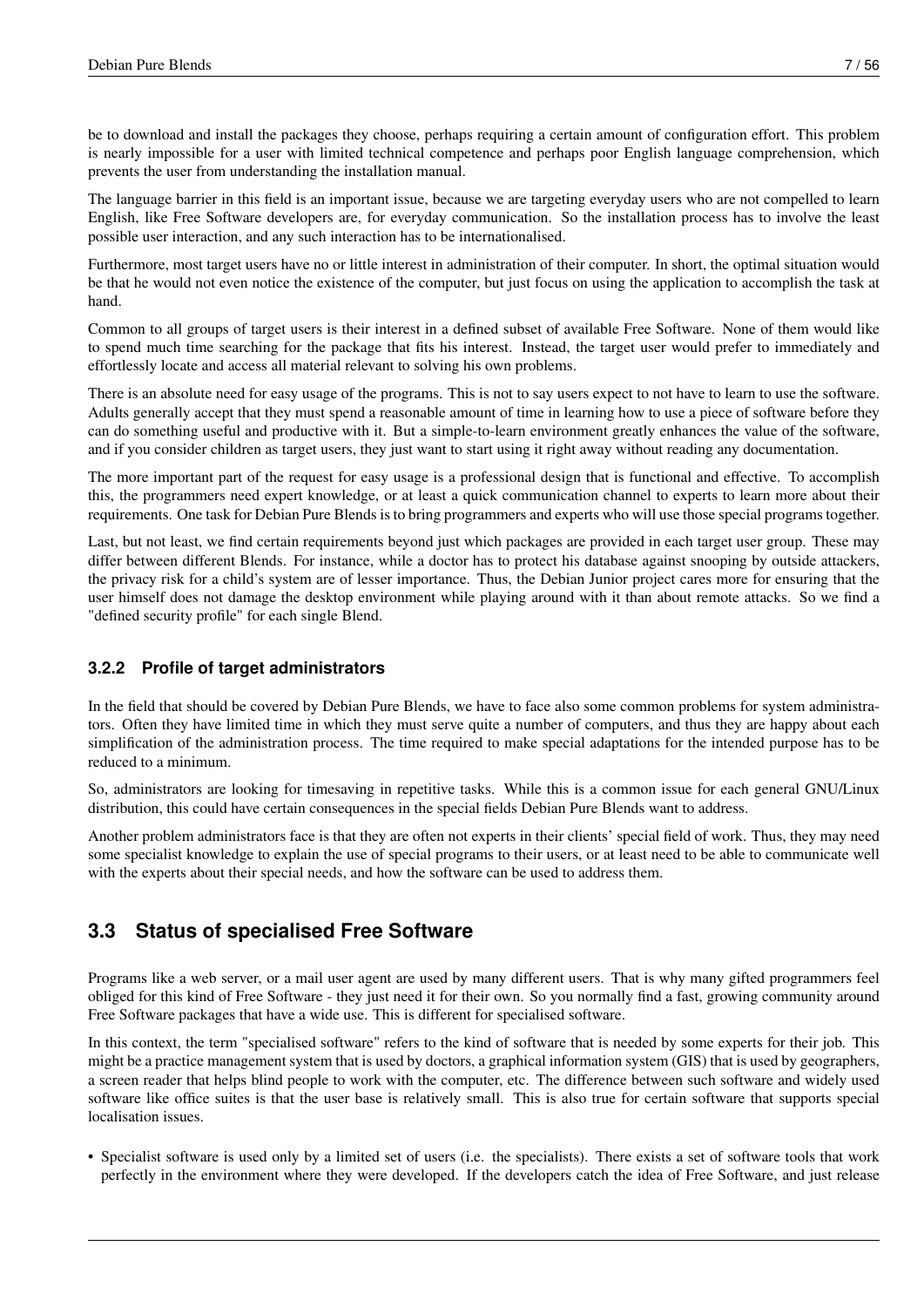this software as-is, people in the new, broader user community often run into trouble getting it to work in their environment. This happens because the developers did not really care about a robust installation process that works outside their special environment. As well, installation instructions are often badly written, if they exist at all. But these problem can be easily solved by shipping the software as policy-compliant binary packages, which not only ease installation, but also require documentation to be included. Thus, mere inclusion in Debian benefits the whole user base of any specialised software.

- The trouble often continues in the maintenance of the installed software.
- When it comes to the usage of the specialist software, it often happens that it perfectly fits the needs of the developer who wrote it for his own purposes, and who is familiar with its quirks, but in many cases such software does not comply with ergonomic standards of user interfaces.
- Several existing programs that might be useful for specialists are not really free in the sense of the [Debian Free Software](http://www.debian.org/social_contract#guidelines) [Guidelines \(DFSG\).](http://www.debian.org/social_contract#guidelines) Programs that are incompatible with the DFSG cannot be included in Debian. This is possibly a drawback for those programs, because they could profit by spreading widely on the back of Debian over the whole world.
- A certain number of programs are developed at universities by students or graduates. Once these people leave the university, the programs they developed might be orphaned; *i.e.*, not actively maintained anymore. If their licenses are too restrictive, it may be impossible for anyone else to take over; sticking to [DFSG-](http://www.debian.org/social_contract#guidelines)free licenses avoid that problem.
- In special fields, often "typical" (not necessarily Intel-based) hardware architectures are used. Debian currently runs on 11 different architectures, and automatic build servers normally compile software packages as necessary. If auto-builders for other architectures show problems, Debian maintainers will normally fix them, and send the original authors a patch. Moreover, users can report run-time problems via the [Debian Bug Tracking System.](http://www.debian.org/Bugs/)
- Many programs that are written from scratch use their own non-standard file formats. However, it is often important for programs to be able to share data with each other.
- Often there are several programs that try to solve identical or similar problems. For instance the Debian Med team faces this in the case of programms claiming to serve as a medical practice management solution. Normally, all these programs take very interesting approaches but all of them have certain drawbacks. So, joining programmers' forces might make sense here.
- Sometimes the tools or back-ends used in Free Software are not appropriate for such applications. For instance, sometimes database servers that do not use transactions are used to store medical records, which is completely unacceptable. Other programs use web clients as their front-end, which is not really good for quick (mouse-less) usage, a great shortcoming for repetitive tasks.

# <span id="page-14-0"></span>**3.4 General problem**

Free Software development is a kind of evolutionary process. It needs a critical mass of supporters, who are:

- programmers *and*
- users

Because specialised software has a limited set of users, (specialists,) this results in a limited set of programmers.

Debian wants to attract both groups to get it working.

*Debian is the missing link between upstream developers and users.*

# <span id="page-14-1"></span>**3.5 Debian Pure Blends from philosophical point of view**

Debian currently grows in several directions:

- Number of involved people
- Number of packages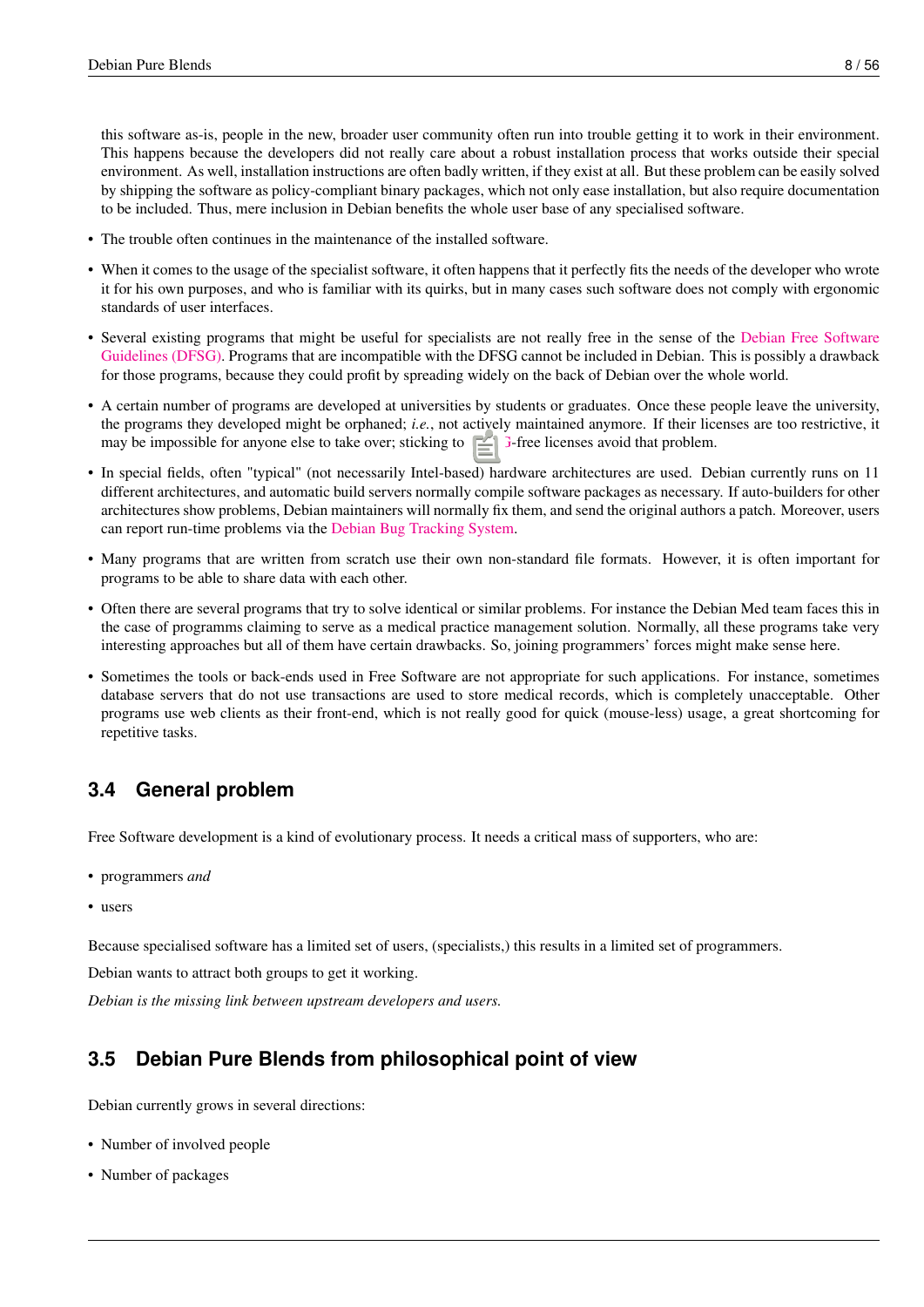- Number of architectures
- Number of bugs
- Number of users
- Number of derivatives
- Time span between releases

So several features are changing at different rates their quantity. According to Hegel a change of quantity leads into a change in quality. That means that Debian will change at a certain point in time (or over a certain time span) its quality.

"To determine at the right moment the critical point where quantity changes into quality is one of the most important and difficult tasks in all the spheres of knowledge." (Trotzki) This might mean that we just passed the point in time when Debian changed its quality. At one point we even observed a change once the package pool system was implemented to cope with the increased number of packages while trying to reduce the time span between releases. Even if the plan to increase the frequencies of releases failed Debian became a new quality. People started using the testing distribution even in production which was not really intended and in a consequence even security in testing was implemented for Sarge.

According to Darwin evolution happens through quantitative transformations passing into qualitative. So Debian has to evolve and to cope with the inner changes and outer requirements to survive in the Linux distribution environment.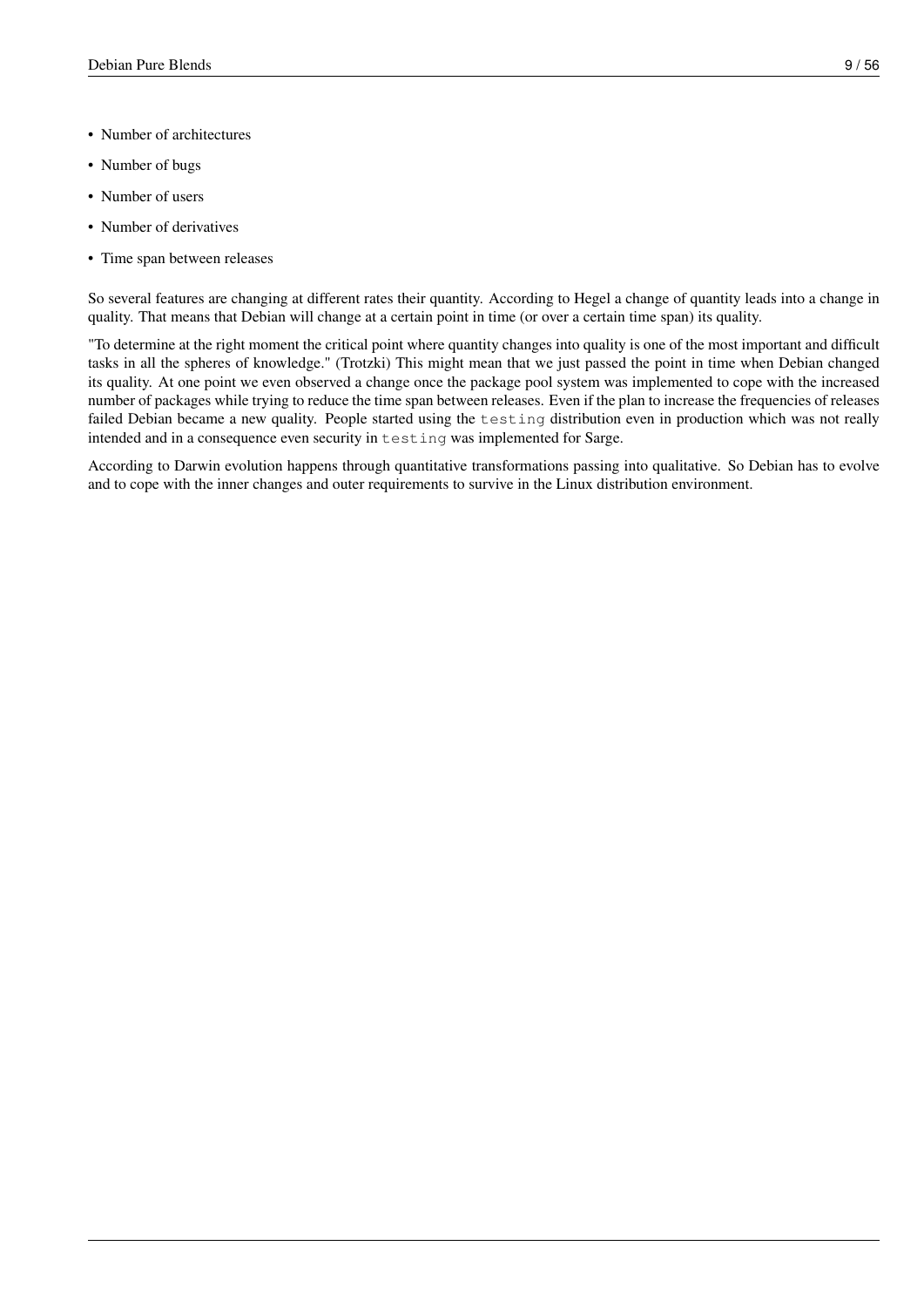# <span id="page-16-0"></span>**Chapter 4**

# **Existing Debian Pure Blends**

### <span id="page-16-1"></span>**4.1 Debian Junior: Debian for children from 1 to 99**

Start beginning of 2000

URL <http://www.debian.org/devel/debian-jr>

Tasks [Tasks of Debian Jr.](http://blends.debian.org/junior/tasks)

Mailing list [debian-jr@lists.debian.org](http://lists.debian.org/debian-jr/)

Initiator Ben Armstrong [synrg@debian.org](mailto:synrg@debian.org)

Activity [Activists on Debian Jr. mailing list](http://blends.debian.net/liststats/authorstat_debian-jr.png)

Release Debian 3.0 (Woody)

#### Goals

- To make Debian an OS that children of all ages will *want* to use, preferring it over the alternatives.
- To care for those applications in Debian suitable for children, and ensure their quality, to the best of our abilities.
- To make Debian a playground for children's enjoyment and exploration.

The main target is young children. By the time children are teenaged, they should be comfortable with using Debian without any special modifications.

Debian Jr. was the first Blend. In fact, at the time this project was created, the idea behind of Debian Pure Blends was born, although then, we used the term "Debian Internal Project". Over time, this name was changed to "Custom Debian Distributions" first because it was too broad, as it was equally descriptive of a number of quite different projects, such as IPv6 and QA. The next change of names became necessary when it was realised that the term "Custom Debian Distribution" was considered as "something else than Debian" by any newcomer. This was so misleading that it effectively blocked a wide propagation of the principle.

Debian Jr. not only provides games, but is also concerned about their quality from a child's perspective. Thus, games that are regarded as not well suited to young children are omitted. Moreover, choices are made about which packages are best suited for children to use for various other activities and tasks that interest them. This includes, for example, simple text processing, web browsing and drawing.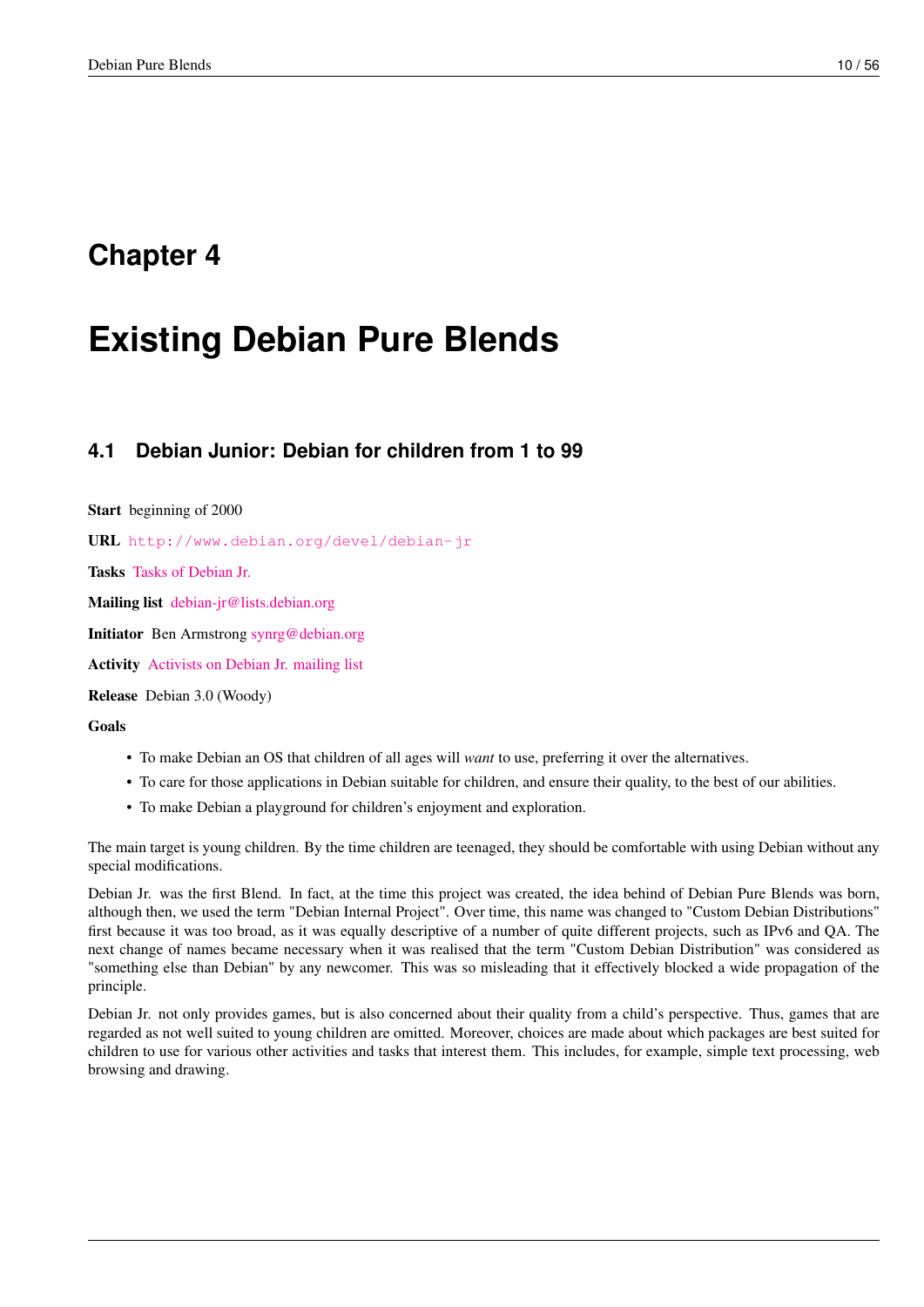# <span id="page-17-0"></span>**4.2 Debian Med: Debian in Health Care**

Start [beginning of 2002](http://lists.debian.org/debian-devel/2002/01/msg01730.html)

URL [Debian Med](http://www.debian.org/devel/debian-med)

Tasks [Tasks of Debian Med](http://blends.debian.org/med/tasks)

Mailing list [debian-med@lists.debian.org](http://lists.debian.org/debian-med/)

Initiator Andreas Tille [tille@debian.org](mailto:tille@debian.org)

Activity [Activists on Debian Med mailing list](http://blends.debian.net/liststats/authorstat_debian-med.png)

[Activists on Debian Med developer list](http://blends.debian.net/liststats/authorstat_debian-med-packaging.png)

[Commiters to Debian Med VCS](http://blends.debian.net/liststats/commitstat_debian-med.png)

[Uploaders of Debian Med team](http://blends.debian.net/liststats/uploaders_debian-med.png)

[Team members closing the most bugs in Debian Med packages](http://blends.debian.net/liststats/bugs_debian-med.png)

#### Release Sarge

Goals

- To build an integrated software environment for all medical tasks.
- To care especially for the quality of program packages in the field of medicine that are already integrated within Debian.
- To build and include in Debian packages of medical software that are missing in Debian.
- To care for a general infrastructure for medical users.
- To make efforts to increase the quality of third party Free Software in the field of medicine.

# <span id="page-17-1"></span>**4.3 Debian Edu: Debian for Education**

Start Summer of 2002, since 2003 merged with SkoleLinux, which is now synonymous with Debian Edu

URL [Debian Edu Wiki](http://wiki.debian.org/DebianEdu)

Tasks [Tasks of Debian Edu](http://blends.debian.org/edu/tasks)

Mailing list [debian-edu@lists.debian.org](http://lists.debian.org/debian-edu/)

Activity [Activists on Debian Edu mailing list](http://blends.debian.net/liststats/authorstat_debian-edu.png)

Responsible Petter Reinholdtsen [pere@hungry.com](mailto:pere@hungry.com)

Release Sarge

Goals

- To make Debian the best distribution available for educational use.
- Provide a ready to run classroom installation with free educational software. An automatically installed server provides net-boot services for disk-less thin clients and all necessary applications for educational use.
- To federate many initiatives around education, which are partly based on forks of Debian.
- To continue the internationalisation efforts of SkoleLinux.
- To focus on easy installation in schools.
- To cooperate with other education-related projects (like [Schoolforge,](http://schoolforge.net/) [Ofset,](http://www.ofset.org/) [KdeEdu\)](http://edu.kde.org/).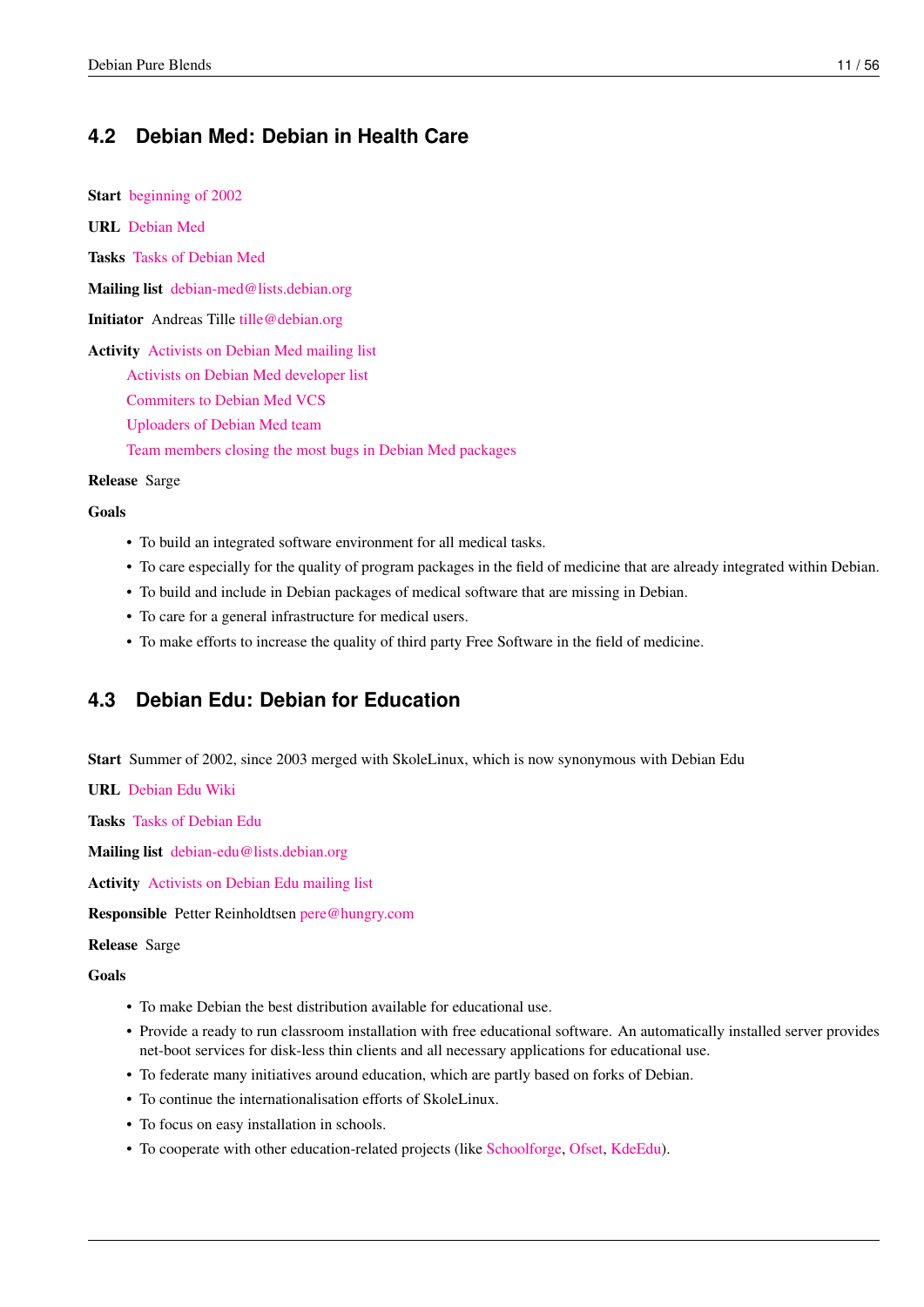This project started with the intention to bring back into Debian a fork from Debian that was started by some people in France. Because they had some time constraints, the people who initially started this effort handed over responsibility to the Norwegian [Skolelinux,](http://www.skolelinux.org) which is currently more or less identical to Debian Edu.

The Debian Edu project gathered special interest in Spain because there are derived Debian distributions from this country that are intended to be used in schools. For instance there are:

[LinEX](http://www.linex.org/) A Debian derivative distribution used in all schools in Extremadura.

Currently they are joining Debian Edu and by doing so becoming fully integrated into Debian. This is a really important move because it brings a lot of good software and experience back into Debian.

# <span id="page-18-0"></span>**4.4 Debian Multimedia**

Start In 2004 there was and effort by DeMuDi to become a Blend but this effort seems to have stalled. DeMuDi was part of the [Agnula](http://www.agnula.org/) project (founded by European Community) and the work somehow was taken over by the 64 studio project.

At DebConf 10 in the [Debian Multimdia BOF](http://penta.debconf.org/dc10_schedule/events/670.en.html) a decision was made to use the Blends stuff for rendering web sentinel pages. It was furtherly mentioned that the people driving DeMuDi joined the Debian Multimedia packaging team so there is now an unique effort to tackle multimedia relevant packages.

URL [Debian Multimedia](http://wiki.debian.org/DebianMultimedia)

Tasks [Tasks of Debian Multimedia](http://blends.debian.org/multimedia/tasks)

Activity [Activists on Debian Multimedia maintainers mailing list](http://blends.debian.net/liststats/authorstat_pkg-multimedia-maintainers.png)

[Activists on Debian Multimedia user mailing list](http://blends.debian.net/liststats/authorstat_debian-multimedia.png)

[Commiters to Debian Multimedia VCS](http://blends.debian.net/liststats/commitstat_pkg-multimedia.png)

[Uploaders of Debian Multimedia team](http://blends.debian.net/liststats/uploaders_pkg-multimedia.png)

[Team members closing the most bugs in Debian Multimedia packages](http://blends.debian.net/liststats/bugs_pkg-multimedia.png)

Responsible Reinhard Tartle[rsiretart@tauware.de](mailto:siretart@tauware.de)

#### Goals

- Oriented toward audio and video
- To make GNU/Linux a platform of choice for the musician and the multimedia artist.
- Join multimedia forces inside Debian

# <span id="page-18-1"></span>**4.5 Debian GIS: Geographical Information Systems**

Start [October 2004](http://lists.debian.org/debian-devel-announce/2004/10/msg00007.html) URL [DebianGIS Wiki](http://wiki.debian.org/DebianGis) Tasks [Tasks of Debian GIS](http://blends.debian.org/gis/tasks) Mailing list [user and developer list](http://wiki.debian.org/DebianGis/MailingLists) Activity [Activists on Debian GIS mailing list](http://blends.debian.net/liststats/authorstat_debian-gis.png) Initiator Francesco P. Lovergine [frankie@debian.org](mailto:frankie@debian.org) Goals

- Geographical Information Systems
- [OpenStreetMap](http://www.openstreetmap.org) and GPS devices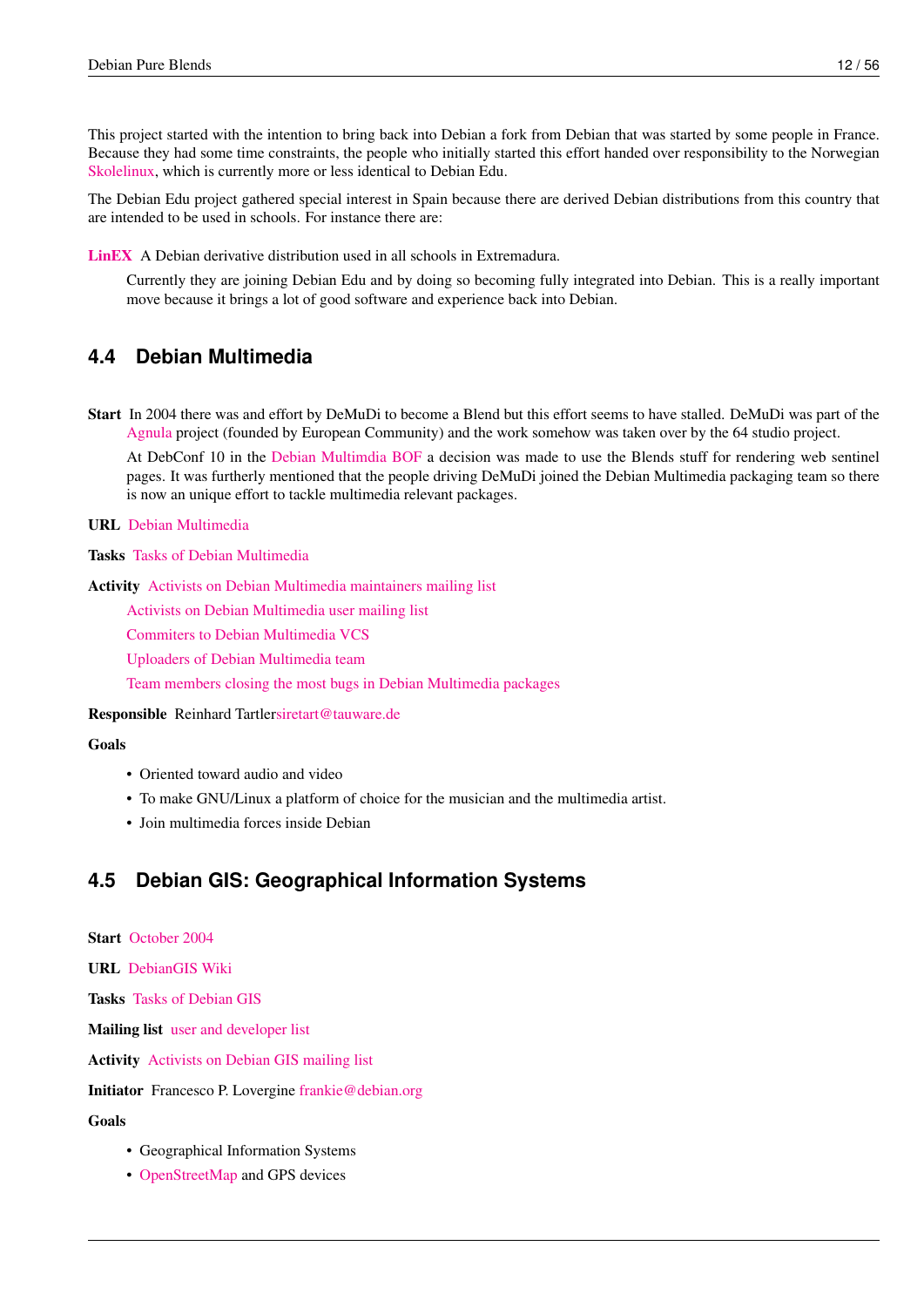# <span id="page-19-0"></span>**4.6 DebiChem: Debian for Chemistry**

Start October 2004

URL [Debichem Alioth page](http://alioth.debian.org/projects/debichem/)

Tasks [Tasks of DebiChem](http://blends.debian.org/debichem/tasks)

Mailing list [debichem-users@lists.alioth.debian.org](http://lists.alioth.debian.org/mailman/listinfo/debichem-users)

Activity [Activists on DebiChem mailing list](http://blends.debian.net/liststats/authorstat_debichem-devel.png) [Commiters to DebiChem VCS](http://blends.debian.net/liststats/commitstat_debichem.png) [Uploaders of DebiChem team](http://blends.debian.net/liststats/uploaders_debichem.png) [Team members closing the most bugs in DebiChem packages](http://blends.debian.net/liststats/bugs_debichem.png)

Initiator Michael Banck [mbanck@debian.org](mailto:mbanck@debian.org)

#### Goals

• Chemical applications in Debian

# <span id="page-19-1"></span>**4.7 Debian Science: Debian for science**

Start [July 2005](http://lists.debian.org/debian-devel/2005/07/msg01555.html)

URL [Debian Science Wiki](http://wiki.debian.org/DebianScience)

Tasks [Tasks of Debian Science](http://blends.debian.org/science/tasks)

Mailing list [debian-science@lists.debian.org](http://lists.debian.org/debian-science/)

Activity [Activists on Debian Science mailing list](http://blends.debian.net/liststats/authorstat_debian-science.png) [Activists on Debian Science maintainers list](http://blends.debian.net/liststats/authorstat_debian-science-maintainers.png) [Commiters to Debian Science VCS](http://blends.debian.net/liststats/commitstat_debian-science.png) [Uploaders of Debian Science team](http://blends.debian.net/liststats/uploaders_debian-science.png) [Team members closing the most bugs in Debian Science packages](http://blends.debian.net/liststats/bugs_debian-science.png)

Responsible Sylvestre Ledru [sylvestre@debian.org](mailto:sylvestre@debian.org)

While there are Debian Pure Blends that care for certain sciences (Debian Med deals in a main part with Biology, DebiChem for Chemistry and Debian GIS for geography) not all sciences are covered by a specific Blend. The main reason is that at the moment not enough people support such an effort for every science. The temporary solution was to build a general Debian Science Blend that makes use of the work of other Blends in case it exists.

# <span id="page-19-2"></span>**4.8 Debian Accessibility Project**

Debian for blind and visually impaired people

Start February 2003 Mailing list [debian-accessibility@lists.debian.org](http://lists.debian.org/debian-accessibility/) URL [Debian Accessibility](http://www.debian.org/devel/debian-accessibility/)

Tasks [Tasks of Debian Accessibility](http://blends.debian.org/accessibility/tasks)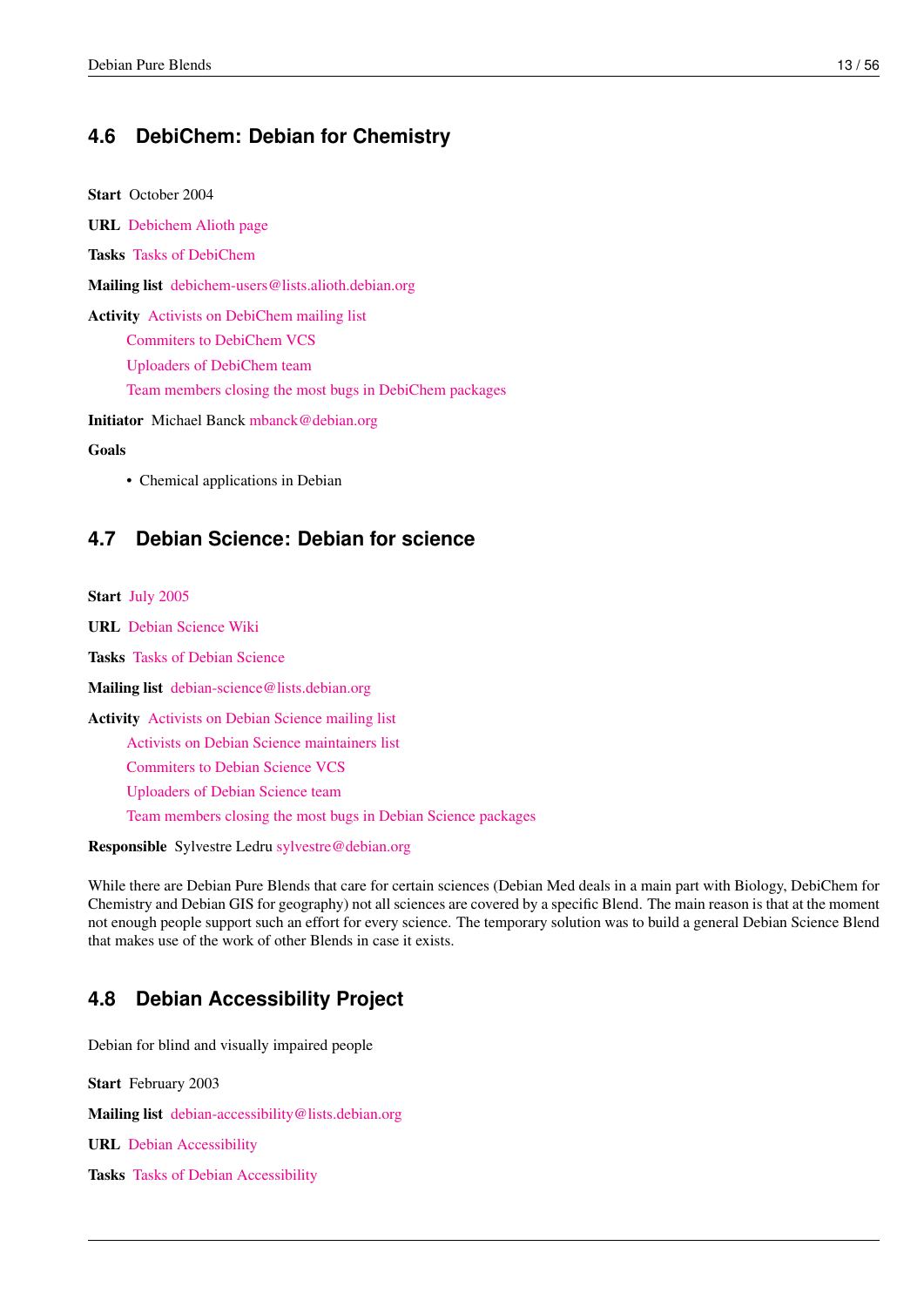Activity [Activists on Debian Accessibility mailing list](http://blends.debian.net/liststats/authorstat_debian-accessibility.png)

Initiator Mario Lang [mlang@debian.org](mailto:mlang@debian.org)

Goals

- To make Debian accessible to people with disabilities.
- To take special care for: Screen readers; Screen magnification programs; Software speech synthesisers; Speech recognition software; Scanner drivers and OCR software; Specialised software like edbrowse (web-browse in the spirit of line-editors)
- To make text-mode interfaces available.
- To provide screen reader functionality during installation.

# <span id="page-20-0"></span>**4.9 Debian ezgo Project**

Debian for ezgo project. ezgo (all small-case) is a project launched by Open Source Software Application Consulting Center (OSSACC), which is responsible for promoting free and open source software in Taiwan's schools. ezgo collects more than one hundred FOSS, as well as many public resource tutorials like PhET (http://phet.colorado.edu/), and has a special designed menu style. ezgo aims to introduce the world of FOSS to those who have never heard or touched it. It is also good for teaching and self-learning. Debian-ezgo is a Debian Pure Blends which integrates ezgo artwork, ezgo menu style, many good FOSS and public resource tutorials into debian.

Start Nov 2009

URL [Debian ezgo wiki \(Outdated\)](https://wiki.debian.org/DebianEzGo)

Tasks [Tasks of Debian ezgo \(Outdated\)](http://blends.debian.org/ezgo/tasks/)

Mailing list [debian-ezgo-packaging@lists.alioth.debian.org](https://alioth.debian.org/mail/?group_id=100426)

Responsible Franklin Weng [franklin@goodhorse.idv.tw](mailto:franklin@goodhorse.idv.tw)

# <span id="page-20-1"></span>**4.10 Blends that were announced but development is stalled**

#### <span id="page-20-2"></span>**4.10.1 Debian Desktop: Debian GNU/Linux for everybody**

Motto: "Software that Just Works".

Start October 2002

URL [Debian Desktop](http://www.debian.org/devel/debian-desktop)

Mailing list [debian-desktop@lists.debian.org](http://lists.debian.org/debian-desktop/)

Activity [Activists on Debian Desktop mailing list](http://blends.debian.net/liststats/authorstat_debian-desktop.png)

Initiator Colin Walters [walters@debian.org](mailto:walters@debian.org)

Goals

- To try to build the best possible operating system for home and corporate workstation use.
- To ensure desktops like GNOME and KDE coexist well in Debian and work optimally.
- To balance ease of use for beginners with flexibility for experts.
- To make the system easy to install and configure (e.g. via hardware-detection).

This Blend has many common issues with other Blends. The latest move of Debian Desktop was to care about more up to date software that can be used as common base for all Debian Pure Blends. The common interest is described in detail in Section [9.6.](#page-45-2) Unfortunately since about 2004 the project is really silent and it might be considered dead now.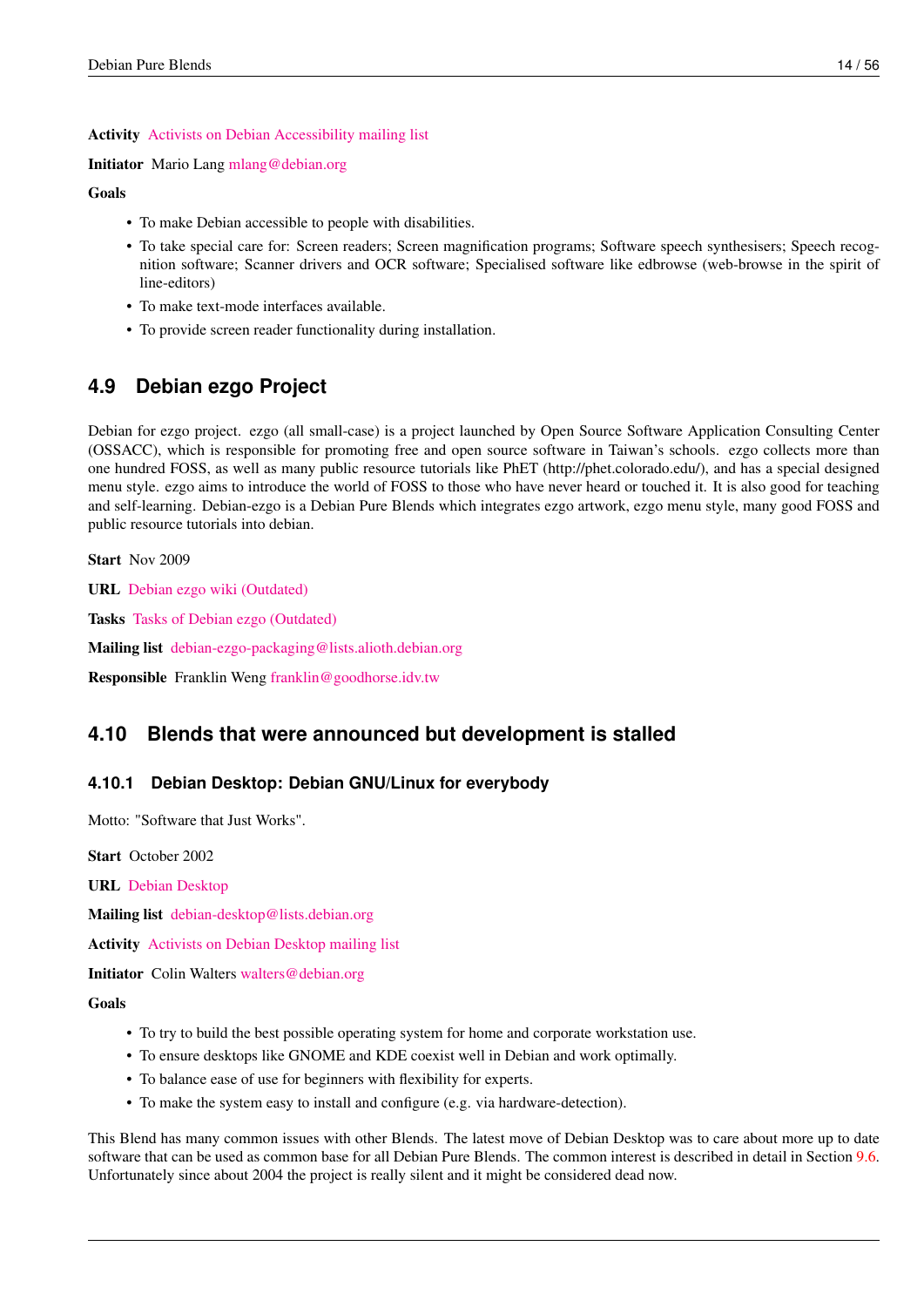#### <span id="page-21-0"></span>**4.10.2 Debian Lex: Debian GNU/Linux for Lawyers**

Start April 2003

URL [Debian Lex](http://www.debian.org/devel/debian-lex)

Tasks [Tasks of Debian Lex](http://blends.debian.org/lex/tasks)

Mailing list [debian-lex@lists.debian.org](http://lists.debian.org/debian-lex/)

Activity [Activists on Debian Lex mailing list](http://blends.debian.net/liststats/authorstat_debian-lex.png)

Initiator Jeremy Malcolm [Jeremy@Malcolm.id.au](mailto:Jeremy@Malcolm.id.au)

Goals

- To build a complete system for all tasks in legal practice.
- To add value by providing customised templates for lawyers to existing packages like OpenOffice.org and SQL-Ledger, and sample database schemas for PostgreSQL.

The word *lex* is the Latin word for law.

#### <span id="page-21-1"></span>**4.10.3 Debian Enterprise**

Debian GNU/Linux for Enterprise Computing

Start End of 2003

URL Debian Enterprise

Initiator Zenaan Harkness [zen@iptaustralia.net](mailto:zen@iptaustralia.net)

Activity [Activists on Debian Enterprise mailing list](http://blends.debian.net/liststats/authorstat_debian-enterprise.png)

Goals

- To apply the UserLinux Manifesto.
- To establish the benchmark in world class Enterprise operating systems engineered within an industry driven shared-cost development model.
- To vigorously defend its distinctive trademarks and branding.
- To develop extensive and professional quality documentation.
- To provide engineer certification through partner organisations.
- To certify the Debian Enterprise GNU/Linux operating system to specific industry standards.
- To pre-configure server tasks

#### <span id="page-21-2"></span>**4.10.4 Other possible Debian Pure Blends**

There are fields that could be served nicely by not yet existing Blends:

Debian eGov Could address government issues, administration, offices of authorities, accounting.

Office Could cover all office issues.

Accounting Could integrate accounting systems into Debian.

Biology Could perhaps take over some stuff from Debian Med.

Physics Might look after simulation software.

Mathematics There is even already a live CD - see Quantian in Section [9.5](#page-45-1)

??? There are a lot more potential Blends.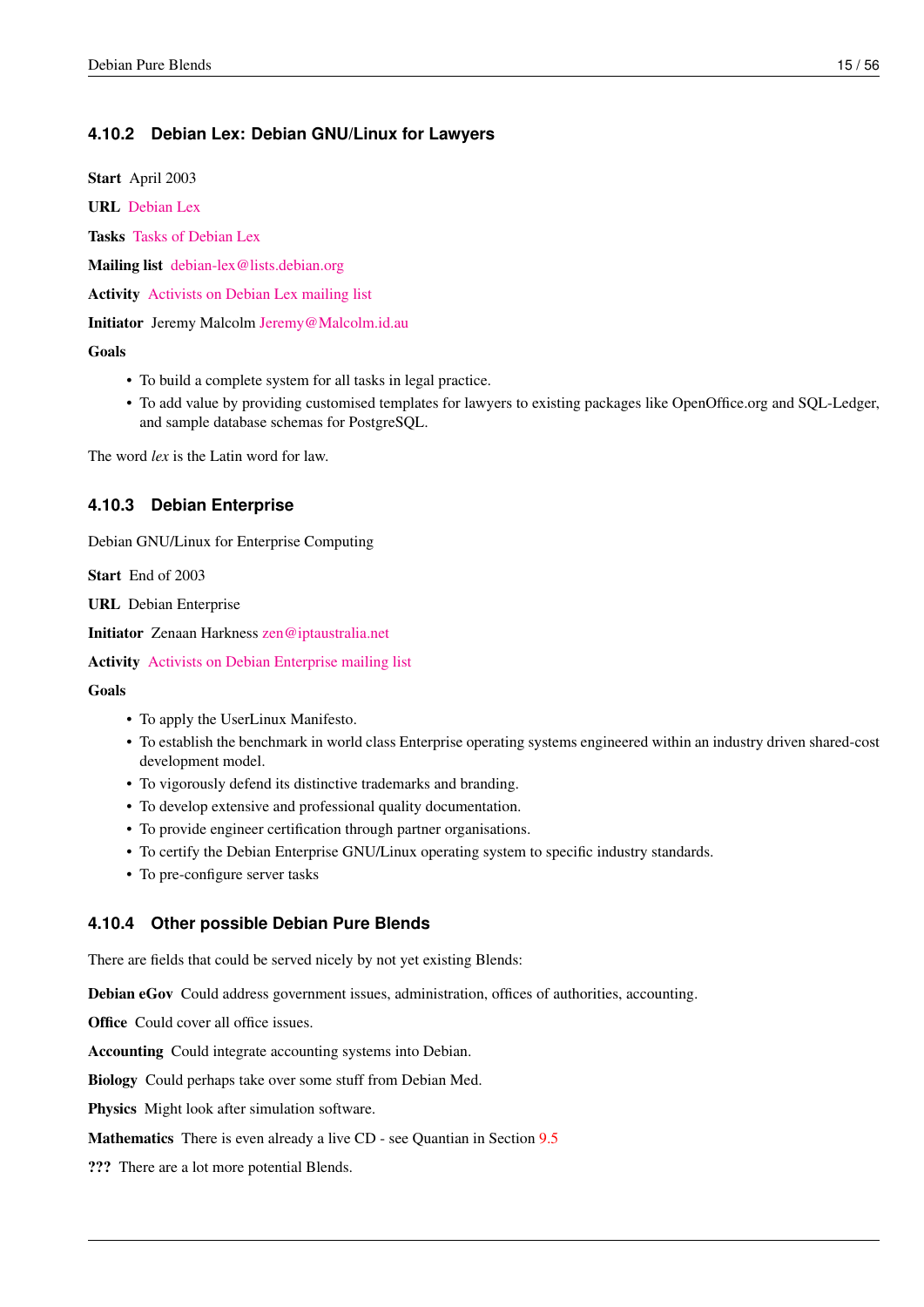# <span id="page-22-0"></span>**Chapter 5**

# **Distributions inside Debian**

# <span id="page-22-1"></span>**5.1 To fork or not to fork**

There are many distributions that decided to fork from a certain state of Debian. This is perfectly all right because Debian is completely free and everybody is allowed to do this. People who built those derived distributions had certain reasons to proceed this way.

#### <span id="page-22-2"></span>**5.1.1 Commercial forks**

If Debian should be used as the base for a commercial distribution like [Linspire](http://www.linspire.com/) (formerly Lindows), [Libranet](http://www.libranet.com/) or [Xandros,](http://www.xandros.com/) there is no other choice than forking because these companies normally add some stuff that is non-free. While Debian Pure Blends might be interesting in technical terms for those commercial distributions by making it easier to build a separate distribution, these non-free additions are not allowed to be integrated into Debian, and thus integration into Debian is impossible.

#### <span id="page-22-3"></span>**5.1.2 Non-commercial forks**

As a completely free distribution Debian GNU/Linux is quite often a welcome starting point for derived distributions with a certain purpose that are as free as Debian but had certain reasons to fork. One main reason for a fork was that Debian was not flexible enough for certain purposes and some needed features had to be added. One reason for the Debian Pure Blends effort is to increase flexibility and to make the reason mentioned above void (if it is not yet void because of the general develoment of Debian). Some examples of forks from Debian that are probably now able to integrate back into Debian as a Debian Pure Blend are:

- [SkoleLinux](http://www.skolelinux.org) Mentioning SkoleLinux in the category of forks is more or less history. The merge back into Debian started with the SkoleLinux people really doing a great job to enhance Debian for their own purposes in the form of their work on debian-installer, and culminated with the formal merging of the Blend Debian Edu and SkoleLinux, so that they are now virtually equivalent. This is the recommended way for derived distributions, and the reasons for this recommendation are given below.
- DeMuDi The [Agnula](http://www.agnula.org/) project, which is founded by the European Community, (and in fact is the first Free Software project that was founded by the EU at all,) forked for the following reasons:
	- Technical They had some special requirements for the kernel and configuration. This is more or less solved in the upcoming Debian release.
	- License When DeMuDi started, not enough free programs in this field existed. This situation is better now.
	- Organisational Because of the founded status of the project, an extra distribution had to be developed. To accomplish this requirement, Debian Pure Blends plan to build common tools to facilitate building separate CDs with the contents of only a single distribution.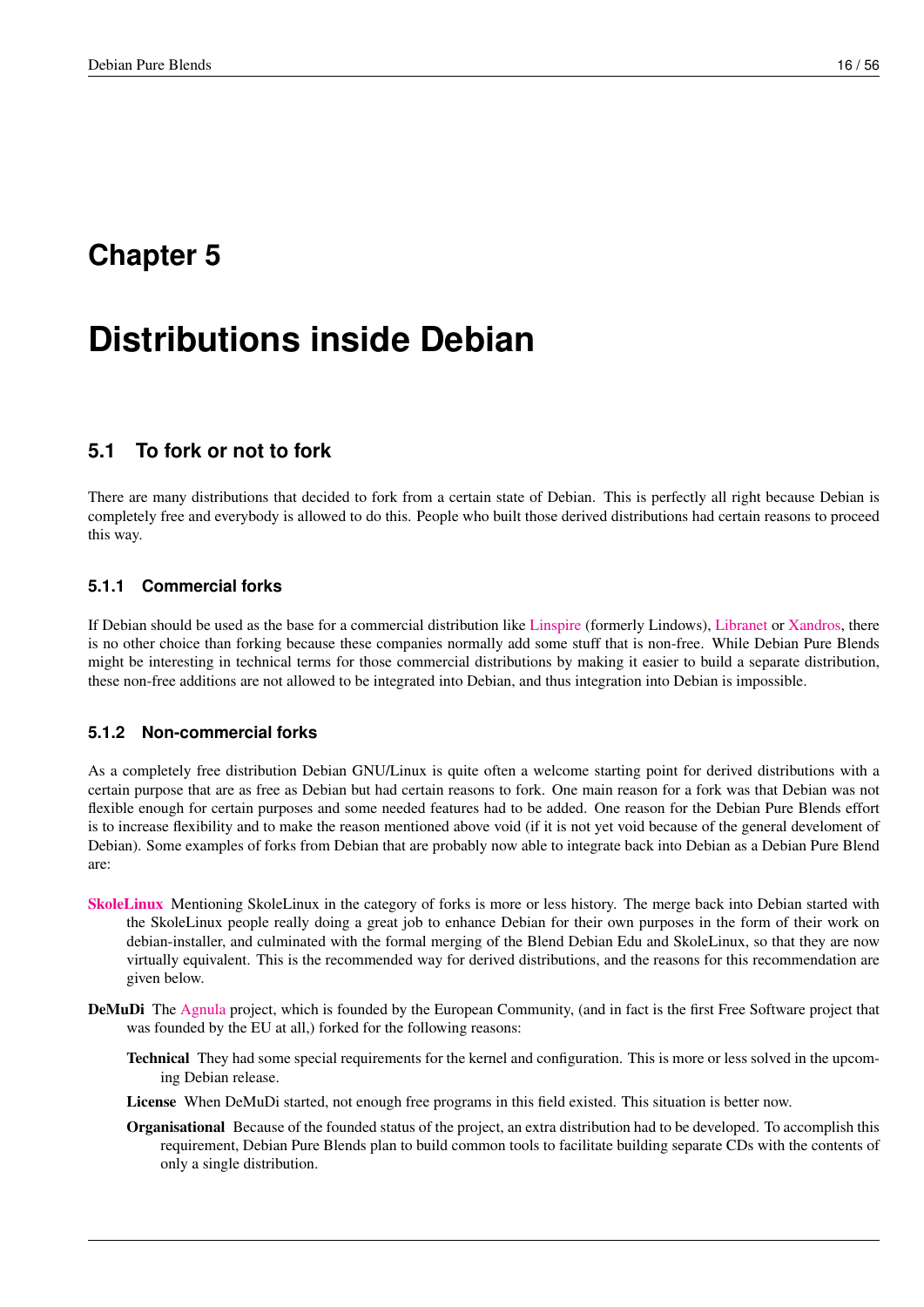This shows that there is no longer a real need for a fork, and in fact, the organiser of the DeMuDi project was in contact to start bringing DeMuDi back into Debian. That is why DeMuDi is mentioned in the list of Debian Pure Blends above. Unfortunately the effort to merge back has stalled but it might be an interesting project to apply Blends techniques to support multimedia experts who want to use Debian.

LinEx LinEx is the very successful distribution for schools in the Region Extremadura in Spain. The work of the LinEx people perhaps made Debian more popular than any other distribution. The project was founded by the local government of Extremadura, and each school in this region is running this distribution. While this is a great success, the further development of LinEx has to face the problems that will be explained below. Because the creators of LinEx are aware of this fact they started joining the educational part of LinEx with Debian Edu which in turn leaded to an even stronger position of this Blend.

If developers of a non-commercial fork consider integrating back into Debian in the form of a Debian Pure Blend, it might happen that their field is covered already by an existing Blend. For instance, this would be the case for LinEx, which has the same group of target users as Debian Edu as explained above. On the other hand, some special adaptations might be necessary to fit the requirements of the local educational system. The specific changes that might be necessary would be called *flavours* of a Blend.

#### <span id="page-23-0"></span>**5.1.3 Disadvantages of separate distribution**

In general, a separate distribution costs extra effort. Because it is hardly possible to hire enough developers who can double the great work of many volunteer Debian developers, this would be a bad idea for economical reasons. These people would have to deal with continuous changes to keep the base system, installer, etc. up to date with the current Debian development. It would be more sane to send patches that address their special requirements to Debian instead of maintaining a complete Debian tree containing these patches.

Debian is well known for its strong focus on security. Security is mainly based on manpower and knowledge. So the best way to deal with security issues would be to base it on the Debian infrastructure, instead of inventing something new.

New projects with special intentions often have trouble to become popular to the user group they want to address. This is a matter of attaining the critical mass that was explained in Section [3.4.](#page-14-0)

Larger Free Software projects need certain infrastructure like web servers, ftp servers, (both with mirrors,) a bug tracking system, etc. It takes a fair amount of extra effort to build an entire infrastructure that is already available for free in Debian.

*Forking would be a bad idea.*

#### <span id="page-23-1"></span>**5.1.4 Advantages of integration into Debian**

Debian has a huge user base all over the world. Any project that is integrated within Debian has a good chance to become popular on the back of Debian if the target users of the project just notice that it enables them to solve their problems. So there is no need for extra research on the side of the users, and no need for advertising for a special distribution. This fact has been observed in the Debian Med project, which is well known for many people in medical care. It would not have gained this popularity if it had been separated from Debian.

You get a secure and stable system without extra effort for free.

Debian offers a sophisticated Bug Tracking System for free, which is a really important resource for development.

There is a solid infrastructure of web servers, ftp servers with mirrors, mail servers, and an LDAP directory of developers with a strongly woven web of trust (through gpg key signing) for free.

#### <span id="page-23-2"></span>**5.1.5 Enhancing Debian**

By making changes to some packages to make them fit the needs of a target user group, the overall quality of Debian can be enhanced. In this way, enhancing Debian by making it more user friendly is a good way for the community to give back something to Debian. It would be a shame if somebody would refuse all the advantages to keeping a project inside Debian, and instead would decide to try to cope with the disadvantages because he just does not know how to do it the right way, and that it is normally easy to propogate changes into Debian. For instance, see Section [C.1.](#page-59-1) This section explains how you can ask for a certain piece of software to be included in Debian. The next section describes the reason why Debian is flexible enough to be adapted to any purpose.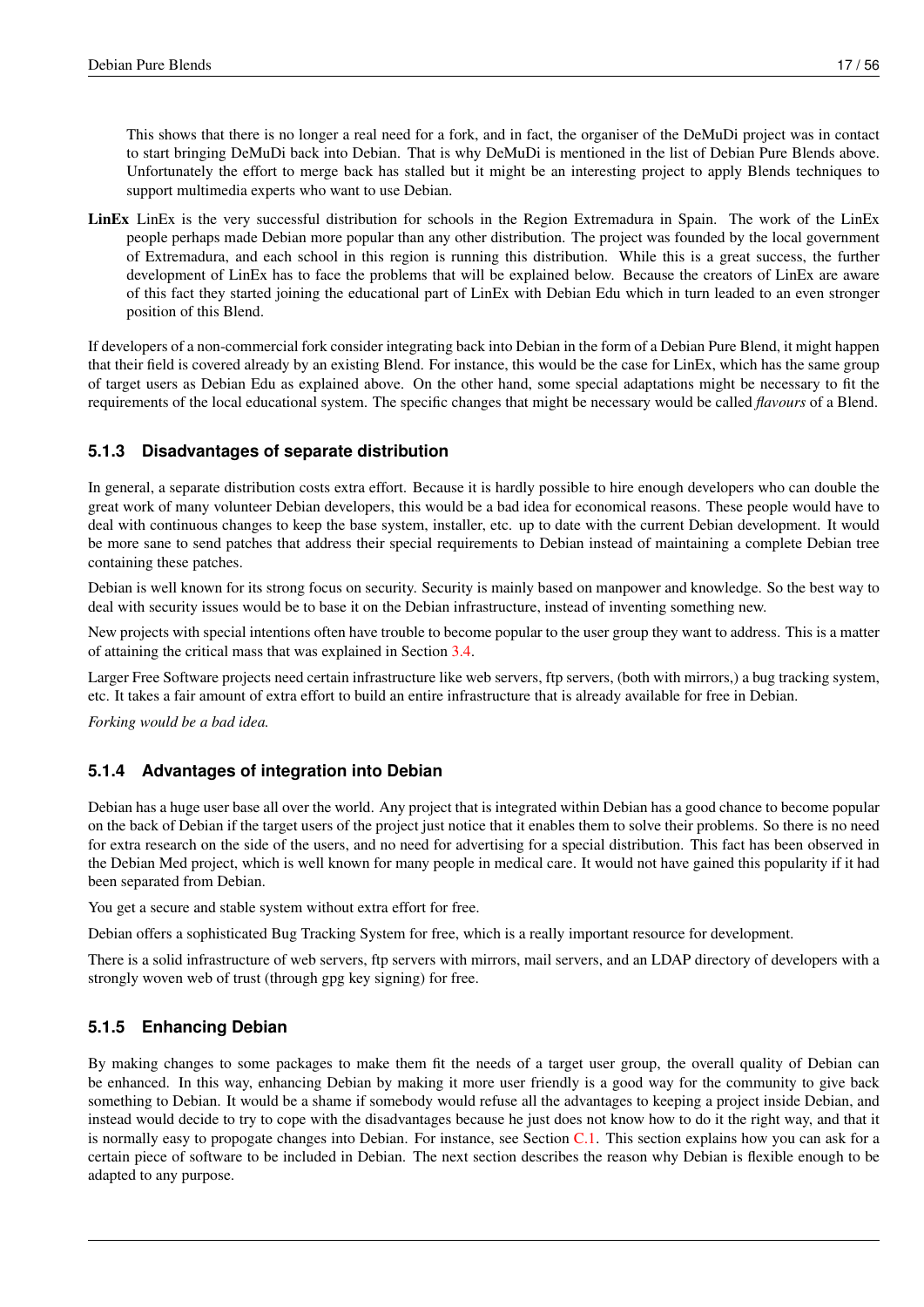# <span id="page-24-0"></span>**5.2 Adaptation to any purpose**

Debian is developed by about 1000 volunteers. Within this large group, the developers are encouraged to care for their own interests in packages they have chosen to look after. Thus, Debian is not bound to commercial interests.

Those who might fear this amount of freedom given to every single developer should realize that there are very strict rules, as laid out in [Debian's policy,](http://www.debian.org/doc/debian-policy/) which glue everything together. To keep their packages in each new release, every developer must ensure that their packages abide by that policy.

One common interest each individual developer shares is to make the best operating system for himself. This way, people with similar interests and tasks profit from the work of single developers. If users, in turn, work together with the developers by sending patches or bug reports for further enhancement, Debian can be improved also for special tasks.

For instance, developers may have children, or may work in some special fields of work, and so they try to make the best system for their own needs. For children, they contribute to Debian Jr. or Debian Edu. For their field of work, they contribute to the appropriate Blend: Debian Med, Debian Science, and so forth.

In contrast to employees of companies, every single Debian developer has the freedom and ability to realize his vision. He is not bound to decisions of the management of his company. Commercial distributors have to aim their distributions at gaining a big market share. The commercial possibilities in targeting children's PCs at home are slight, so distributions comparable to Debian Junior are not attractive for commercial distributors to make.

Thus, single developers have influence on development - they just have to *do* it, which is a very different position compared with employees of a commercial distributor. This is the reason for the flexibility of Debian that makes it adaptable for any purpose. In the Debian world, this kind of community is called "Do*ocracy*" - the one who does, rules.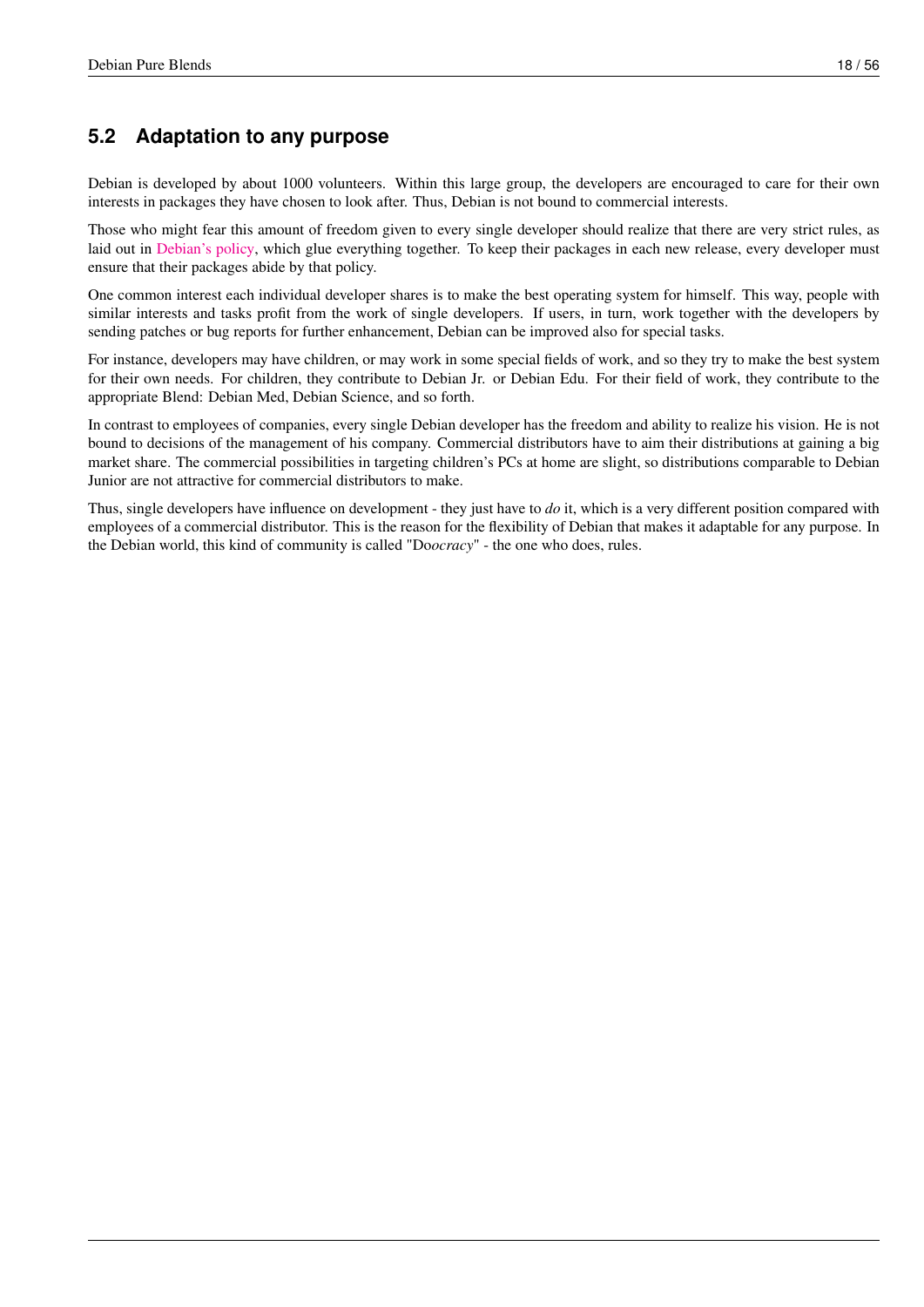# <span id="page-25-0"></span>**Chapter 6**

# **Technology**

### <span id="page-25-1"></span>**6.1 Metapackages**

#### <span id="page-25-2"></span>**6.1.1 Metapackage definition**

A metapackage, as used by Blends, is a Debian package that contains:

• Dependencies on other Debian packages (essential)

Depends Use "Depends" for packages that are definitely needed for all basic stuff of the Blend in question.

- Recommends The packages that are listed as "Recommends" in the tasks file should be installed on the machine where the metapackage is installed and which are needed to work on a specific task.
- Suggests Use "Suggests" for others of lesser importance that might be possibly useful, or non-free packages. When a package is not available for the target distribution at metapackage build time the "Recommends" is turned into a "Suggests" to enable a flawless installation of the metapackage.
- Menu entries (recommended)
	- Place these in /etc/blends/<blend> /menu/<pkg-name>
	- Maintain these via role based tools
- Configuration stuff (optional)
	- debconf questions or pre-seeding
	- cfengine scripts (or similar see Section [9.4\)](#page-45-0)
- Special metapackages:
	- <blend>-tasks: Contains information for tasksel
	- <blend>-config: Special configurations, basic stuff for user menus

Metapackages are small packages with nearly no contents. The main feature of this type of package is its dependencies on other packages. The naming of metapackages follows the pattern <blend>-<task> where <blend> stands for the short name of a Debian Pure Blend, e.g. junior for Debian Jr. or med for Debian Med, and <task> means the certain task inside the Blend, e.g. puzzle or bio.

Examples:

**junior-puzzle** Debian Jr. Puzzles

**education-tasks** Tasksel files for SkoleLinux systems

**med-bio** Debian Med micro-biology packages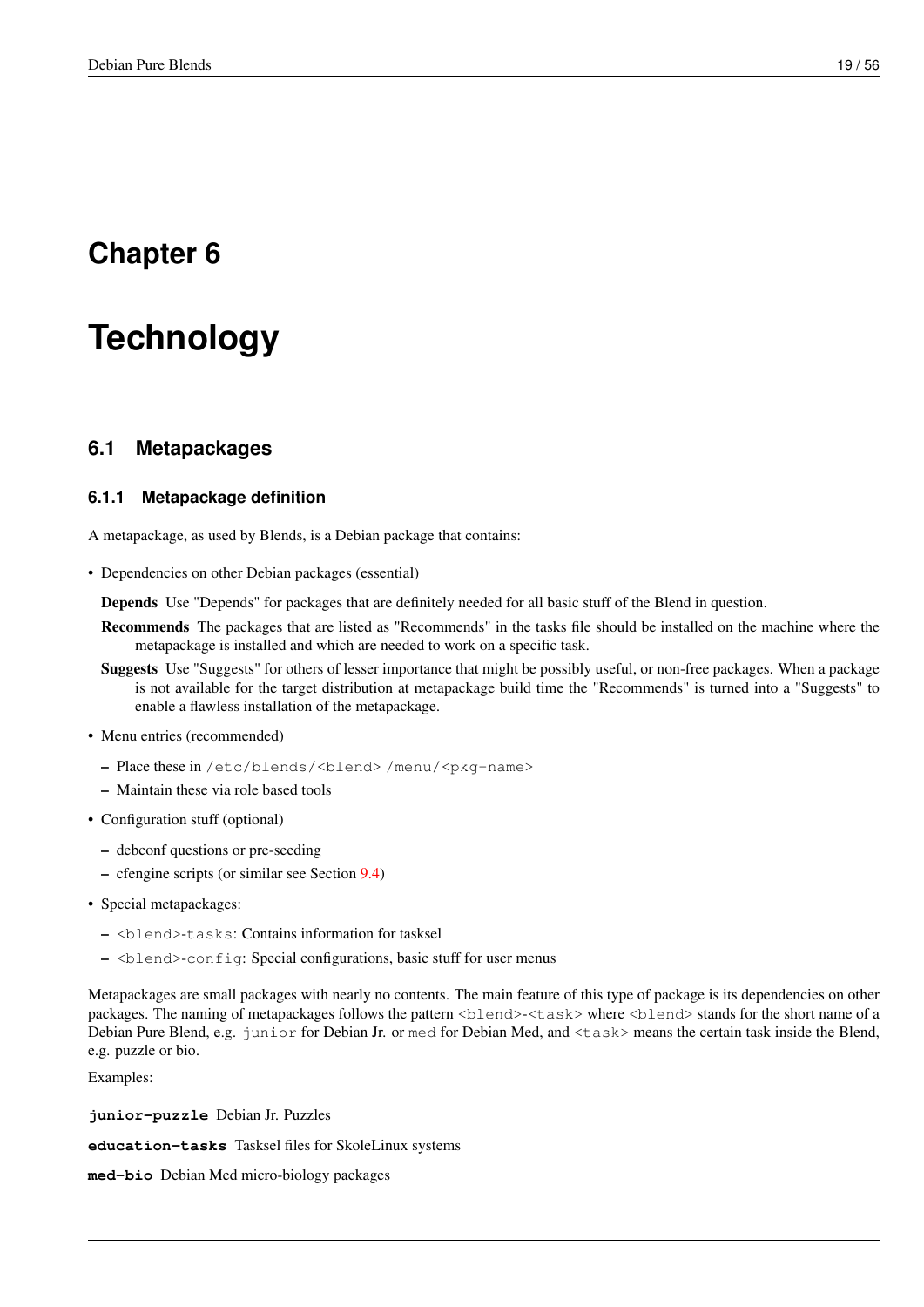#### <span id="page-26-0"></span>**6.1.2 Collection of specific software**

When using metapackages, no research for available software inside Debian is necessary. It would not be acceptable for normal users to have to browse the descriptions of the whole list of the 20000 packages in Debian to find everything they need. So, metapackages are an easy method to help users to find the packages that are interesting for their work quickly.

If the author of a metapackage includes several packages with similar functionality, an easy comparison between software covering the same task is possible.

By defining conflicts with some other packages inside the metapackage, it is possible to ensure that a package that might conflict for some reasons for the intended task can not be installed at the same time as the metapackage is installed.

All in all, metapackages enable an easy installation from scratch, and keep the effort required for administration low.

#### <span id="page-26-1"></span>**6.1.3 Packages showing up in more than one metapackage**

This seems to be an FAQ: If a package A is in the list of dependencies of metapackage m is it allowed or reasonable to add it to the list of dependencies of metapackage n?

The answer is: Why not?

The "overlap" is no problem because we do not want to build an exclusive categorisation which might be hard to understand for our users. Metapackages are like "normal" packages: Nobody would assume that because package  $x$  depends from package libc no other package is allowed to add libc to its depends. So why not adding a dependency to more than one metapackage if it is just useful for a certain task?

The important thing is to support our users. A specific user wants to solve a certain task (and thus installs a certain metapackage). The question whether some Dependencies are also mentioned in a different metapackage is completely useless for this task. So in fact we do *not* build a categorisation tree but build pools of useful software for certain tasks which can definitely have overlaps.

To give a certain example which was asked by a member of Debian Multimedia team: A user who is seeking for his optimal sound player is not served best if we "hide" an application from his view by including it into sound recorders exclusively. While chances might be good that a sound recorder is not as lightweight as a pure player the user will find out this quickly if he is looking for only a lightweight player - but perhaps he becomes happy later about the "added value" of his favourite player if it also is able to record sound.

#### <span id="page-26-2"></span>**6.1.4 Adapted configuration inside metapackages**

Besides the simplification of installing relevant packages by dependencies inside metapackages, these packages might contain special configuration for the intended task. This might either be accomplished by pre-seeding debconf questions, or by modifying configuration files in a postinst script. It has to be ensured that no changes that have been done manually by the administrator will be changed by this procedure. So to speak, the postinst script takes over the role of a local administrator.

#### <span id="page-26-3"></span>**6.1.5 Documentation packages**

A "traditional" weakness of Free Software projects is missing documentation. To fix this, Debian Pure Blends try to provide relevant documentation to help users to solve their problems. This can be done by building  $\star$ -doc packages of existing documentation, and by writing extra documentation, like manpages, etc. By supplying documentation, Debian Pure Blends fulfil their role in addressing the needs of specialised users, who have a great need for good documentation in their native language.

Thus, translation is a very important thing to make programs more useful for the target user group. Debian has established a [Debian Description Translation Project,](http://ddtp.debian.net/) which has the goal to translate package descriptions. There is a good chance this system could also be used for other types of documentation, which might be a great help for Debian Pure Blends.

### <span id="page-26-4"></span>**6.2 Handling of metapackages**

In short, there are no special tools available to handle metapackages nicely. But there are some tricks that might help, for the moment.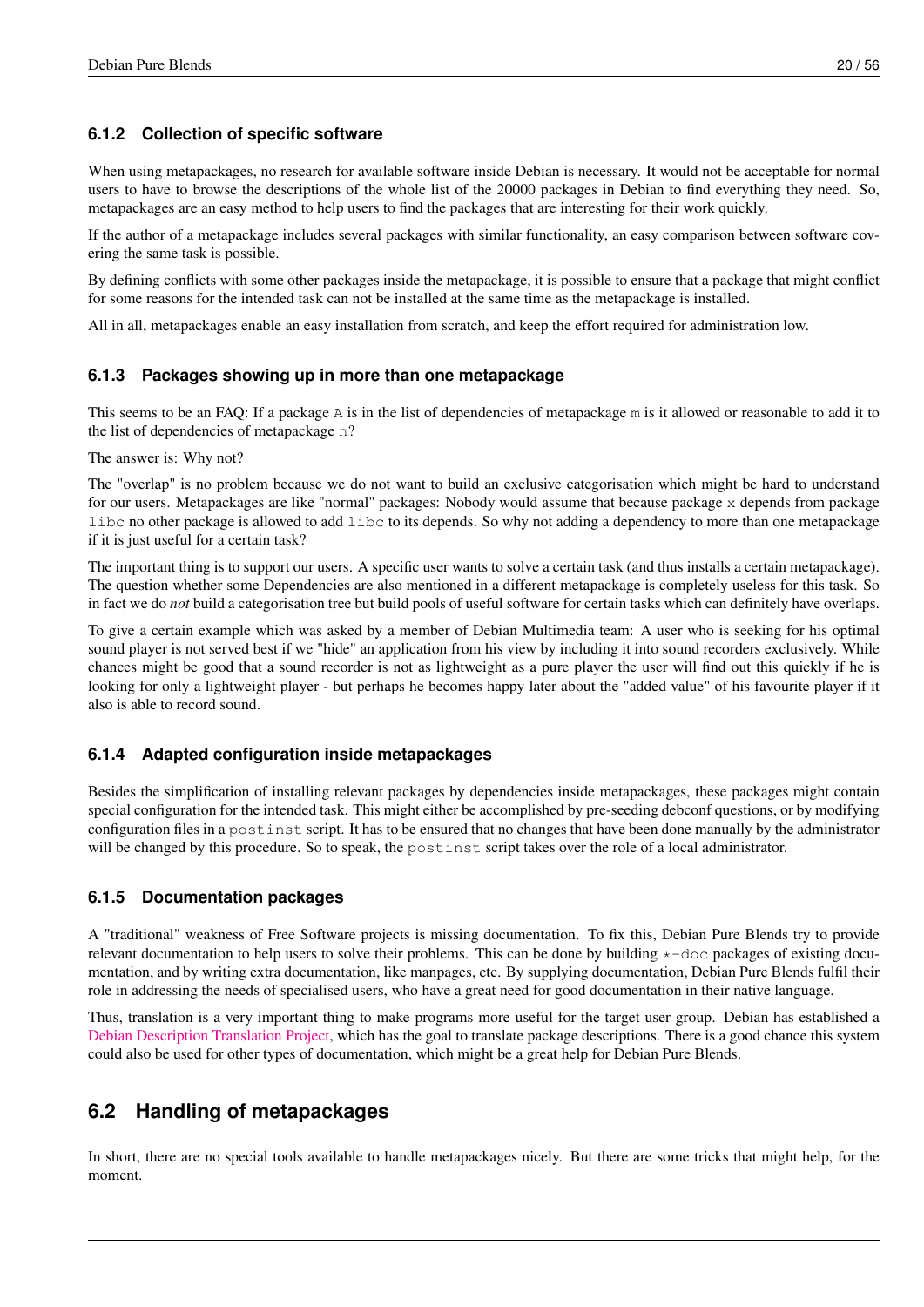#### <span id="page-27-0"></span>**6.2.1 Command line tools**

```
apt-cache The program apt-cache is useful to search for relevant keywords in package descriptions. With it, you could search
      for a certain keyword connected to your topic (for instance "med") and combine it reasonably with grep:
```

```
~> apt-cache search med | grep '^med-'
med-bio - Debian Med micro-biology packages
med-bio-dev - Debian Med micro-biology development packages
med-doc - Debian Med documentation packages
med-imaging - Debian Med imaging packages
med-imaging-dev - Debian Med packages for medical image develop...
med-tools - Debian Med several tools
med-common - Debian Med Project common package
med-cms - Debian Med content management systems
```
This is *not really straightforward*, and absolutely unacceptable for end users.

**grep-dctrl** The program grep-dctrl is a grep for Debian package information, which is helpful for extracting specific package details matching certain patterns:

```
~> grep-dctrl ': med-' /var/lib/dpkg/available | \
  grep -v' ' [SIMAVF]' | \
   grep -v '^Pri'
Package: med-imaging
Depends: paul, ctsim, ctn, minc-tools, medcon, xmedcon, med-common
Description: Debian Med imaging packages
Package: med-bio
Depends: bioperl, blast2, bugsx, fastdnaml, fastlink, garlic...
Description: Debian Med micro-biology packages
Package: med-common
Depends: adduser, debconf (>= 0.5), menu
Description: Debian Med Project common package
Package: med-tools
Depends: mencal, med-common
Description: Debian Med several tools
Package: med-doc
Depends: doc-linux-html | doc-linux-text, resmed-doc, med-co...
Description: Debian Med documentation packages
Package: med-cms
Depends: zope-zms
Description: Debian Med content management systems
Package: med-imaging-dev
Depends: libgtkimreg-dev, ctn-dev, libminc0-dev, libmdc2-dev...
Description: Debian Med packages for medical image development
Package: med-bio-contrib
Depends: clustalw | clustalw-mpi, clustalx, molphy, phylip, ...
Description: Debian Med micro-biology packages (contrib and ...
```
This is, like the apt-cache example, *also a bit cryptic*, and again is not acceptable for end users.

**auto-apt** The program auto-apt is really cool if you are running a computer that was installed from scratch in a hurry, and are sitting at a tradeshow booth preparing to do a demo. If you had no time to figure out which packages you needed for the demo were missing so you could install all of them in advance, you could use auto-apt in the following manner to guarantee that you have all of the files or programs you need: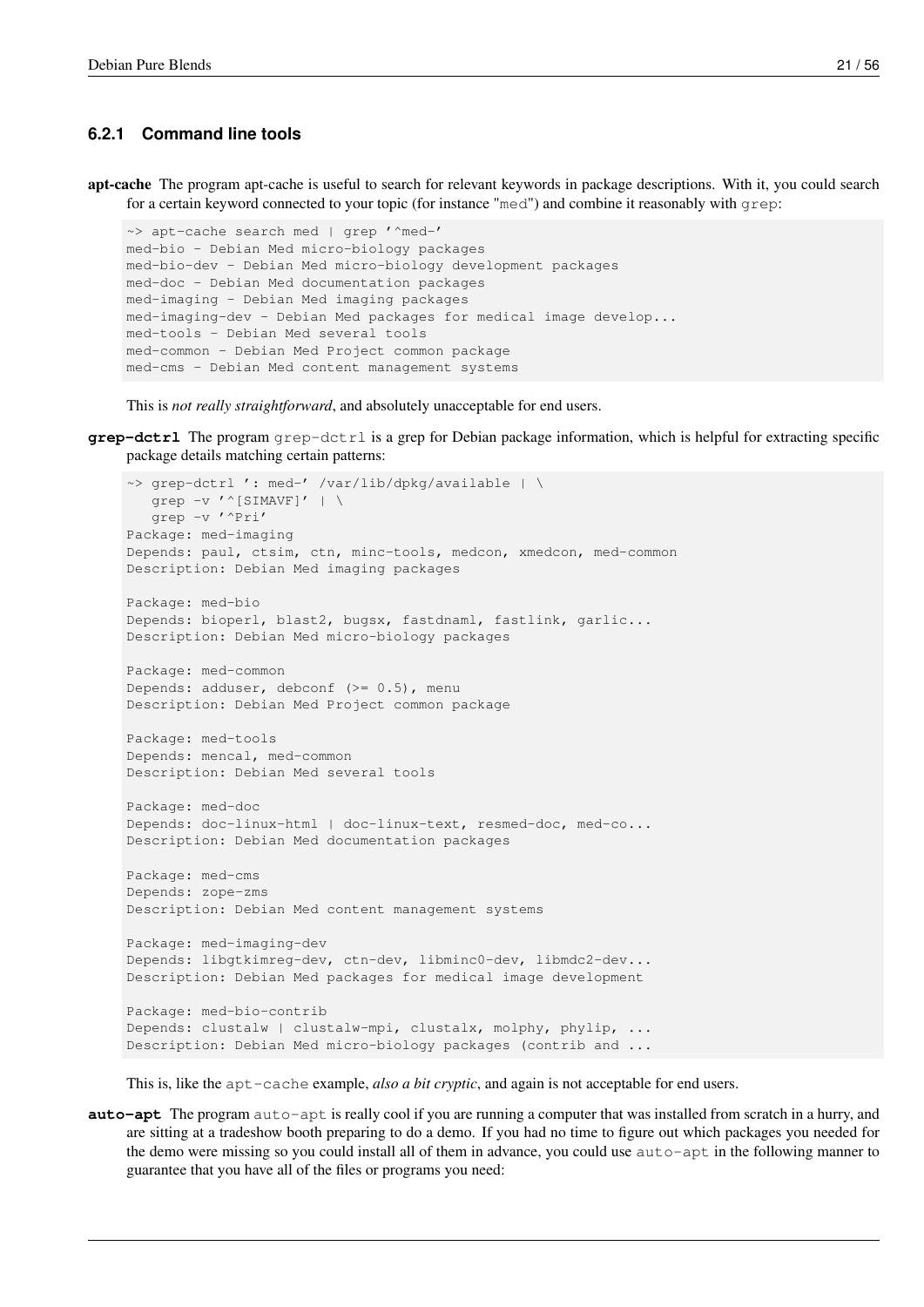```
~> sudo auto-apt update
put: 880730 files, 1074158 entries
put: 903018 files, 1101981 entries
~> auto-apt -x -y run
Entering auto-apt mode: /bin/bash
Exit the command to leave auto-apt mode.
bash-2.05b$ less /usr/share/doc/med-bio/copyright
Reading Package Lists... Done
Building Dependency Tree... Done
The following extra packages will be installed:
 bugsx fastlink readseq
The following NEW packages will be installed:
 bugsx fastlink med-bio readseq
0 packages upgraded, 4 newly installed, 0 to remove and 183 ...
Need to get 0B/1263kB of archives. After unpacking 2008kB wi...
Reading changelogs... Done
Selecting previously deselected package bugsx.
(Reading database ... 133094 files and directories currently...
Unpacking bugsx (from .../b/bugsx/bugsx_1.08-6_i386.deb) ...
Selecting previously deselected package fastlink.
Unpacking fastlink (from .../fastlink_4.1P-fix81-2_i386.deb) ...
Selecting previously deselected package med-bio.
Unpacking med-bio (from .../med-bio_0.4-1_all.deb) ...
Setting up bugsx (1.08-6) ...
Setting up fastlink (4.1P-fix81-2) ...
Setting up med-bio (0.4-1) ...
localepurge: checking for new locale files ...
localepurge: processing locale files ...
localepurge: processing man pages ...
This package is Copyright 2002 by Andreas Tille <tille@debian.org>
This software is licensed under the GPL.
On Debian systems, the GPL can be found at /usr/share/common-...
/usr/share/doc/med-bio/copyright
```
Just do your normal business - in the above example, less /usr/share/doc/med-bio/copyright - and if the necessary package is not yet installed, auto-apt will care for the installation and proceed with your command. While this is really cool, this is *not really intended for a production machine*.

The short conclusion here is: *There are no sophisticated tools that might be helpful to handle metapackages as they are used in Debian Pure Blends - just some hacks using the powerful tools inside Debian.*

#### <span id="page-28-0"></span>**6.2.2 Text user interfaces**

tasksel The Debian task installer Tasksel is the first interface for package selection that is presented to the user when installing a new computer. The End-user section should contain an entry for each Debian Pure Blend. Unfortunately, there are some issues that prevent Blends from being included in the tasksel list, because the dependencies of this task can affect what appears on the first installation CD. This problem would be even greater if all Blends were added, and so a different solution has to be found here. (See [#186085.](http://bugs.debian.org/186085)) In principle, tasksel is a good tool for easy installation of Blends.

As a workaround for this problem the blends-dev framework creates a package BLEND-tasks which contains a tasksel control file. If you install this package all tasks of the Blend will be added to the default list of tasks inside tasksel. So a solution for Blend specific installation media might be to just remove the default tasksel list and provide the Blends own tasks exclusively.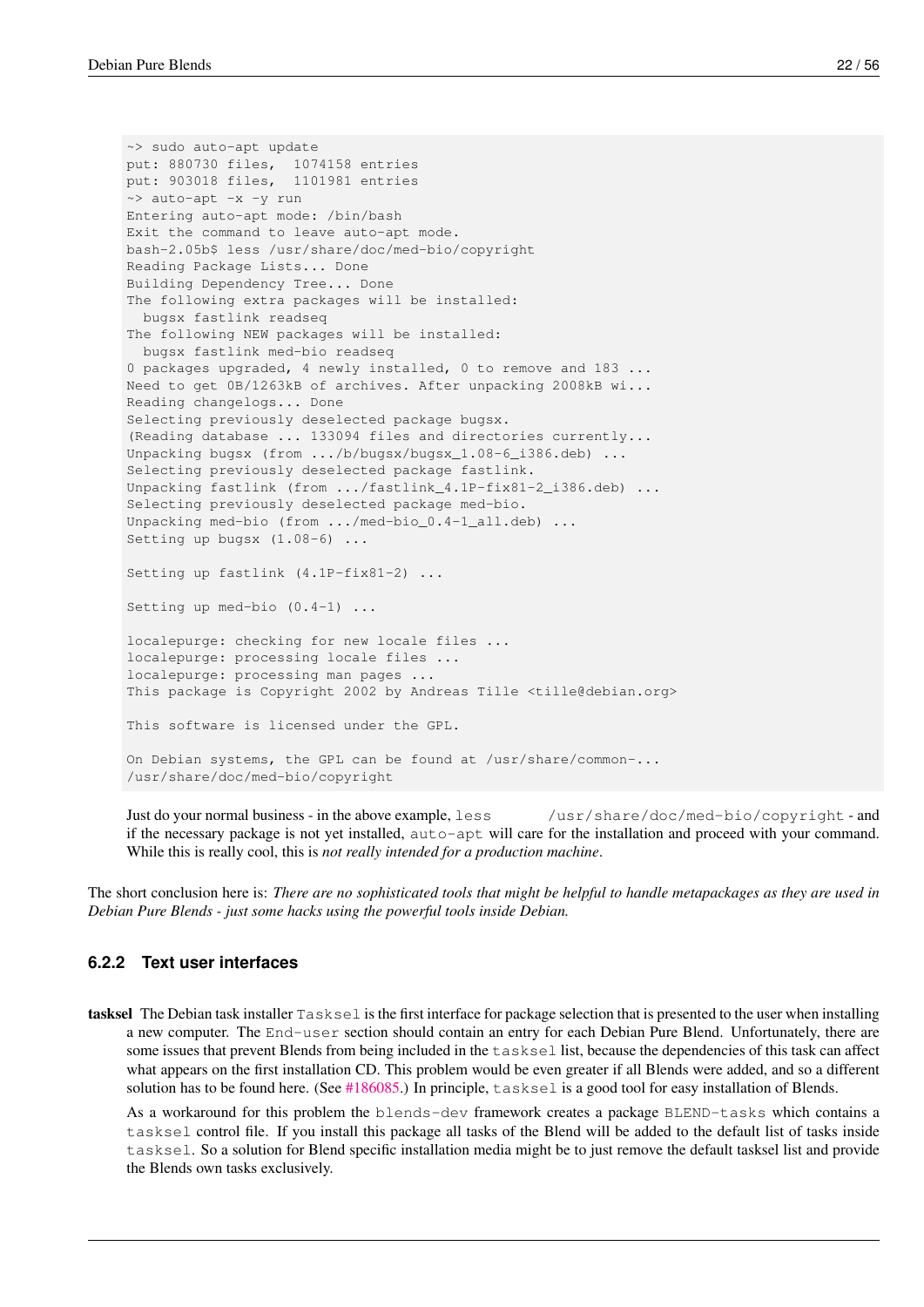Short conclusion: *There is a good chance metapackages could be handled nicely by the text based Debian package administration tools, but this is not yet implemented.*

#### <span id="page-29-0"></span>**6.2.3 Graphical user interfaces**

Debian *Woody* does not contain a really nice graphical user interface for the Debian package management system. But the efforts to support users with an easy to use tool have increased, and so there there will be some usable options in Sarge.

- **gnome-apt** This is the native GNOME flavour of graphical user interfaces to apt. It has a nice Search feature that can be found in the Package menu section. If for instance the packages of the Debian Jr. project come into the focus of interest a search for "junior-\*" will show up all related packages including their descriptions. This will give a reasonable overview about metapackages of the project.
- **synaptic** Even more sophisticated and perhaps the best choice for users of Debian Pure Blends. Synaptic has a nice filter feature, which makes it a great tool here. Moreover synaptic is currently the only user interface that supports Debian Package Tags (see Section [9.3](#page-44-1) ).
- **kpackage** This is the user interface of choice for KDE lovers. Regarding its features (with exception of Debian Package Tags) it is similar to both above.

Short conclusion: *As well as the text based user interfaces these tools are quite usable but need enhancements to be regarded as powerful tools for Debian Pure Blends.*

#### <span id="page-29-1"></span>**6.2.4 Web interfaces**

Tasks pages The tasks pages probably provide the best overview about the actual work which is done in a Debian Pure Blend. These pages are automatically generated by reading the tasks files (see Section [A.1.2](#page-49-0) ) and verifying the existence of the packages that are mentioned as dependencies. On the resulting web page the packages are listed with some meta information and the description of the package. As user oriented pages they are translated into more than 10 languages while translated means, the navigation text of the page generating code is using gettext which enables translation (the work is not yet completely done for all languages) but even more importantly the descriptions of the packages are translated as well by using the information from [Debian Description Translation Project.](http://ddtp.debian.net/)

These tasks pages are available via

http://blends.debian.org/BLEND/tasks

where BLEND has to be replaced by the name of the Blend. Currently these pages are available for the Blends:

accessibility, edu, gis, junior, lex, med, science, debichem

In short: If you want to know more about a specific Blend go to its task page and have a look what is listed there.

Bugs pages The more developer oriented bugs pages try to match the scope of the tasks pages mentioned above but there is no description of the packages given but rather the bugs that are reported in the Debian Bug Tracking System (BTS) are listed there. This is a quite valuable source of information if somebody is interested in increasing the quality of a Blend: Fixing bugs is always welcome and listing all relevant bugs at a single place is a nice way to detect problems quickly.

These bugs pages are available via

http://blends.debian.org/BLEND/bugs

where BLEND has to be replaced by the name of the Blend. Currently these pages are available for the Blends: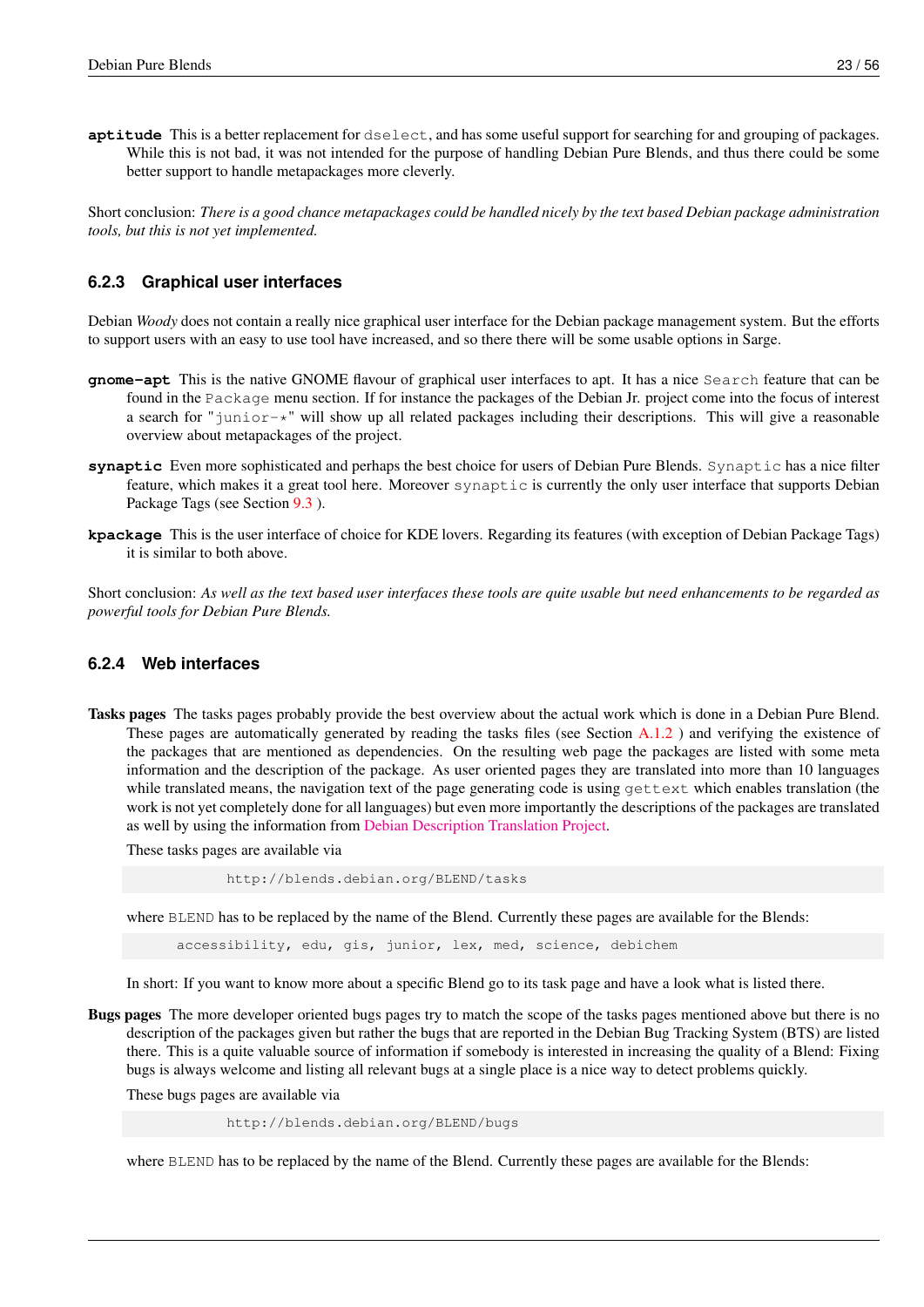accessibility, edu, gis, junior, lex, med, science, debichem

In short: If you want to help enhancing the quality of a specific Blend go to its bug page and start working on the bugs listed there.

[Web search](http://packages.debian.org/) Debian has a web interface that can be used to search for certain substrings in package names. For instance if you are searching the meta packages of Debian Med you could point your favourite Browser to

[http://packages.debian.org/cgi-bin/search\\_packages.pl?keywords=med-&subword=1](http://packages.debian.org/cgi-bin/search_packages.pl?keywords=med-&subword=1)

As a result you will get a list of all Debian Med packages.

[Package Tracking System](http://qa.debian.org/developer.php) The Package Tracking System is a really great tool that provides essential information about packages. Most Debian Pure Blends are using a mailing list address as Maintainer of their key packages which includes the metapackages. This so called team maintenance of packages is on one hand very handy from a developers point of view on the other hand it enables using the Package Tracking System to get a quick overview:

Debian Jr: <http://qa.debian.org/developer.php?login=debian-jr@lists.debian.org>

Debian Med: [http://qa.debian.org/developer.php?login=debian-med-packaging@lists.alio](http://qa.debian.org/developer.php?login=debian-med-packaging@lists.alioth.debian.org)th. [debian.org](http://qa.debian.org/developer.php?login=debian-med-packaging@lists.alioth.debian.org)

Debian Edu: <http://qa.debian.org/developer.php?login=debian-edu@lists.debian.org>

Debian Science: [http://qa.debian.org/developer.php?login=debian-science-maintainers@li](http://qa.debian.org/developer.php?login=debian-science-maintainers@lists.alioth.debian.org)sts. [alioth.debian.org](http://qa.debian.org/developer.php?login=debian-science-maintainers@lists.alioth.debian.org)

Hint: If you append the option  $\&\text{ordering}=3$  you might get some sectioning of this page according to the metapackage categories. This result is approached by a tool which subscribes all dependent packages to the group maintenance address and adds a section according to a metapackage name.

The other way to use the Package Tracking System is to search for packages starting with a certain letter:

Debian Jr: <http://packages.qa.debian.org/j> Debian Med: <http://packages.qa.debian.org/m>

But the list that is obtained by this method is much larger than it would be useful for a good overview.

**list-junior.sh** The package junior-doc contains a script /usr/share/doc/junior-doc/examples/scripts/ list-junior.sh that checks for the installed packages of a Blend and builds a simple web page describing these packages. (The BTS contains a patch to let this script work also for other Blends.)

Short conclusion: *The Debian Pure Blends provide some nice web tools for a whole set of packages for a certain working field that provide a better overview than the usual Debian tools that are basically dealing with single packages..*

#### <span id="page-30-0"></span>**6.2.5 Future handling of metapackages**

Obviously there are no nifty tools as you might know them from Debian available yet. The user interfaces for  $apt-qet$  have to be enhanced drastically to make them easy enough to make them useful in the hands of an end user. This might implicitly mean that we need some additional control fields in dpkg to implement reasonable functionality. The following items are target of future development:

- Searching for existing metapackages
- Overview about dependencies of these metapackages
- Enhancing tools like aptitude, synaptic, etc.
- Special tasksel section
- Web tools that keep metapackage information up to date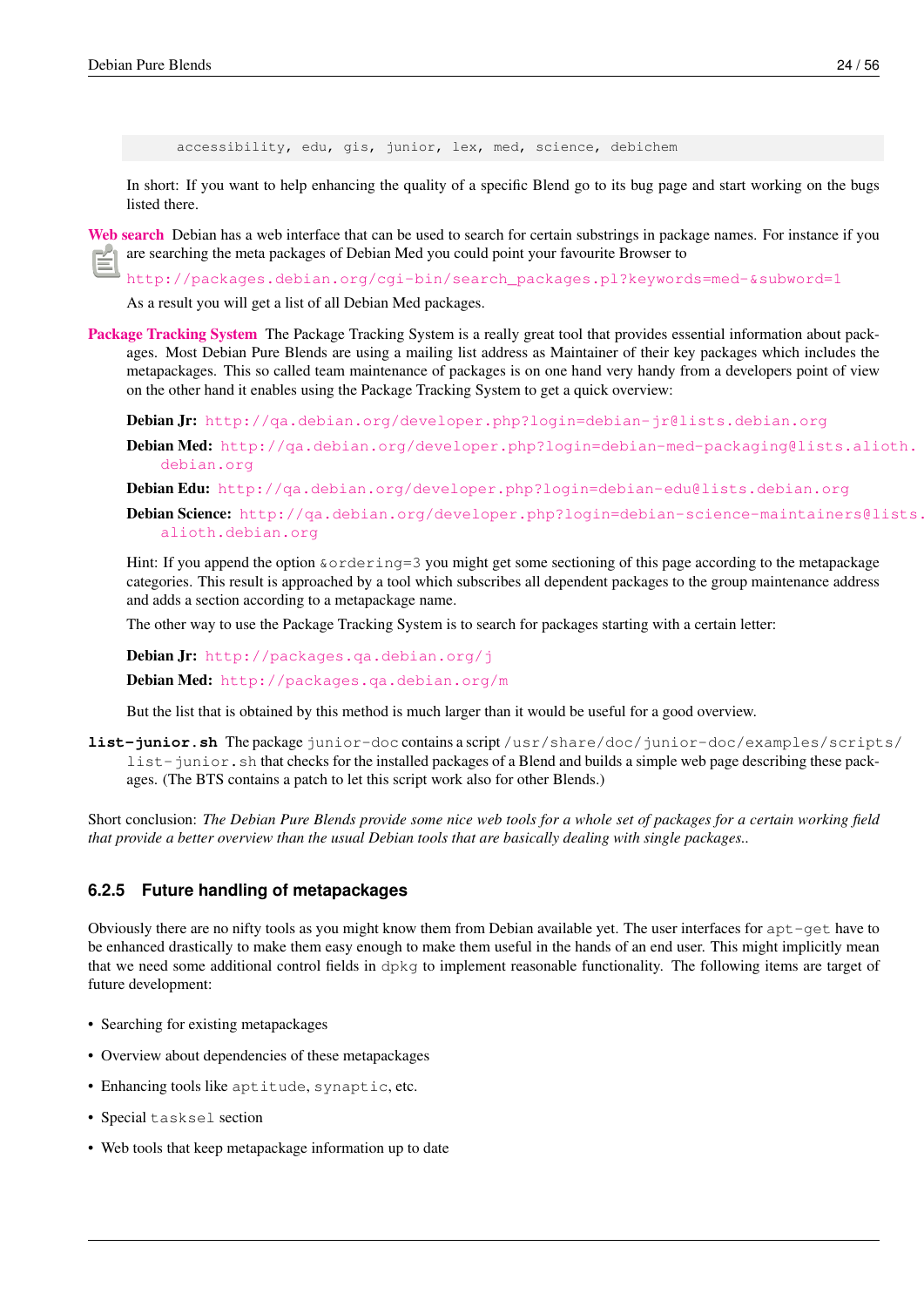Furthermore it is necessary to find a set of keywords for each Debian Pure Blend and write a tool to search these keywords comfortable. The best way to accomplish this might be to make use of Debian Package Tags, which is a quite promising technique.

Tools that grep the apt cache directly for metapackages have to be written or rather the available tools for this should be patched for this actual functionality.

### <span id="page-31-0"></span>**6.3 User roles**

As stated above specialists have only interest in a subset of the available software on the system they are using. In an ideal world, this would be the only software that is presented in the menu. This would allow the user to concentrate on his real world tasks instead of browsing large menu trees with entries he does not understand.

To accomplish this, a technique has to be implemented that allows to define a set of users who get a task-specific menu while getting rid of the part of software they are not interested in. Moreover this has to be implemented for certain groups of users of one Blend, which are called "roles". There are several techniques available to manage user roles. Currently in the field of Debian Pure Blends a UNIX group based role system is implemented. This means, that a user who belongs to a certain group of a Blend is mentioned in the /etc/group file in the appropriate group and gets a special user menu that is provided for exactly this group.

Strictly speaking it is not the best solution to conflate a configuration mechanism, which users see with menus, with access control, i.e. unix groups. It might be confusing, and wastes the limited number of groups to which a user can belong. On the other hand this is a solution that works for the moment, and has no real negative impact on the general use of the system. The benefit of using unix groups is that there is a defined set of tools provided to handle user groups. This makes life much easier; there is no *practical* limit to the number of groups to which a user may belong for the existing Debian Pure Blends at this time.

In the long run, this role system might even be enhanced to certain "*levels*" a user can have and here the UNIX groups approach will definitely fail and has to be replaced by other mechanisms. This will include the possibility to enable the user adjust his own level ("novice", "intermediate", "expert") while only the administrator is able to access the UNIX groups. On the other hand such kind of user level maintenance is not only a topic for Debian Pure Blends but might be interesting for Debian in general.

Another point that speaks against using UNIX groups for role administration is the fact that local administrators are not in all cases competent enough to understand the UNIX role concept as a security feature and thus a real role concept including tools to maintain roles are needed in the future.

The handling of the user menus according to the groups is implemented in a flexible plugin system and other ways of handling groups (i.e. LDAP) should be easy to implement.

#### <span id="page-31-1"></span>**6.3.1 User menu tools**

#### <span id="page-31-2"></span>**6.3.1.1 Using the Debian menu system**

The Debian menu system cares for menu updates after each package installation. To enable compliance with the *role* based menu approach it is necessary to rebuild the user menu after each package installation or after adding new users to the intended role. This can be done by using the blend-update-menus(8) (see Section [A.2.2\)](#page-51-3) script from blends-common. It has to be said that using blend-update-menus is not enough to change the menu of a user. To accomplish this a call of the general update-menu script for every single user of a Blend is necessary if this is not done by the postinst script of a metapackage. This can easily been done if the configuration file of a Debian Pure Blend /etc/blends/<br/>blend>/<br/>blend>.conf contains the line

UPDATEUSERMENU=yes

It is strongly suggested to use the package blends-dev to build metapackages of a Debian Pure Blend that will move all necessary files right into place if there exists a menu directory with the menu entries. Note, that the users  $${HOME}/$ .menu directory remains untouched.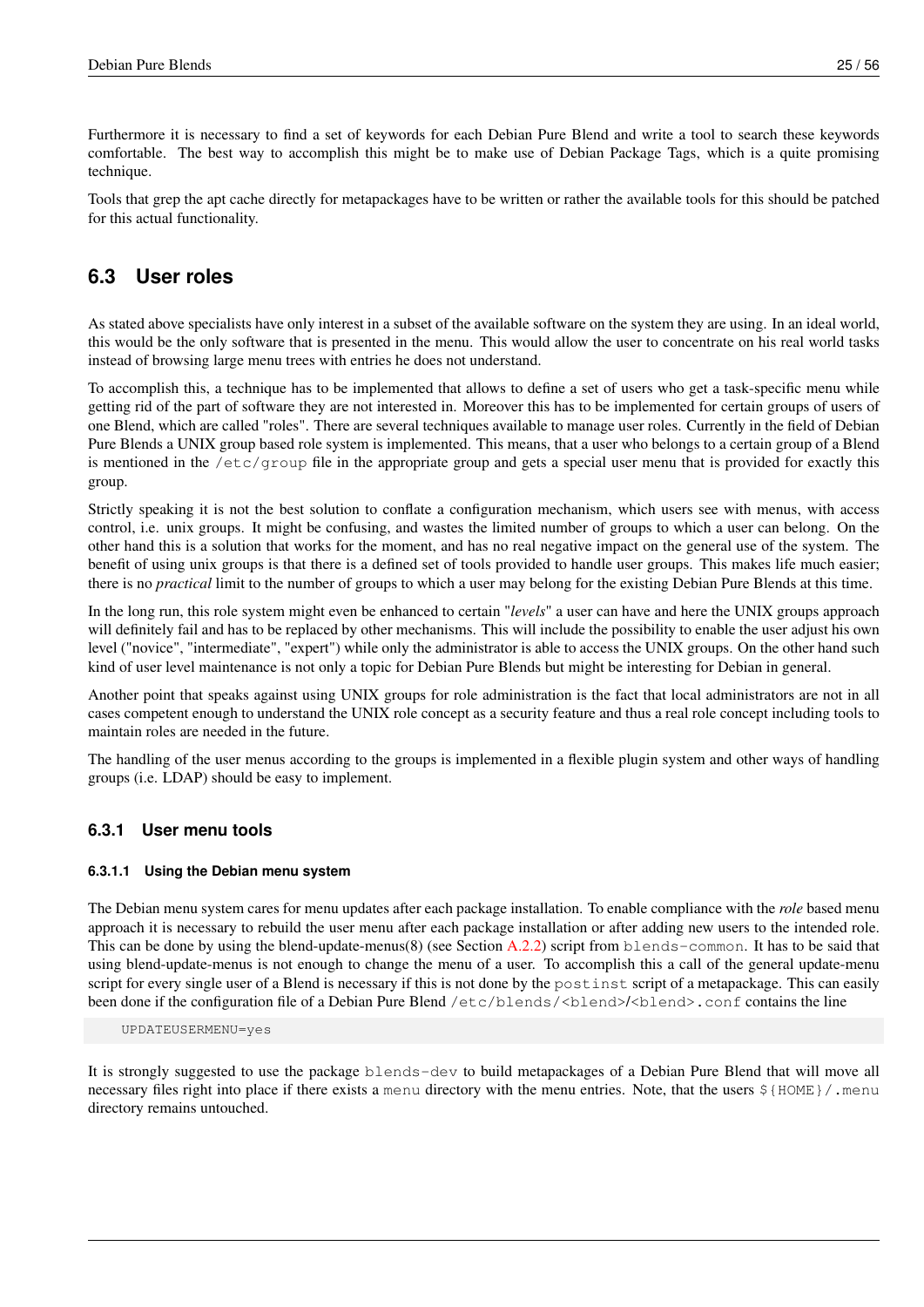#### <span id="page-32-0"></span>**6.3.1.2 Managing Debian Pure Blend users with debconf**

Using blends-dev it is very easy to build a blend-config package that contains debconf scripts to configure system users who should belong to the group of users of the Debian Pure Blend blend. For example see the med-common package.

```
~> dpkg-reconfigure med-common
Configuring med-common
----------------------
Here is a list of all normal users of the system. Now you can select those users who
should get a Debian Med user menu.
  1. auser (normal user A) 6. fmeduser (med user F)
  2. bmeduser (med user B) 7. glexuser (lex user G)
 2. Dimeduser (med door D, 2. Dimeduser (med user H)<br>3. cjruser (jr user C) 8. hmeduser (med user H)
  4. djruser (jr user D) 9. iadmin (administrator I)
  5. eadmin (administrator E) 10. juser (normal user J)
(Enter the items you want to select, separated by spaces.)
:-! Please specify the Debian Med users! 2 8
```
This example shows the situation when you dpkg-reconfigure med-common if med user B and med user H were defined as users of Debian Med previously and med user F should be added to the group of medical staff. (For sure it is more convenient to use the more comfortable interfaces to debconf but the used SGML DTD [does not yet support screen shots.](http://bugs.debian.org/140684))

### <span id="page-32-1"></span>**6.4 Development tools**

Building a metapackage is more or less equal for each meta package. This was the reason to build a common source package blend that builds into two binary packages

**blends-dev** Helpful tools to build metapackages from a set of template files. These tools are interesting for people who want to build metapackages in the style Debian Edu and Debian Med are currently doing this. The purpose of this package is to make maintenance of metapackages as easy as possible.

This package is described in detail in appendix Section [A.1.](#page-48-1)

**blends-common** This package provides some files that are common to meta packages of Debian Pure Blends especially those that were built using the tools of the package blends-dev. It introduces a method to handle system users in a group named according to the name of the Blend. The user menu approach is explained in detail in Section [6.3.](#page-31-0)

This package is described in detail in appendix Section [A.2.](#page-51-1)

The usage of the tools that are contained in these packages are described now in detail.

### <span id="page-32-2"></span>**6.5 Dealing with name space pollution**

Due to the fact that Blends might deal with quite specialised software the user base is often quite small. In such use cases it happens that some programs are using names that are used by other more frequently used tools. For instance the Debian Med program plink has the same name as the program plink that belongs to the ssh clone putty. According to the Debian policy both packages, putty and plink need to be co-installable. Thus one tool has to be renamed.

Name space conflicts in Debian are usually solved by the principle that whoever comes first has taken the name if there is no better agreement. However, it makes sense to keep the original name chosen by upstream for the more frequently used program and here it might be that the Blends packager steps back. There might be a chance to discuss with upstream about a better name but there is no guarantee that this will be successfully and thus there is another option for the Blends developer to provide the original upstream name to the Blends users by circumventing the file name conflict - at least for users of the bash shell.

Since blends-dev  $>= 0.6.92.3$  in the blend-config a bash init script is provided in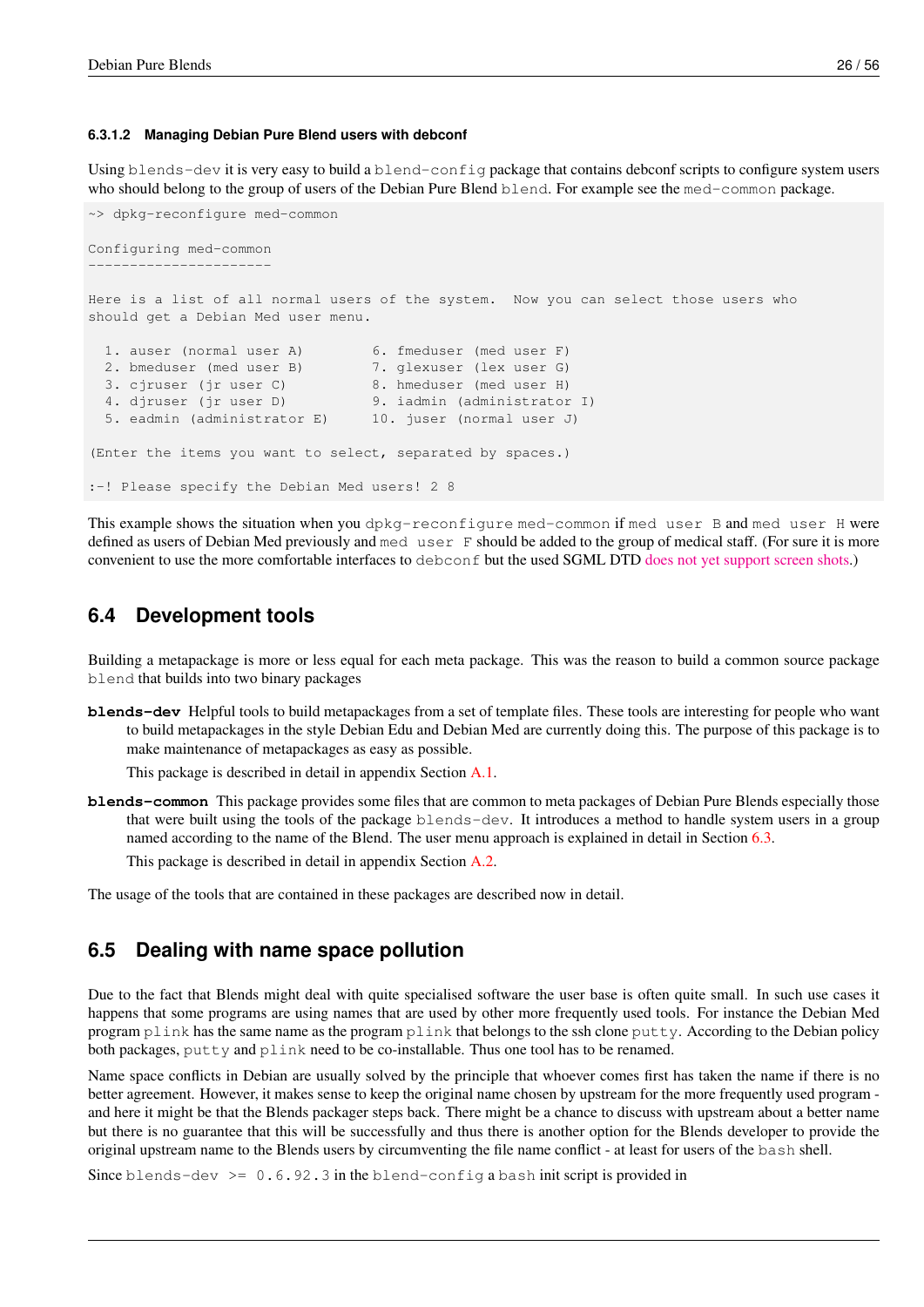/etc/profile.d/<BLEND-name>.sh

This script is executed in login shells and checks for two things:

- 1. Does the path /usr/lib/<BLEND-name>/bin exist (since a package installs files there)?
- 2. Has the user starting the bash instance created a file \$HOME/.blends and is there a line featuring the name of the Blend (in the example above "debian-med")

If both conditions are fulfilled the PATH gets prepended by /usr/lib/<BLEND-name>/bin and thus the tools residing in this directory were found first.

Moreover also MANPATH is prepended by /usr/lib/<BLEND-name>/share/man to enable providing proper manpages to the binaries in the Blends private PATH. Otherwise it might happen that a user might see a manpage of the executable in /usr/bin which is not the first in the search PATH any more. The location is a topic of further discussion since manpages under /usr/lib are in conflict with FHS.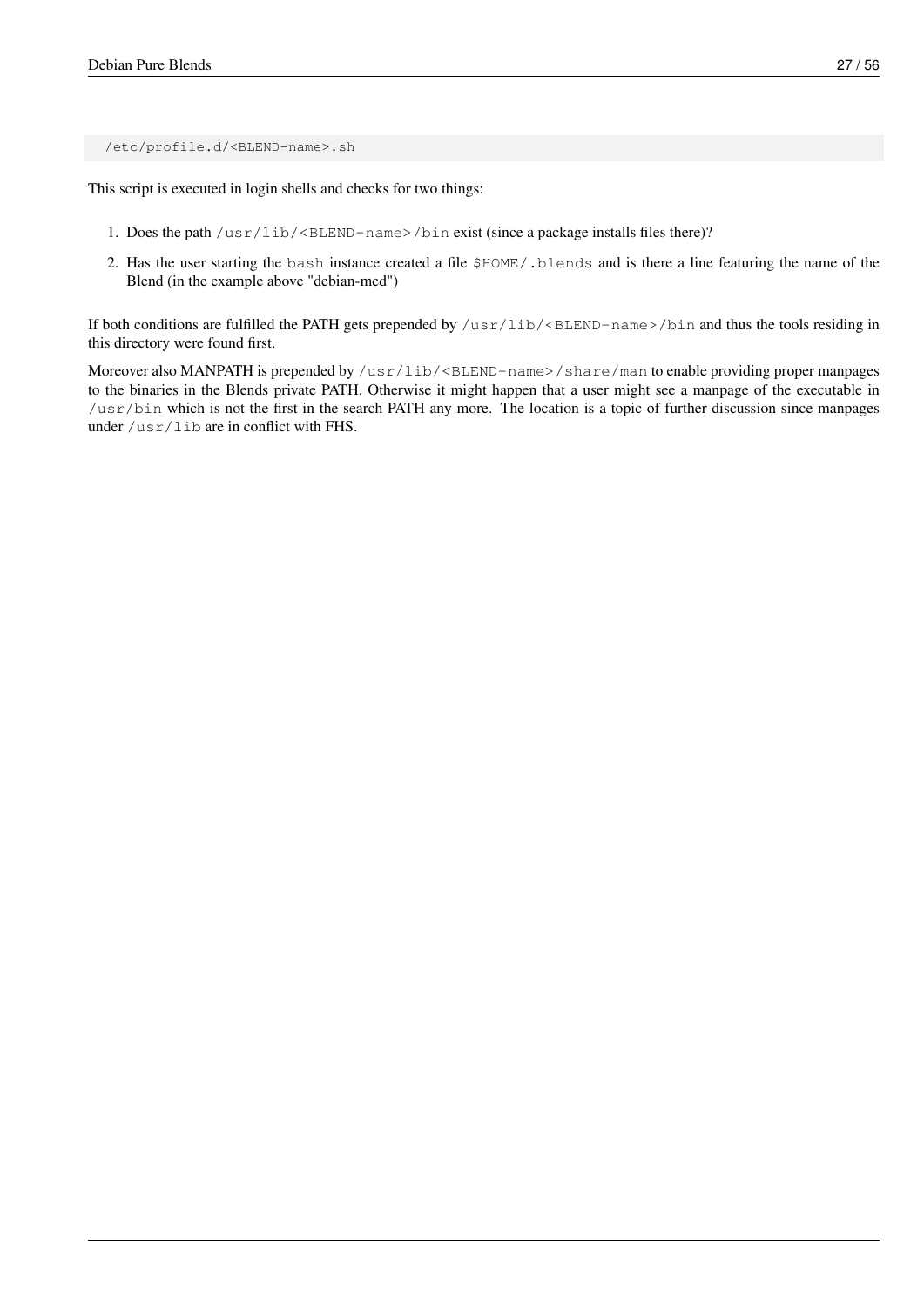# <span id="page-34-0"></span>**Chapter 7**

# **How to start a Debian Pure Blend**

This chapter is based on the Debian Subproject HOWTO, which was written by Ben Armstrong [synrg@debian.org.](mailto:synrg@debian.org)

### <span id="page-34-1"></span>**7.1 Planning to form a Debian Pure Blend**

In this section, issues to think about before starting a Debian Pure Blend will be discussed. It is important to have a clear idea where to head and how to get there before launching into this adventure.

#### <span id="page-34-2"></span>**7.1.1 Leadership**

The existing Debian Pure Blends have clearly shown that they depend on a person who keeps things running. If anybody wants to start a project at first, he has to answer the question: *"Am I the right person for the job?"* Surely this is a question that may be faced with some amount of uncertainty. The way Debian Pure Blends started in the past was for the person with the idea for the project to just start doing the work. After some time using this approach, it became clear that if the project lacked a person to take leadership, the project would become stale. So the initiator has to answer the question clearly, whether or not he is able to continue in the *job* of leader, considering the amount of time he will have to spend, and the technical and social skills which are needed.

#### <span id="page-34-3"></span>**7.1.2 Defining the scope of the Blend**

It is as important to decide what your group is not going to do as it is what it is going to do. A clear borderline is essential for the development of the project. Without it, outsiders might either expect more from the project than it can accomplish, or may ignore the project, finding it not helpful because they are not able to find out the purpose.

By maintaining a good relationship with other Free Software projects, some common tasks can be done very effectively. When efforts can be shared, the amount of work for each project can be reduced.

Checking for cooperation with other Debian Pure Blends is always a good idea. In technical terms, this is obvious, but sometimes there are possibilities to share efforts when the goals of two projects have parts in common.

The one who decides to start a Debian Pure Blend takes on a responsibility for this project. It has to be for the good of Debian as a whole, and should bring an extra reputation to our common goal to build the best operating system.

#### <span id="page-34-4"></span>**7.1.3 Initial discussion**

By the time you have begun to think about forming the subproject, have made the commitment to lead it, and have sketched out a bit of where you want to go and how you'll get there, you have likely already done some informal discussion with your peers. It is time, if you haven't already, to take these ideas to the broader Debian developer community, opening discussion on the creation of your group.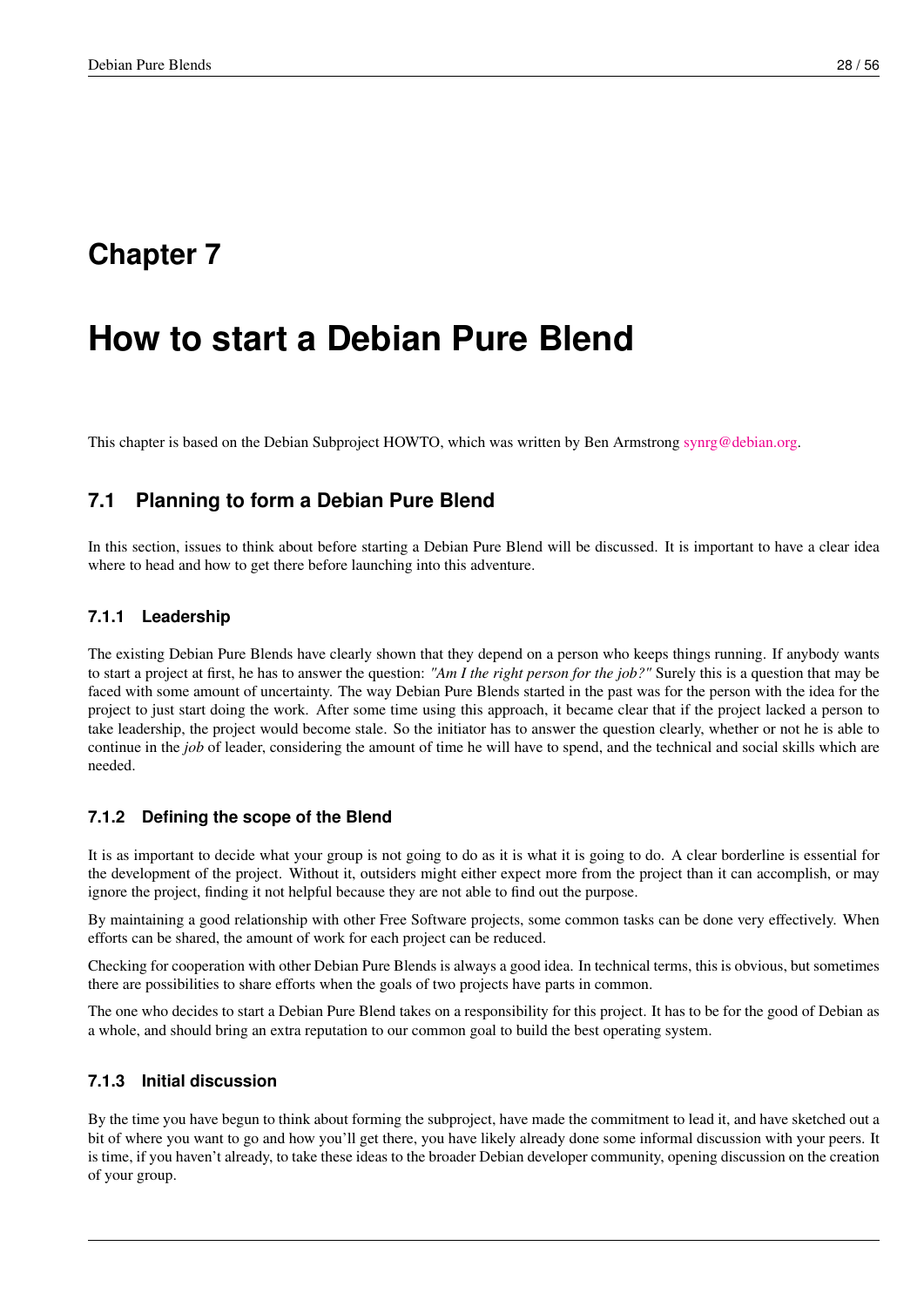#### <span id="page-35-0"></span>**7.1.3.1 Calling all developers**

At this stage, you will want to reach as broad an audience as possible. You have carefully thought out what you're going to do, and are able to articulate it to Debian as a whole. Let everyone know through the [debian-devel-announce@lists.debian.org](mailto:debian-devel-announce@lists.debian.org) mailing list, setting the *Reply-to:* [debian-devel@lists.debian.org](mailto:debian-devel@lists.debian.org) and listen to what everyone has to say about your idea. You may learn some valuable things about pitfalls that may lie ahead for your group. Maybe even show-stoppers at that. You may also find a number of like-minded individuals who are willing to join your group and help get it established.

#### <span id="page-35-1"></span>**7.1.3.2 Steering the discussion**

It's all too easy to get lost in ever-branching-out sub-threads at this point. Many people will be firing off ideas left, right and centre about what your group should do. Don't worry too much about containing the discussion and keeping it on track with your main idea. You would rather not squelch enthusiasm at this point. But do try to steer the discussion a bit, focusing on the ideas that are central to your subproject and not getting lost in the details.

At some point, you'll decide you've heard enough, and you're ready to get down to the business of starting your group.

# <span id="page-35-2"></span>**7.2 Setting up**

#### <span id="page-35-3"></span>**7.2.1 Mailing list**

It is fairly important to enable some means for communication for the project. The most natural way to do this is with a mailing list.

Creating a new mailing list starts with a wishlist bug against lists.debian.org. The format of this bug has to follow [certain](http://www.debian.org/MailingLists/HOWTO_start_list) [rules.](http://www.debian.org/MailingLists/HOWTO_start_list)

Before your list can be created, the listmasters will want assurance that creation of the list is, in fact, necessary. So for this reason, don't wait for your list to be created. Start discussing your new project on [debian-devel@lists.debian.org](mailto:debian-devel@lists.debian.org) immediately. To help distinguish your project's posts from the large amount of traffic on this list, tag them in the Subject field with an agreed-upon tag. An example bug report to create the relevant list is bug [#237017.](http://bugs.debian.org/237017)

When sufficient discussion on the developer's list has taken place and it is time to move it to a subproject list, add to your wishlist bug report some URLs pointing to these discussions in the archives as justification for creation of your list.

#### <span id="page-35-4"></span>**7.2.2 Web space**

A simple possibility, and one which is fairly attractive because it facilitates collaborative web site creation and maintenance, is to put a page on the [Wiki.](http://wiki.debian.org) There is a special [Wiki page for Debian Pure Blends.](http://wiki.debian.org/index.cgi?DebianPureBlends)

A good place to put static web pages is the common place for all Blends: <http://blends.debian.org>. There is a subdirectory for each Blend and it is very easy to create a simple index page there which points to the automatically generated web pages which are mentioned in Section [6.2.4.](#page-29-1) Following this strategy is quite cheap and has a big effect when using the tools provided by the Debian Pure Blends effort.

Sooner or later a Debian Pure Blend will establish an own project at [salsa.debian.org](https://salsa.debian.org) to host own Git repositories.

Finally, the best way is to have a page under <http://www.debian.org/devel>. While not as straightforward as any of the other options, this approach has its advantages. First, the site is mirrored everywhere. Second, the Debian web site translators translate pages into many different languages, reaching new potential audiences for your Debian Pure Blend, and improving communication with other members of your project and interested parties for whom English is not their most comfortable language. Third, a number of templates are available to make your site more integrated with the main web site, and to assist with incorporating some dynamic content into your site. Before you join the Debian Web team you should [learn more about building](http://www.debian.org/devel/website) [Debian web pages.](http://www.debian.org/devel/website)

Once this is done, the Debian web pages team should be contacted via the mailing list [debian-www@lists.debian.org](mailto:debian-www@lists.debian.org) to add the project to the [organisation page.](http://www.debian.org/intro/organization)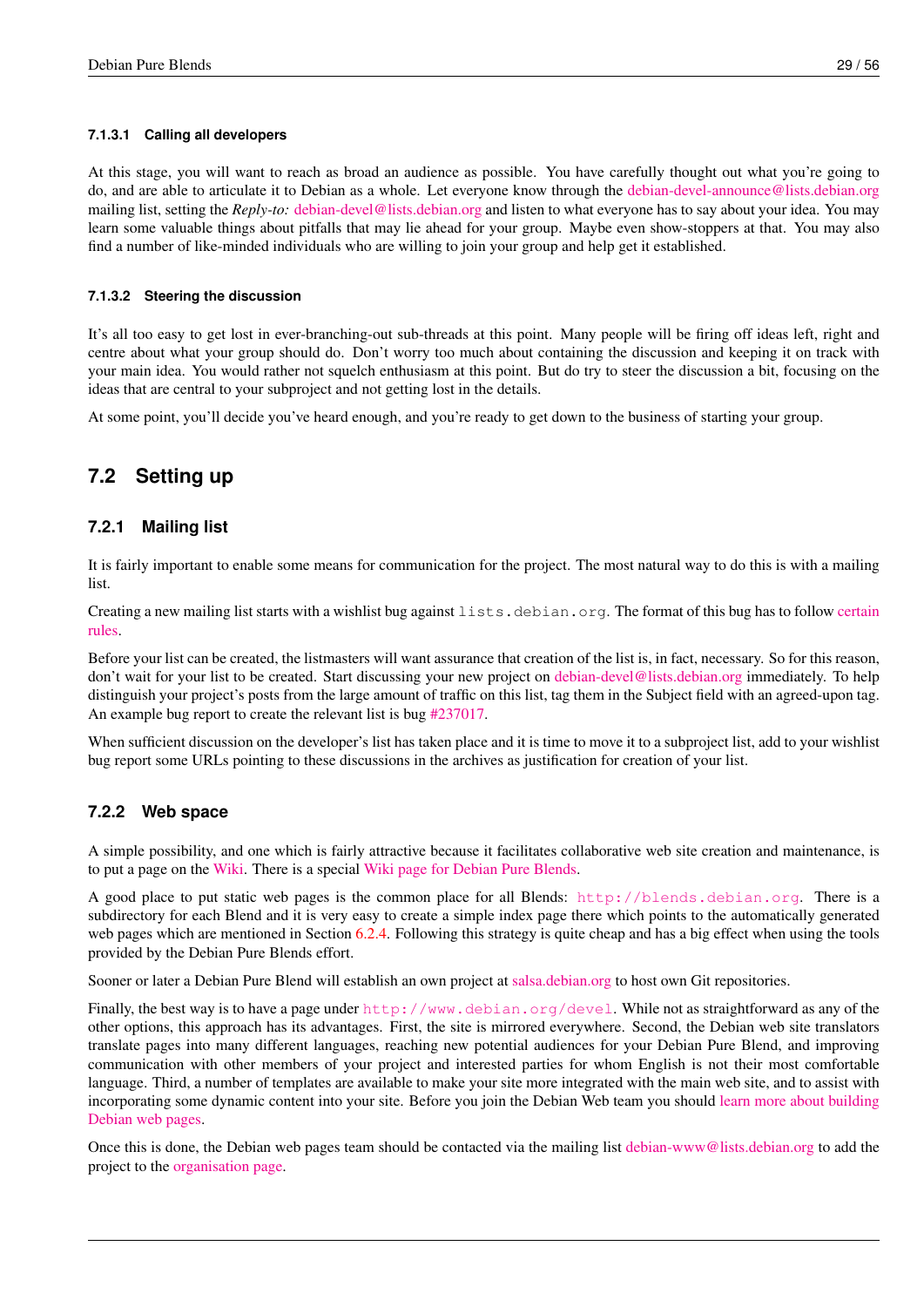### <span id="page-36-0"></span>**7.2.3 Repository**

On [salsa.debian.org](https://salsa.debian.org/) a [GitLab](https://gitlab.com/) instance is running to host all Debian related project work. Creating a project on Salsa is a good idea to start teamwork on the code a Debian Pure Blend is releasing.

#### <span id="page-36-1"></span>**7.2.4 Formal announcement**

Once there is a list, or at least enough preliminary discussion on debian-devel to get started, and there is some information about the newly planned Debian Pure Blend available on the web, it is time to send a formal announcement to [debian-devel](mailto:debian-devel-announce@lists.debian.org)[announce@lists.debian.org.](mailto:debian-devel-announce@lists.debian.org) The announcement should include references to past discussions, any web pages and code which might already exist, and summarise in a well thought out manner what the project is setting out to achieve. Enlisting the help of fellow developers on irc or in private email to look over the draft and work out the final wording before it is sent out is always a good idea.

Emails to [debian-devel-announce@lists.debian.org](mailto:debian-devel-announce@lists.debian.org) have to be signed by the GPG key of an official Debian developer. However, it should not be a very hard task if somebody wants to support Debian while not yet being a developer to find a developer who volunteers to sign an announcement of a reasonable project. It might be reasonable to send this announcement also to other relevant non-Debian lists. If your announcement is well done, it will draw a number of responses from many outsiders, and will attract people to Debian.

#### <span id="page-36-2"></span>**7.2.5 Explaining the project**

Now the real work starts. People who are involved in the project should be aware that they have to answer questions about the project whenever they show up at conferences or at an exhibition booth. So being prepared with some flyers or posters is always a good idea.

# <span id="page-36-3"></span>**7.3 Project structure**

#### <span id="page-36-4"></span>**7.3.1 Sub-setting Debian**

While there are a variety of different kinds of work to be done in Debian, and not all of them follow this pattern, this document describes one particular kind of project. Our discussion about Debian Pure Blends concerns sub-setting Debian. A sub-setting project aims to identify, expand, integrate, enhance, and maintain a collection of packages suitable for a particular purpose by a particular kind of user.

Now, strictly speaking, a subset of packages could be more general than described above. A subset could be a broad category like "audio applications" or "network applications". Or it could be more specific, such as "web browsers" or "text editors". But what a sub-setting project such as Debian Jr. aims to do is not focus on the kind of package, but rather the kind of user. In the case of Debian Jr. it is a young child.

The sort of user the project looks after, and which of the needs the project hopes to address are defined by the project's goals. Thus, Debian Jr. first had to decide which children the project would reach: "What age?" "English speaking children only, or other languages as well?" Then the project had to determine how and where they would be using Debian: "At home?" "In school?" "Playing games?" "On their own systems?" "On their parents' systems?"

The answers to all of these questions are not straightforward. It is very much up to the project to choose some arbitrary limits for the scope of their work. Choose too broad a focus, or one which duplicates work already done elsewhere, and the energy of the project dissipates, making the project ineffective. Choose too narrow a focus and the project ends up being marginal, lacking the critical mass necessary to sustain itself.

A good example was the request to split the microbiology related packages out of Debian Med into a Debian Bio project. This is reasonable in principle, and should really be done. In fact, the initiator of Debian Med would support this idea. So he gave the answer: "Just start the Debian Bio project to take over all related material. Until this happens, Debian Med will cover medical material that deals with sequence analysis and so forth." Unfortunately, there was silence from the Debian Bio proponents after this answer.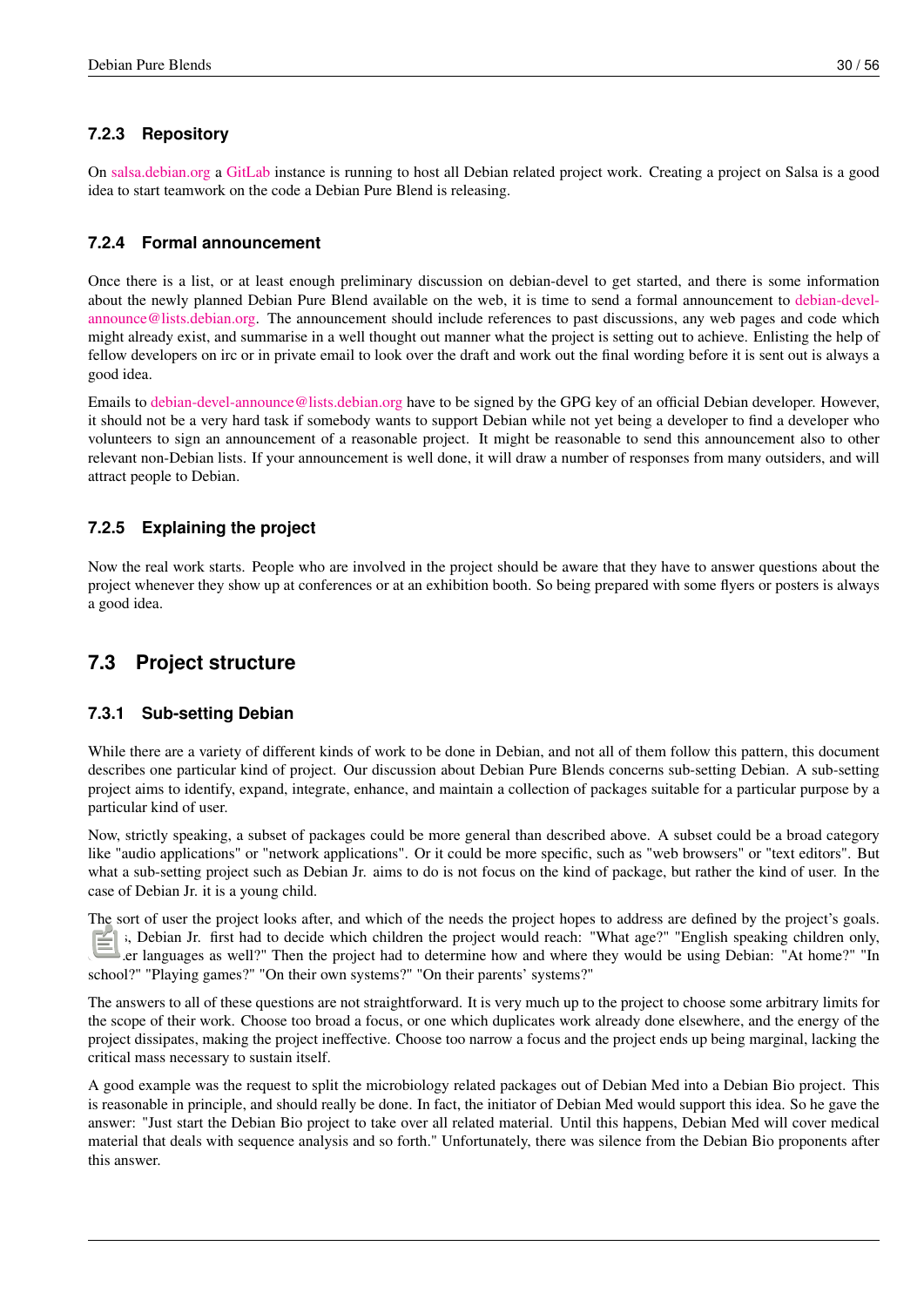Of course, it sometimes turns out that you start working on a project thinking you know what it is about, only to find out later that you really had no idea what it would become until the user base has grown beyond the small community of developers that started it. So, none of the decisions you make about your project's scope at the beginning should be taken as set in stone. On the other hand, it is your project, and if you see it veering off in directions that are contrary to your vision for it, by all means steer it back on course.

#### <span id="page-37-0"></span>**7.3.2 Using tasksel and metapackages**

According to the plan of the project, the first metapackages (Section [6.1\)](#page-25-1) should be developed. It is not always easy to decide what should be included, and which metapackages should be built. The best way to decide on this point is to discuss on the mailing list some well thought out proposals.

Section Section [6.2.2](#page-28-0) mentions tasksel as a tool to select a Debian Pure Blend, and explains why it is currently not possible to get a Blend included into the task selection list.

#### <span id="page-37-1"></span>**7.3.3 Adding new "normal" packages**

Besides metapackages, you may want to develop some new packages for your blend in order to customize some system behavior, like changing XDG menu style. Those normal packages are not defined in your tasks, hence we need to define it properly so that blends-dev will know how to package these new, normal packages. Adding new normal packages is almost identical to debian packaging, just that you need to define your package parameters in debian/control.stub instead of debian/control. Section Section [A.3](#page-52-2) describes what you need to know for adding new normal packages in Debian Pure Blends in more detail.

### <span id="page-37-2"></span>**7.4 First release**

#### <span id="page-37-3"></span>**7.4.1 Release announcement**

Beyond the release announcement for Debian itself, it is necessary to put some thought and work into a release announcement for the first release of a Debian Pure Blend. This will not only be directed at the Debian developer community, but also at the users. This will include potential new Debian users abroad, who may not be on a Debian mailing list. Here, the same principle applies as for the first announcement of the project: it is important to consider sending the information to other relevant forums.

#### <span id="page-37-4"></span>**7.4.2 Users of a Debian Pure Blend**

By this time, people have newly installed Debian along with the material in the Blend, or have installed the metapackages on their existing Debian systems. Now comes the fun part, building relationships with the user community.

#### <span id="page-37-5"></span>**7.4.2.1 Devoting resources to the users**

Users are a mixed blessing. In the first development phase there are some developers who are users, and some intrepid "early adopters." But once it is released, the first version is "out there," and the project will certainly attract all kinds of users who are not necessarily as technically savvy as your small development user community. Be prepared to spend some time with them. Be patient with them. And be listening carefully for the underlying questions beneath the surface questions. As draining as it can be to deal with users, they are a very key component to keeping your development effort vital.

#### <span id="page-37-6"></span>**7.4.2.2 Developer vs. user mailing list**

Should a user list be created? It's not as cut-and-dried as it might at first appear. When user help requests start coming in, you might at first see them as a distraction from the development effort. However, you don't necessarily want to "ghettoize" the user community into a separate list early. That's a recipe for developers to get out of touch very quickly with the users. Tolerate the new user questions on the developer list for a while. Once a user list is finally set up, courteously redirect user questions to the user list. Treat your users as the valuable resource about how your project is working "in the field" that they are.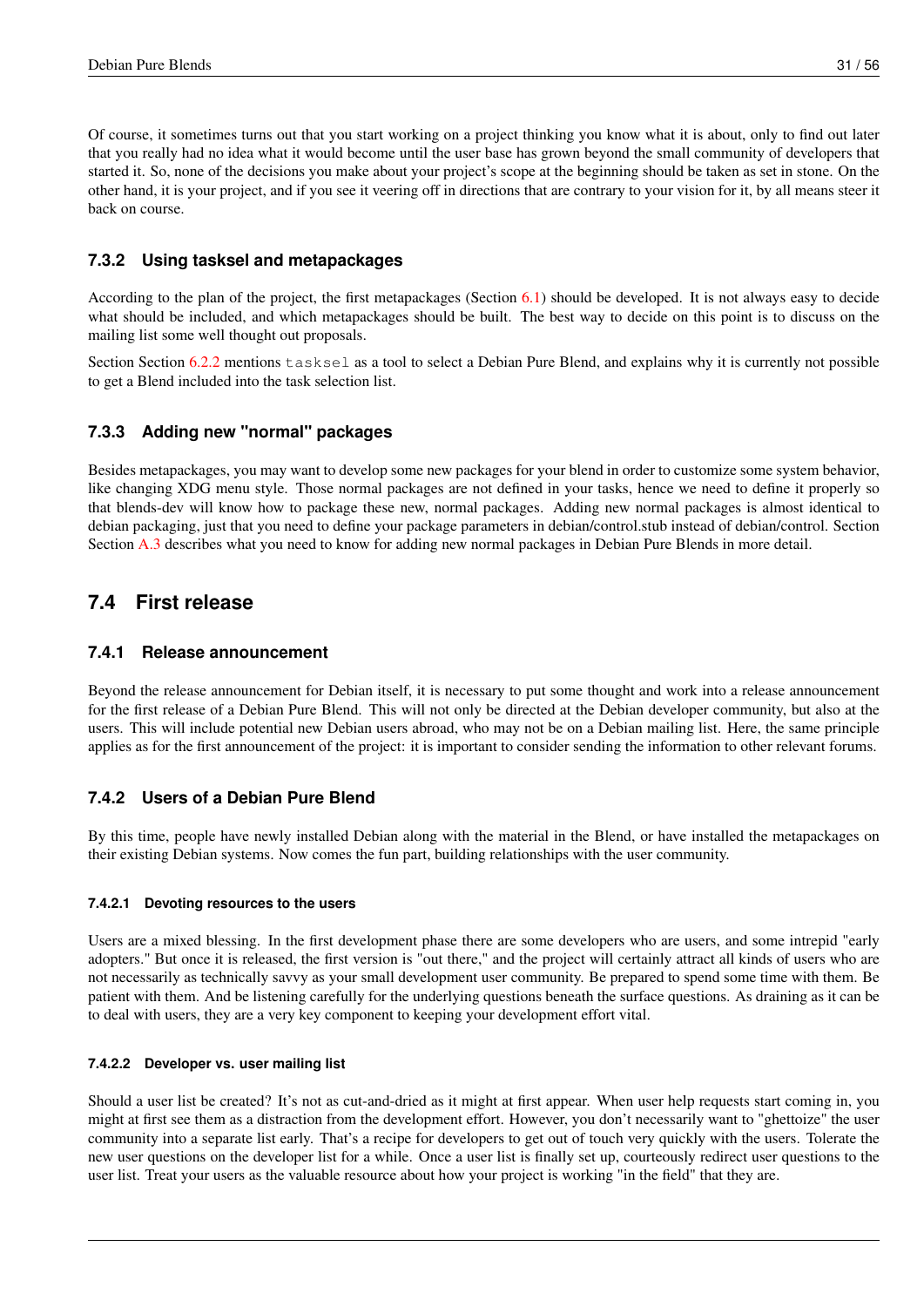#### <span id="page-38-0"></span>**7.4.2.3 User support beyond Debian**

Fortunately, we're not in the business of supporting users alone. Look beyond Debian for your allies in user support: Linux user groups (LUGs) and the users themselves. Develop an awareness of who has stakes in seeing your project succeed, and enlist their help in getting a strong network of support established for your work.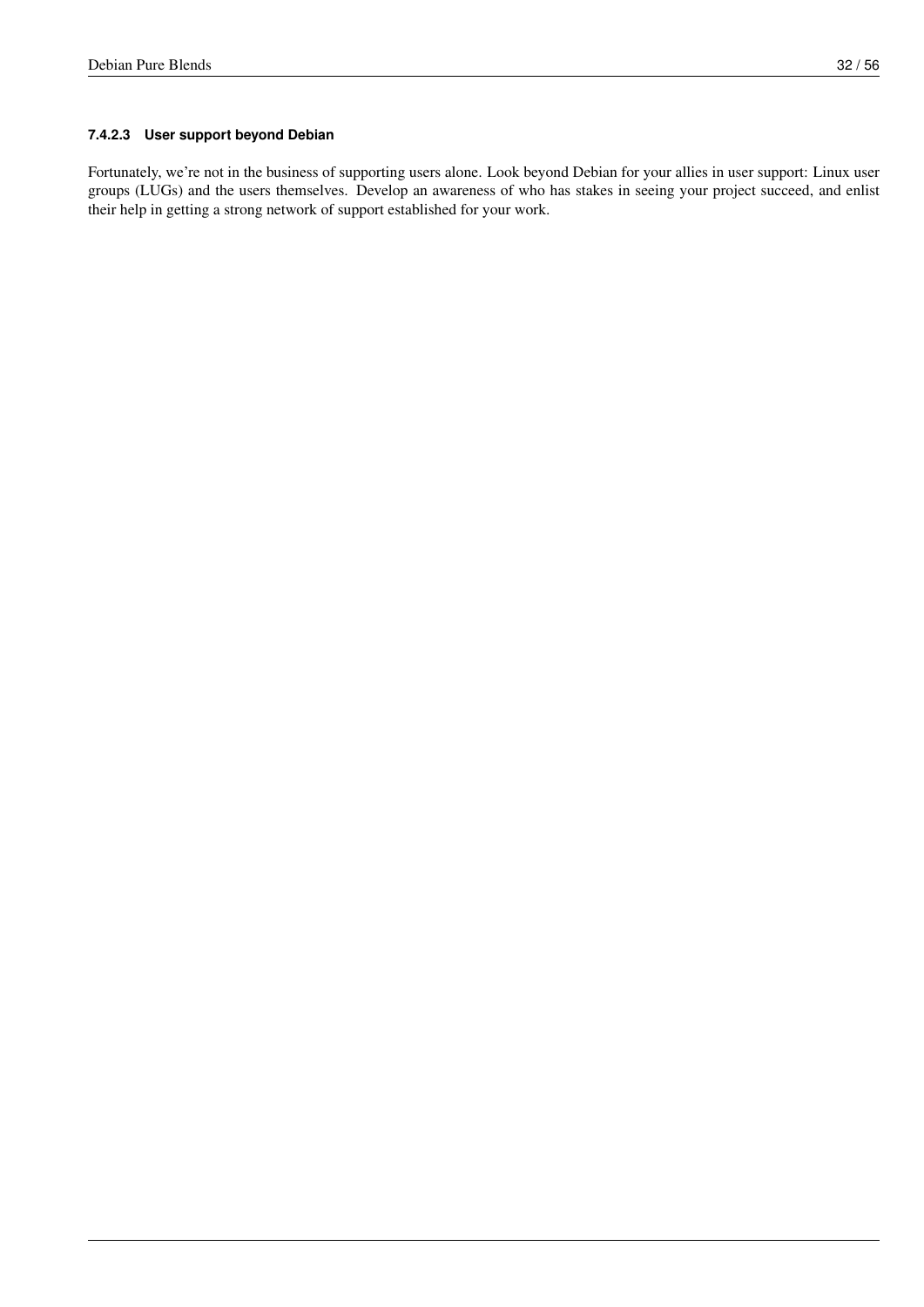# <span id="page-39-0"></span>**Chapter 8**

# **The web sentinel**

### <span id="page-39-1"></span>**8.1 Existing and prospective packages**

The so called tasks pages probably give the most interesting overview about what a Blend is actually doing for newcomers as well as a nice quality assurance tool for developers. If you want to see examples for tasks pages just have a look at the [list of all](http://blends.debian.org/) [Blends](http://blends.debian.org/) using this technique and follow the links to the tasks pages once you selected one specific Blend.

If a Debian Pure Blend should be presented one of the first questions is, what packages are available. The next question might be which packages are on the todo list for inclusion in Debian to make Debian even more attractive for people the Blend is targeting at. Both questions can be answered if you point people to the dynamically created tasks page. The page is rebuild daily to stay up to date according to recent developments of the Blend. The build process works as follows:

- Read dependency information of the tasks files.
- Verify whether there is really a package with this name and print the description of this package.
- If there is no such package in Debian try to parse the tasks file whether there is some information given and mark the result as prospective package for further inclusion.

The rationale behind this is to provide as much as possible information about packages that might be interesting for the target user of the Blend. Moreover the page can provide useful information for developers about things that might be a useful help for the project to work down the todo list and build Debian packages for software that is not yet included in Debian.

### <span id="page-39-2"></span>**8.2 Tasks files controling web sentinel content**

The content of the tasks files that are used to build the metapackage content of a Blend is also used to determine the content of the web sentinel pages. Thus you can influence the tasks pages by simply editing the tasks files inside the VCS of the sources of the Blends metapackages. The canonical location of these tasks files inside the sources is (with the exception of Debian Edu that is locatet in Debian Edu Git repositories) the Blends Git at

https://salsa.debian.org/blends-team/BLEND.git

Here you can add or remove additional Dependencies to existing packages or you can add additional information about so called prospective packages. The syntax how to do this is explained below.

To get the todo list builded it is necessary to add some additional information to the task files which are the main database of information for the Blend. The information is following the RFC822 syntax as all Debian control files do and is kept quite simple:

Depends / Recommends / Suggests Even if there is no Debian package available for the moment the names of prospective packages are given as if they would exists. The rationale behind is that once such a package might exist the source of the metapackage does not have to be changed and will work out of the box after rebuilding.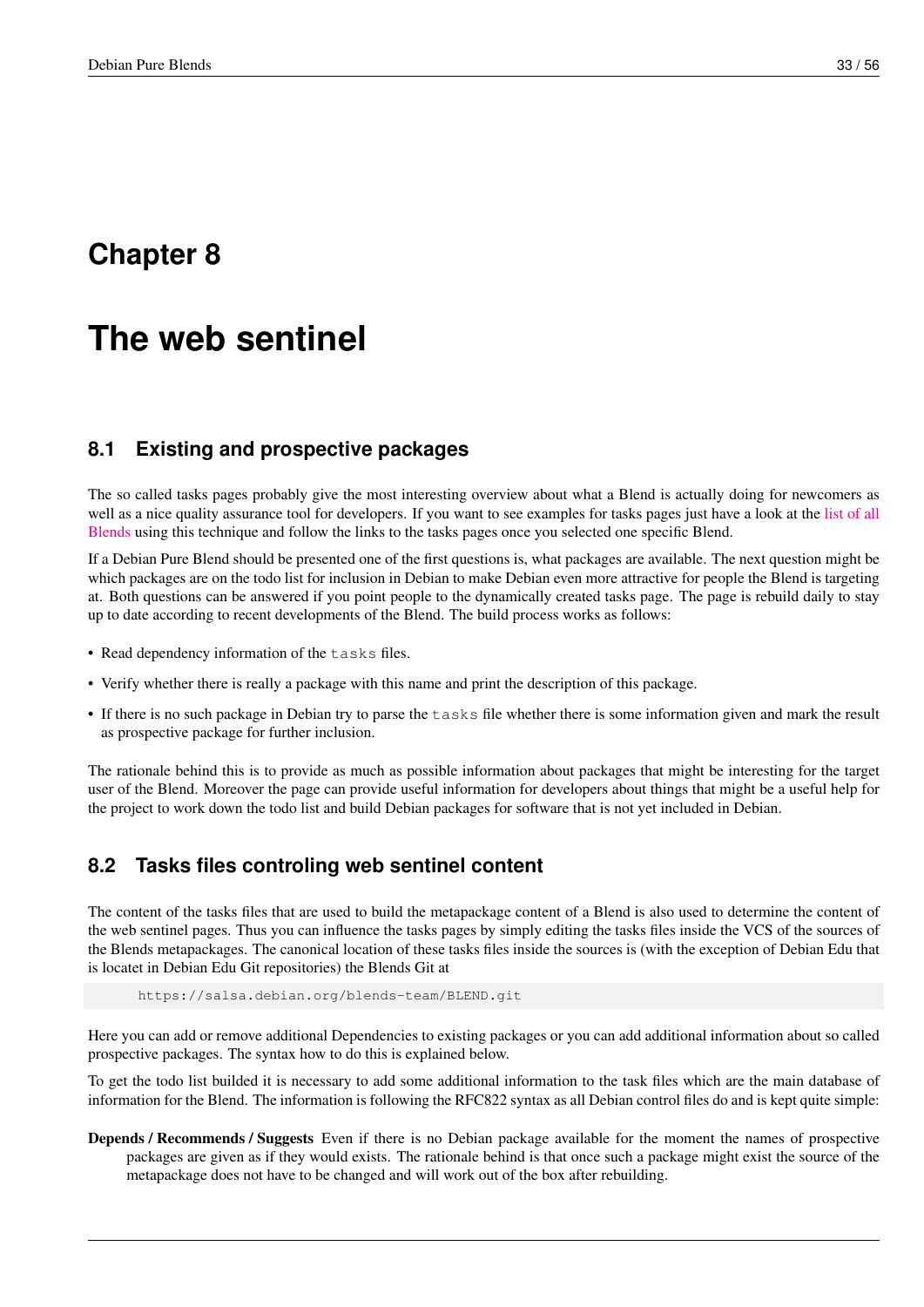- Homepage This is the URL to the software that should be packaged.
- WNPP In case there might be a WNPP bug filed for this software the bug number is given here. This helps to keep track of the ongoing effort to package the software.
- Responsible In case some developer claimed to care for the software (perhaps by issuing the WNPP bug report) the e-mail address of this developer is given here to enable an easy way to contact this person.
- License Debian cares always about the license. This information about prospective packages should be easily available.
- Vcs-Git If there is some Debian packaging stuff available this can be addressed in this field. Unofficial packages which have this field set are rendered in a separate section with links to the packaging Git.

The usage for this field is the same as it is described in [paragraph 6.2.5 of Debian developers reference](http://www.debian.org/doc/developers-reference/best-pkging-practices.html#bpp-vcs)

Vcs-Browser If there is some Debian packaging stuff available this can be addressed in this field. Unofficial packages which have this field set are rendered in a separate section above unofficial packages outside the official Debian mirrors. If you have set Vcs-Git there is no need to set Vcs-Browser explicitely because it is obtained automatically from the other fields. But you might override this automatically generated URL if needed.

The usage for this field is the same as it is described in [paragraph 6.2.5 of Debian developers reference](http://www.debian.org/doc/developers-reference/best-pkging-practices.html#bpp-vcs)

- Pkg-URL In some cases there are unofficial packages for some software which are prepared by a third party. It helps our users if they could install such a package and thus the URL to it might be a helpful hint. This is also true for developers because they might have a look at this packaging before they start from scratch. Often packages are available at [mentors.debian.net](http://mentors.debian.net/) and prepared by people who do not yet have an official Debian maintainer status and thus are not able to upload packages to the Debian mirror. The packages at mentors are waiting for sponsoring of an official Debian maintainer and if such a package shows up in the Blend tasks list it might speed up the inclusion into official Debian distribution.
- **Pkg-Description** This tag should give reasonable information about the software as it normally is done in debian/control files. It can be either a copy of the description of the WNPP bug or could be used to file a WNPP bug and thus helps to simplify the packaging work.
- Remark In some cases it makes perfectly sense to add a remark on behalf of the Blends team to a package which is visible on the tasks page. This can be done using the Remark field. It can be used in the same syntax as a Description field in Debian control files.
- Registration Sometimes, specifically in the case of scientific software, the project authors ask for registration of their software to get numbers of users of their software. These numbers enable them to ask for further funding of their project. To support this intend of authors the tasks pages can feature a link to this registration page if the link is given in the tasks file in the Registration field.

#### <span id="page-40-0"></span>**8.2.1 Configuring Web Sentinel pages per Blend**

To set some typical values for the web sentinel per Blend each Blend has to provide a configuration file. These files are formatted in RFC822 files and [maintained in Git.](http://anonscm.debian.org/gitweb/?p=blends/website.git;a=tree;f=webtools/webconf) The following values can be set:

- Blend Id of the Blend (for instance debian-edu, debian-med, etc.)
- ProjectName Name the Blend in correct spelling. Please note that English spelling is without a dash and it is "Debian Edu" (not Debian-Edu) and Debian Med (not Debian-Med)
- ProjectUrl URL to technical information about the Blend
- Homepage URL to the user oriented homepage of the Blend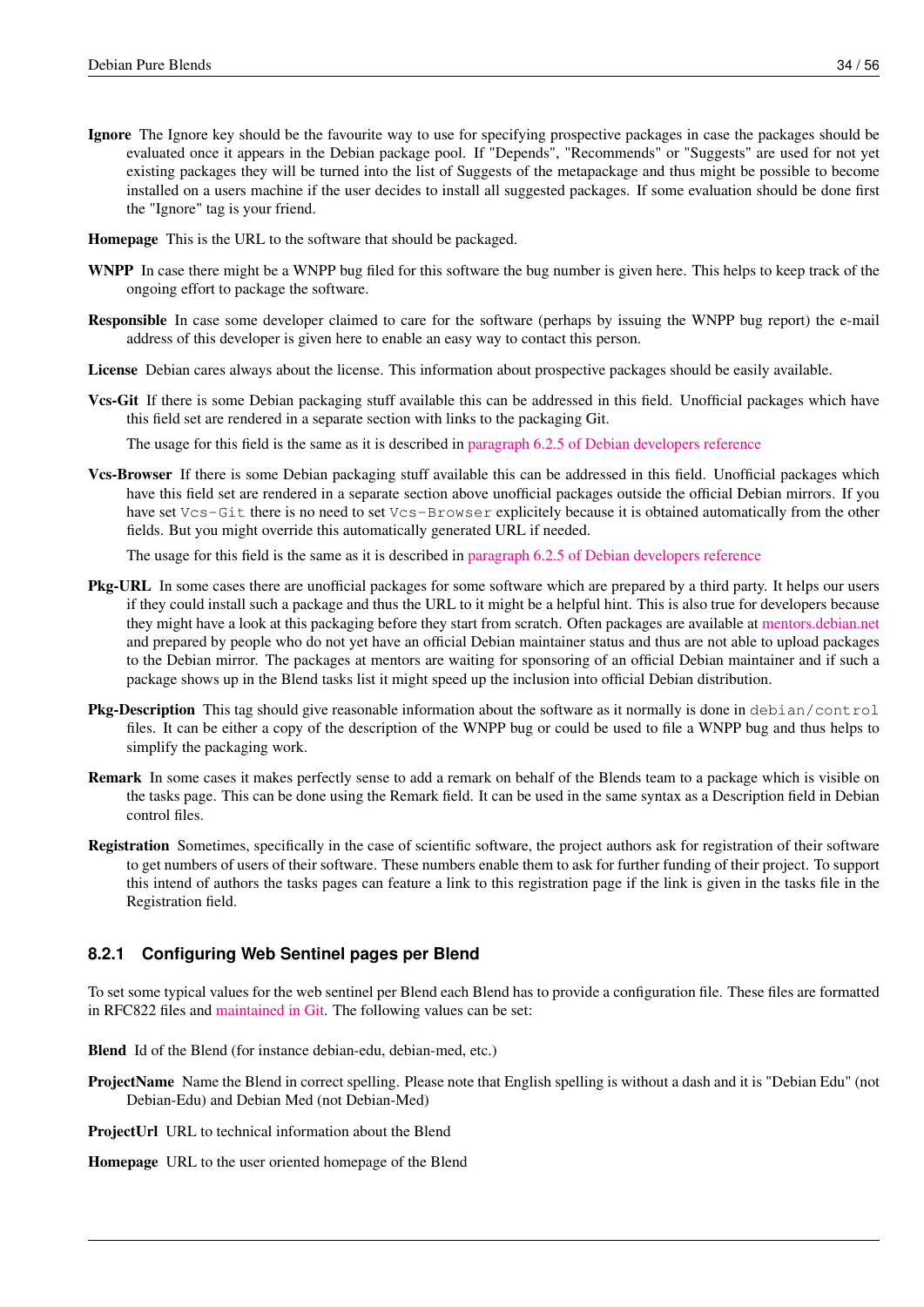LogoUrl URL to a logo image of the Blend

- ProjectList E-Mail address of a mailing list where developers and users of the Blend are communicating
- PkgList E-Mail address of a mailing list where developers of the Blend are discussing technical details of packaging
- OutputDir Directory where to put the rendered HTML pages. The Blends pages are hosted on blends.debian.org and usually stored at /srv/blends.debian.org/www/<ProjectName>
- DataDir Directory where the rendering code stores temporary data like Git clones of tasks files etc. This is usually set to /srv/blends.debian.org/data/<ProjectName>

VcsDir URL of tasks files in Blends VCS

CSS In case a CSS file different from the default Blend CSS is wanted for a specific Blend a (relative) path to this file can be specified.

#### <span id="page-41-0"></span>**8.2.2 Debian Description Translation Project**

The [Debian Description Translation Project](http://ddtp.debian.net/) (see Section [6.1.5](#page-26-3) ) provides users of non-english languages with information about Debian packages. The sense of supporting especially the translations of descriptions which are in the focus of a Blend is to make the Blend even more usable for our target users. Moreover people interested in the special field of the Blend are most probably able to provide good translations if it comes to texts that are specific to their field of knowledge. Thus there is a web page automatically created that parses the tasks packages for package names and verifies the translation status of the package descriptions.

Finally the DDTP descriptions are used to create internationalised pages of existing packages which might help users with insufficient skills in English to easily find their software of interest. If the browser locale is properly set the user will get translated descriptions of existing packages - provided that the DDTP translations for all these packages are existing.

#### <span id="page-41-1"></span>**8.2.3 Features of the web sentinel tasks pages**

For so called prospective packages - packages which are not yet in Debian as discussed above - only the information given explicitely in the tasks file can be provided. For official packages the Debian infrastructure provides a lot of metadata, that is collected in the Ultimate Debian Database (UDD). The script which is creating the web sentinel pages collects all this data from UDD and tries to provide the most comprehensive overview over a set of packages for a given task of a Blend. The following list gives an overview over the metadata of packages belonging to the tasks of a Blend.

Short and long Description If there is a DDTP translation the descriptions are translated.

- Homepage The Homepage field is taken from the debian/control file. If this information is missing for some package on the tasks page it might be a sign that the package is not properly maintained and deserves a wishlist bug report to add this information (at least for non-native Debian packages.
- Maintainer / last Uploader Both are provides as mailto-links. If the latest Uploader is different from the Maintainer this information is given as well. This is specifically interesting for group maintained packages - actually a tendency in Blends to maintain packages as Blends team - where the maintainer is the Blends team and the Uploader is the name of the actual developer who uploaded the package.
- Popularity contest The popularity contest database contains different values. The tasks page is presenting the most relevant of them: the number of people who really use this package regularly and the number of people who upgraded this package recently
- Versions and architectures A button can be used to uncover the versions of this package in the Debian package pool as well as the architectures for which this version exists. The button is coloures in yellow if there is a new upstream version available which enables the Blends packaging team to easily detect work items to do.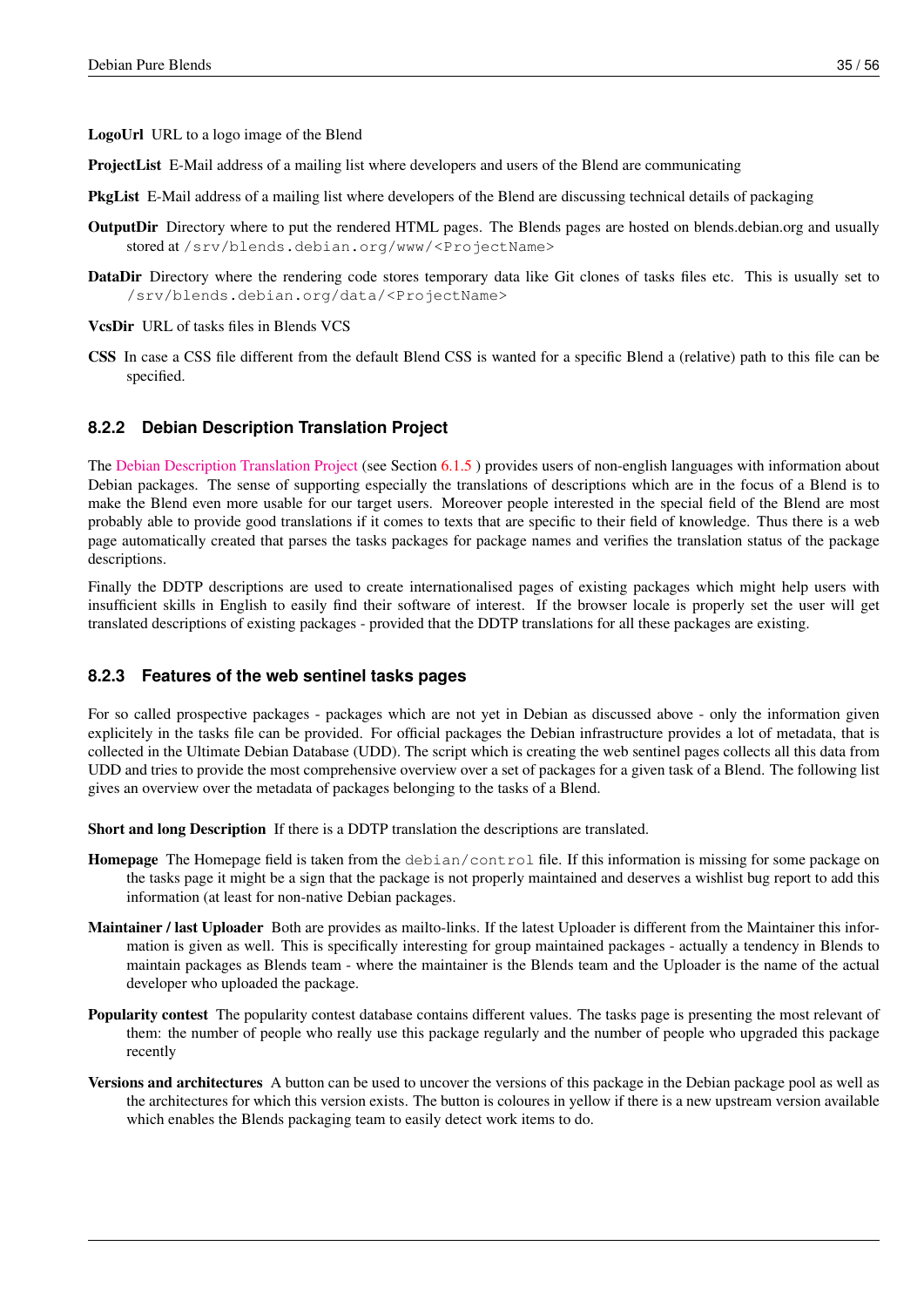# <span id="page-42-0"></span>**8.3 Bugs overview**

The goal of a Blend is to support their user as best as possible. So a feature to have a quick overview about all packages in our focus might be helpful. This is solved by the bugs overview page. To create this page the tasks files are parsed for the listed dependencies. Then the Debian Bug Tracking System is consulted about known bugs of these packages. All bugs are listed and marked with different colours according to their severity. So the developers can easily check this page in case they plan to fix some bugs that are relevant for the Blend.

If you want to see examples for those bugs pages just have a look at the [list of all Blends](http://blends.debian.org/) using this technique and follow the links to the bugs pages once you selected one specific Blend.

# <span id="page-42-1"></span>**8.4 Versions in stable / testing / unstable / new / VCS uptream**

The Debian GIS team has named this overview "Thermometer" - just find the Debian GIS thermometer as example view [here.](http://blends.debian.org/gis/thermometer/)

# <span id="page-42-2"></span>**8.5 Quality assurance report**

The Debian Quality Assurance group does a decent job in watching the status o f Debian packages. If a package features a valid debian/watch the tool uscan is able to verify the upstream source location for newer versions. The QA report page reports issues about the packages that are relevant for a Blend.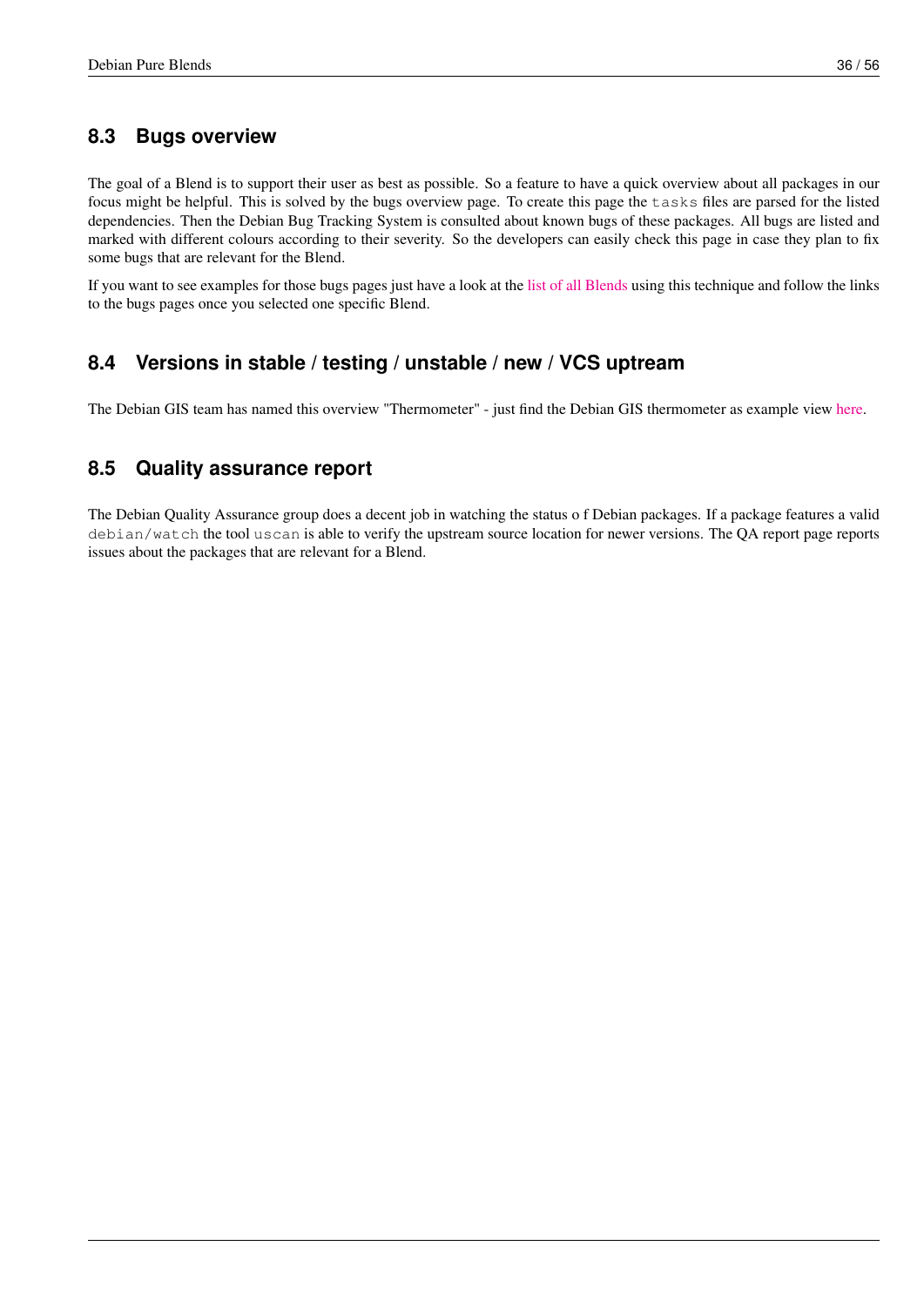# <span id="page-43-0"></span>**Chapter 9**

# **To do**

# <span id="page-43-1"></span>**9.1 Establishing and using communication platforms**

Each Debian Pure Blend has an own mailing list for discussion of specific development issues. Because there are several common issues between all Blends also a common mailing list was created. People who are interested in working on common issues like building metapackages, technical issues of menu systems or how to create CDs for Blends could [subscribe to this list or read the](http://lists.debian.org/debian-blends/) [list archive.](http://lists.debian.org/debian-blends/)

Moreover the project [Blends](https://salsa.debian.org/blends-team) on Salsa exists to organise the cooperation of developers. The [Git repository](https://salsa.debian.org/blends-team/blends) can be browsed or checked out by by

```
git clone https://salsa.debian.org/blends-team/blends.git
for anonymous users. Developers should check out via
  gbp clone git@salsa.debian.org:blends-team/blends.git
The current layout for the repository is as follows:
  blends -+- blends (code of blends-dev and this documentation)
          \vert+- website (code to create the web sentinel + other tools)
          \vert+- med (Debian Med)
          \vert+- science (Debian Science)
          \vert+- ... (most other Blends)
          \vert...
```
There is a [mailing list](http://lists.alioth.debian.org/mailman/listinfo/blends-commits) with subversion changes and a [CIA system](http://cia.navi.cx/stats/project/debian-custom) for tracking changes in the Debian Pure Blends projects in real-time.

### <span id="page-43-2"></span>**9.2 Enhancing visibility**

If a user installs Debian via official install CDs the first chance to do a package selection to customise the box is tasksel. The first Debian Pure Blend Debian Junior is mentioned in the task selection list and thus it is clearly visible to the user who installs Debian.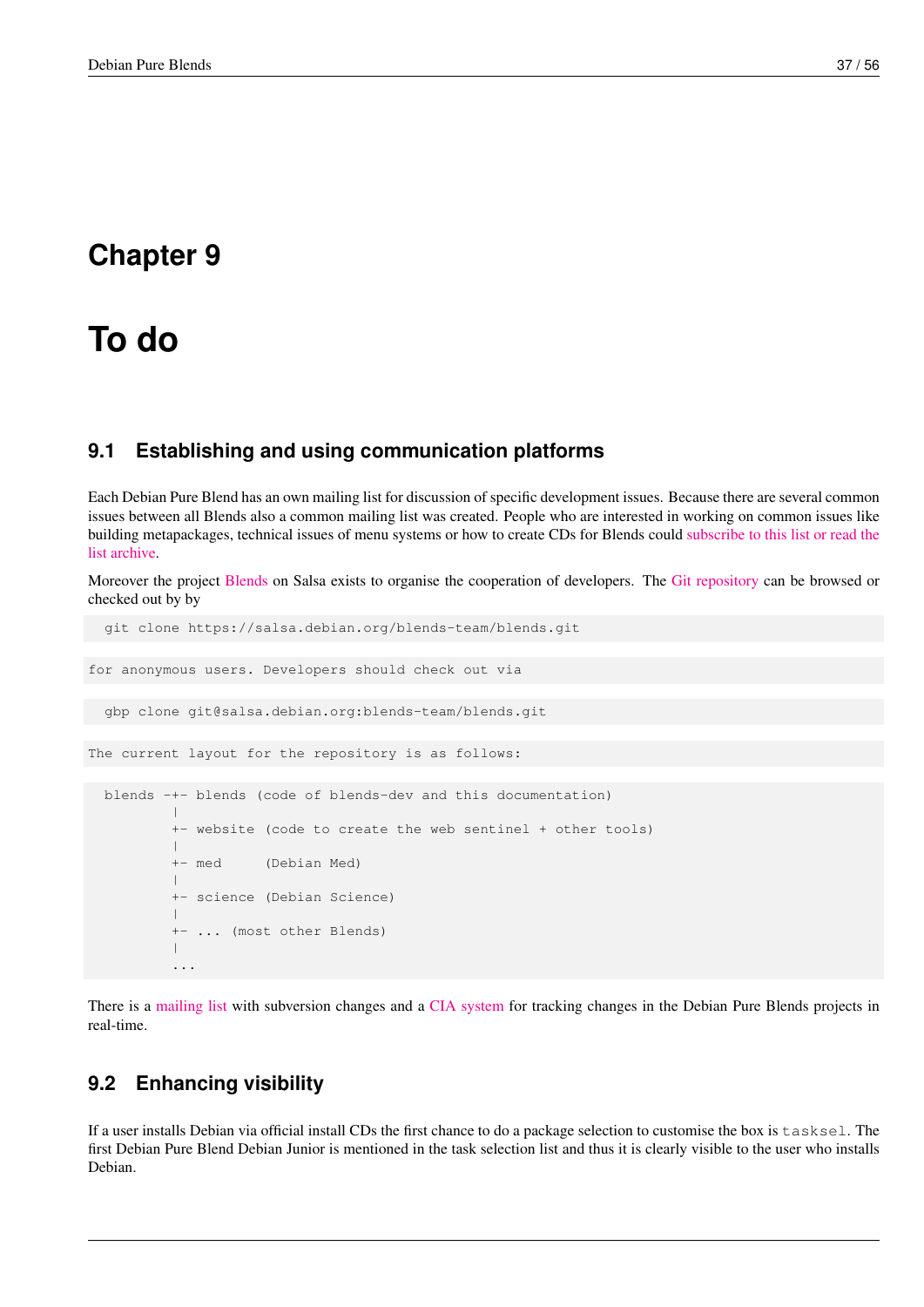In bug [#186085](http://bugs.debian.org/186085) a request was filed to include Debian Med in the same manner. The problem with the tasksel-approach is that all included packages should be on the first install CD. This would immediately have the consequence that the first install CD would run out of space if all Blends would be included in the task selection list.

How to enhance visibility of Debian Pure Blends for the user who installs Debian from scratch?

- Change **tasksel** policy. If the *packages must be on the first CD* feature of tasksel would be dropped all Blends could be listed under this topic in the task selection list.
- Debian Pure Blends information screen. Alternatively a new feature could be added to tasksel or in addition to tasksel in the installation procedure which presents a screen which gives some very short information about Debian Pure Blends (perhaps pointing to this document for further reference) and enables the user to select from a list of the available Blends.
- Provide separate install CDs By completely ignoring the installation of the official installation CD each Blend can offer a separate installation CD. This will be done anyway for certain practical reasons (see for instance the Debian Edu - SkoleLinux approach). But this is really no solution we could prefer because this does not work if the user wants to install more than one Blend on one computer.
- Change overall distribution philosophy of Debian. This way is concerned to some ideas from Debian developers who took part in Open Source World Conference in Malaga and is explained in Detail in Section [9.6.](#page-45-2) This would save the problem of making Debian Pure Blends visible to users in a completely different way because in this case Debian would be released as its various flavours of Blends.

Whichever way Debian developers will decide to go it is our vital interest to support users and *show* our users the tools we invented to support them.

#### <span id="page-44-0"></span>**9.2.1 Debian Pure Blends web pages**

Some Blends maintain their own web space under http://www.debian.org/devel/BLEND-name to provide general information which will be translated by the Debian web team. This is a good way to inform users about the progress of a project. This page should link to the apropriate autogenerated pages as described in Section [6.2.4](#page-29-1) to make sure that the content of the page remains up to date at any time.

# <span id="page-44-1"></span>**9.3 Debian Package Tags**

[Debian Package Tags](http://debtags.alioth.debian.org/) is a work to add more metadata to Debian packages. At the beginning it could be seen as a way to allow to specify multiple sections (called "tags") per package where now only one can be used.

However, the system has evolved so that tags are organised in "facets", which are separate ontologies used to categorise the packages under different points of view.

This means that the new categorisation system supports tagging different facets of packages. There can be a set of tags for the "purpose" of a package (like "chatting", "searching", "editing"), a set of tags for the technologies used by a package (like "html", "http", "vorbis") and so on.

Besides being able to perform package selection more efficiently by being able to use a better categorisation, one of the first outcomes of Debian Package Tags for Blends is that every Blend could maintain its own set of tags organised under a "facet", providing categorisation data which could be used by its users and which automatically interrelates with the rest of the tags.

For example, Debian Edu could look for "edu::administration" packages and then select "use::configuring". The "edu::administration" classification would be managed by the Debian Edu people, while "use::configuring" would be managed by Debian. At the same time, non Debian Edu users looking for "use::configuring" could have a look at what packages in that category are suggested by the Debian Edu community.

It is not excluded that this could evolve in being able to create a Blend just by selecting all packages tagged by "edu::\*" tags, plus dependencies; however, this option is still being investigated.

Please write to the list [deb-usability-list@lists.alioth.debian.org](mailto:deb-usability-list@lists.alioth.debian.org) for more information about Debian Package Tags or if you want to get involved in Debian Package Tags development.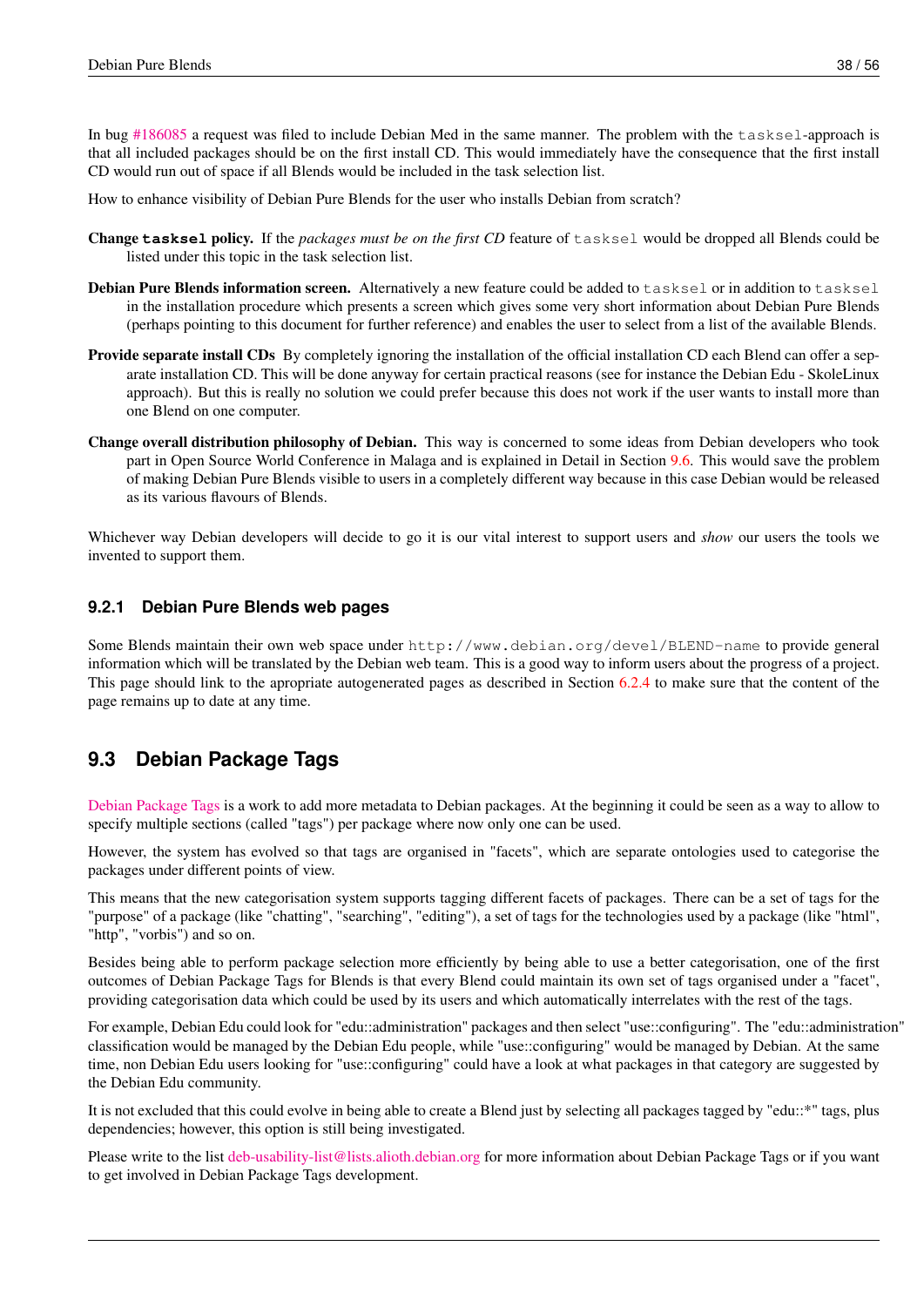# <span id="page-45-0"></span>**9.4 Enhancing basic technologies regarding Debian Pure Blends**

In section Section [6.2.5](#page-30-0) several issues where raised how handling of metapackages should be enhanced.

Currently there is no solution to address the special configuration issue has to be addressed. In general developers of metapackages should provide patches for dependent packages if they need a certain configuration option and the package in question does feature a debconf configuration for this case. Then the metapackage could provide the needed options by pre-seeding the debconf database while using very low priority questions which do not came to users notice.

If the maintainer of a package which is listed in a metapackage dependency and needs some specific configuration does not accept such kind of patch it would be possible to go with a cfengine script which just does the configuration work. According to the following arguing this is no policy violation: A local maintainer can change the configuration of any package and the installation scripts have to care for these changes and are not allowed to disturb these adaptations. In the case described above the cfengine script takes over the role of the local administrator: It just handles as an "automated-cfengine-driven-administrator-robot".

If there is some agreement to use cfengine scripts to change configuration - either according to debconf questions or even to adapt local configuration for Debian Pure Blend use in general - a common location for this kind of stuff should be found. Because these scripts are not configuration itself but substantial part of a metapackage the suggestion would be to store this stuff under

/usr/share/blends/#BLEND#/#METAPACKAGE#/cf.#SOMETHING#

There was another suggestion at the Valencia workshop: Make use of ucf for the purpose mentioned above. This is a topic for discussion. At least currently Debian Edu seems to have good experiences with cfengine but perhaps it is worth comparing both.

A further option might be [Config4GNU](http://freedesktop.org/Software/CFG) from freedesktop.org but it is not even yet packaged for Debian.

# <span id="page-45-1"></span>**9.5 Building Live CDs of each Debian Pure Blend**

The first step to convince a user to switch to Debian is to show him how it works while leaving his running system untouched. [Knoppix](http://www.knoppix.org/) - *the "mother" of all Debian-based live CDs* - is a really great success and it is a fact that can not be ignored that Debian gains a certain amount of popularity because people want to know what distribution is working behind the scenes of Knoppix.

But Knoppix is a very common demonstration and its purpose is to work in everyday live. There is no room left for special applications and thus people started to adopt it for there special needs. In fact there exist so many Debian based Live CDs that it makes hardly sense to list them all here. The main problem is that most of them containing special applications and thus are interesting in the Blends scope are out of date because they way the usually were builded was a pain. One exception is perhaps [Quantian](http://dirk.eddelbuettel.com/quantian.html) which is quite regularly updated and is intended for scientists.

The good news is that the problem of orphaned or outdated Live CDs can easily solved by debian-live and the  $\exists$ ive-helper. This package turns all work to get an up to date ISO image for a Live CD into calling a single script. For the Blends tools this would simply mean that the tasks files have to be turned into a live-helper input file and the basic work is done. This will be done in a future blends-dev version.

# <span id="page-45-2"></span>**9.6 New way to distribute Debian**

*This section is kind of "Request For Comments" in the sense that solid input and arguing is needed to find out whether it is worth implementing it or drop this idea in favour of a better solution.*

At Open Source World Conference in Malaga 2004 there was a workshop of Debian Developers. Among other things the topic was raised how the distribution cycle or rather the method of distribution could be changed to increase release frequency and to better fit user interests.

There was a suggestion by Bdale Garbee bdale @gag.com to think about kind of sub-setting Debian in the following way: Debian developers upload their packages to unstable. The normal process which propagates packages to testing and releasing a complete stable distribution also remains untouched. The new thing is that the package pool could be enhanced to store more package versions which belong to certain subsets alias Debian Pure Blends which all have a set of tested inside the subset distribution which leads to a stable subset release. The following graph might clarify this: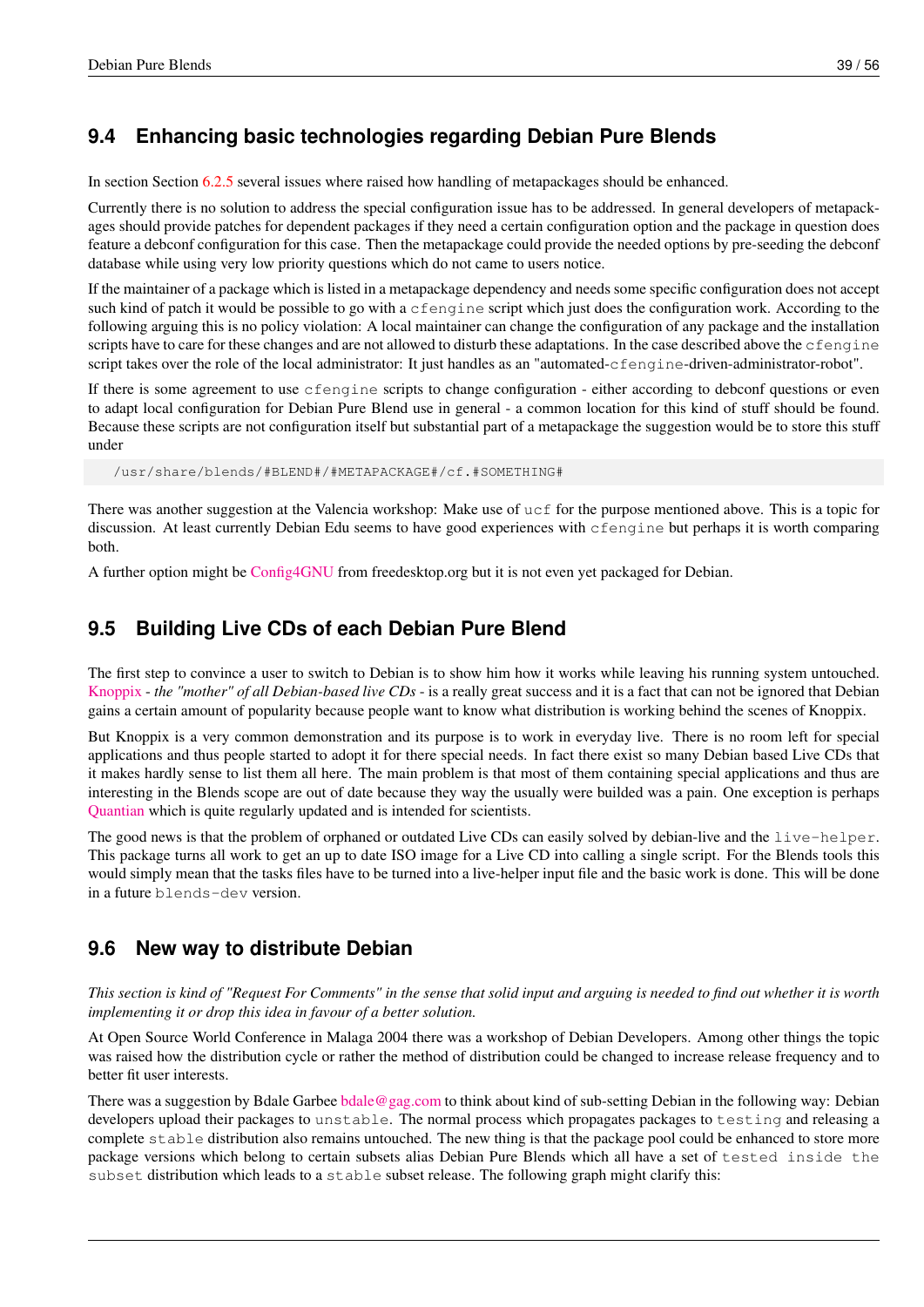```
DD -> unstable --> testing --> stable
         \blacksquare.<br>+---> BLEND A testing --> stable BLEND A
         \vert--> BLEND_B testing --> stable BLEND_B
         \vert+---> ...
```
where BLEND<sub>A</sub> / BLEND<sub>B</sub> might be something like debian-edu / debian-med. To implement this sub-setting the following things are needed:

- Promotion rules There was a general agreement that technical implementation of this idea in the package pool scripts / database is not too hard. In fact at LinuxTag Chemnitz 2004 Martin Loschwitz [madkiss@debian.org](mailto:madkiss@debian.org) announced exactly this as "nearly implemented for testing purpose" which should solve the problem of outdated software for desktop users as a goal of the debian-desktop project. Unfortunately this goal was not realised finally.
- Reasonable subsets Once the promotion tools are able to work with sub-setting, reasonable subsets have to be defined and maintained. A decision has to be made (if this will be implemented at all) whether this sub-setting should be done according to the Blend layout or if there are better ways to find subsets.
- BTS support The Bug Tracking System has to deal with different package versions or even version ranges to work nicely together with the sub-setting approach.
- Security As a consequence of having more than only a single stable each Blend team has to form a security team to care for those package versions that are not identically with the "old" stable.

A not so drastically change would be to find a *common* set of packages which are interesting for all Debian Pure Blends which will obtained from the "releasable set" of testing (i.e. no RC-bugs). This would make the structure above a little bit more flat:

```
DD -> unstable --> testing --> releasable --> stable
                                      \vert+---> stable BLEND_A
                                      \vert+---> stable BLEND_B
                                      \vert+\text{---} ...
```
A third suggestion was given at Congreso Software Libre Comunidad Valenciana:

```
testing_proposed_updated
                                                     \vert\begin{array}{c} \hline \end{array}\overline{v}DD -> unstable --> testing --> stable
                                                     \begin{array}{c} \hline \end{array}+---> stable BLEND_A
                                                     \begin{array}{c} \hline \end{array}+---> stable BLEND_B
                                                     \begin{array}{c} \hline \end{array}\leftarrow \leftarrow \rightarrow ...
```
The rationale behind these testing backports is that sometimes a Debian Pure Blend is able to reduce the set of releasable architectures. Thus some essential packages could be moved much faster to testing and these might be "backported" to testing for this special Blend. For instance this might make sense for Debian Edu where usually neither mainframes nor embedded devices are used.

All these different suggestions would lead to a modification of the package pool scripts which could end up in a new way to distribute Debian. This might result from the fact that some Debian Pure Blends need a defined release cycle. For instance the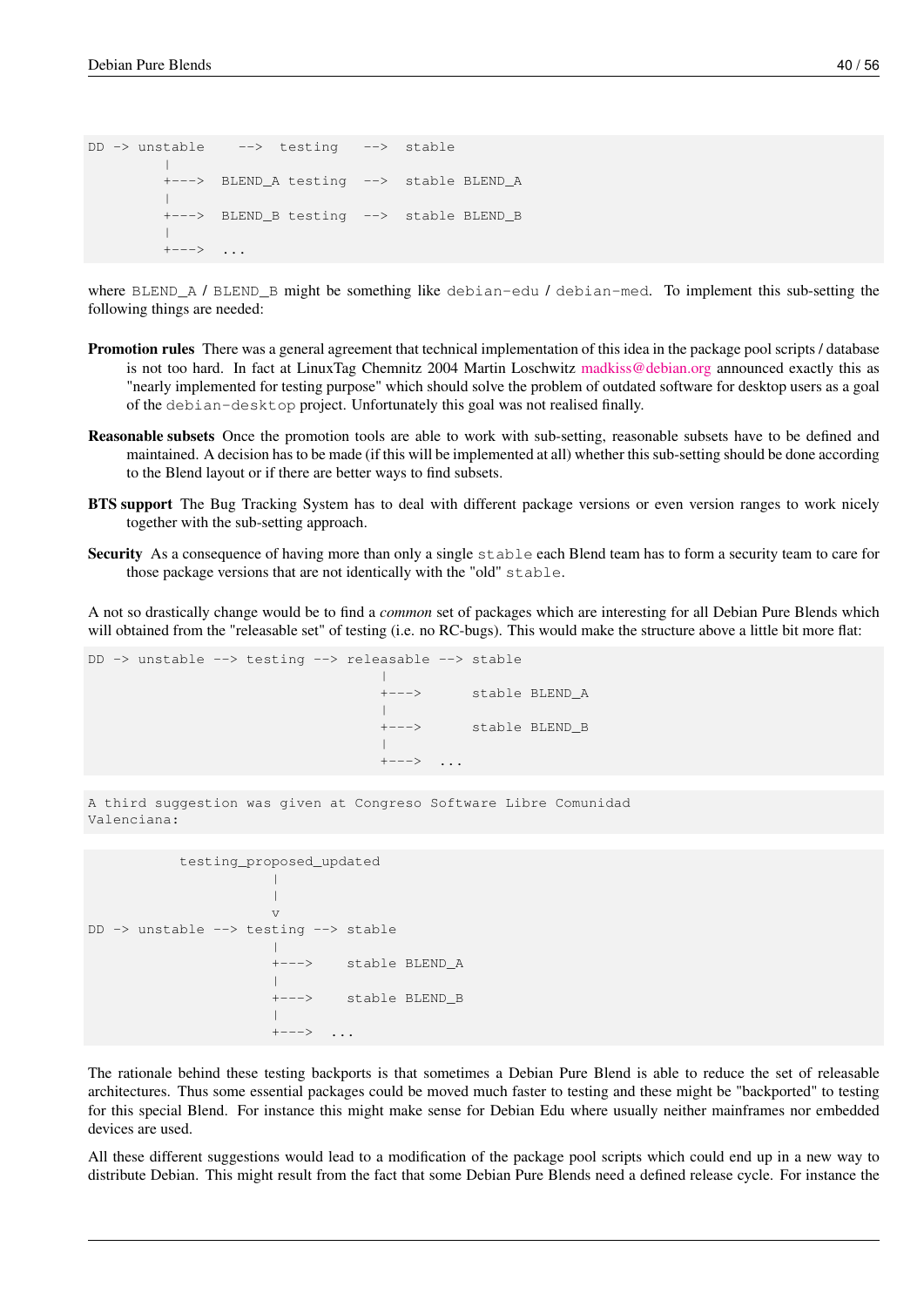education related distributions might trigger their release by the start-end-cycle of the school year. Another reason to change the package pool system is the fact that some interested groups, who provide special service for a certain Blend, would take over support only for the subset of packages which is included in the metapackage dependencies or suggestions but they refuse to provide full support for the whole range of Debian packages. This would lead to a new layout of the file structures of the Debian mirrors:

```
debian/dists/stable/binary-i386
                   /binary-sparc
                   /binary-...
            /testing/...
            /unstable/...
debian-BLEND_A/dists/stable/binary-[supported_architecture1]
                            /binary-[supported_architecture2]
                          /...
                    /testing/...
debian-BLEND_B/dists/testing/...
                    /stable/...
...
pool/main
    /contrib
    /non-free
```
To avoid flooding the archive with unnecessarily many versions of packages for each single Debian Pure Blend a common base of all these Blends has to be defined. Here some LSB conformance statement comes into mind: The base system of all currently released (stable) Debian Pure Blends is compliant to LSB version x.y.

Regarding to security issues there are two ways: Either one Debian Pure Blend goes with the current stable Debian and thus the Packages.gz is just pointing to the very same versions which are also in debian/stable. Then no extra effort regarding to security issues is need. But if there would be a special support team which takes over maintenance and security service for the packages in a certain Blend they should be made reliable for this certain subset.

This reduced subset of Debian packages of a Debian Pure Blend would also make it easier to provide special install CDs at is it currently done by Debian Edu.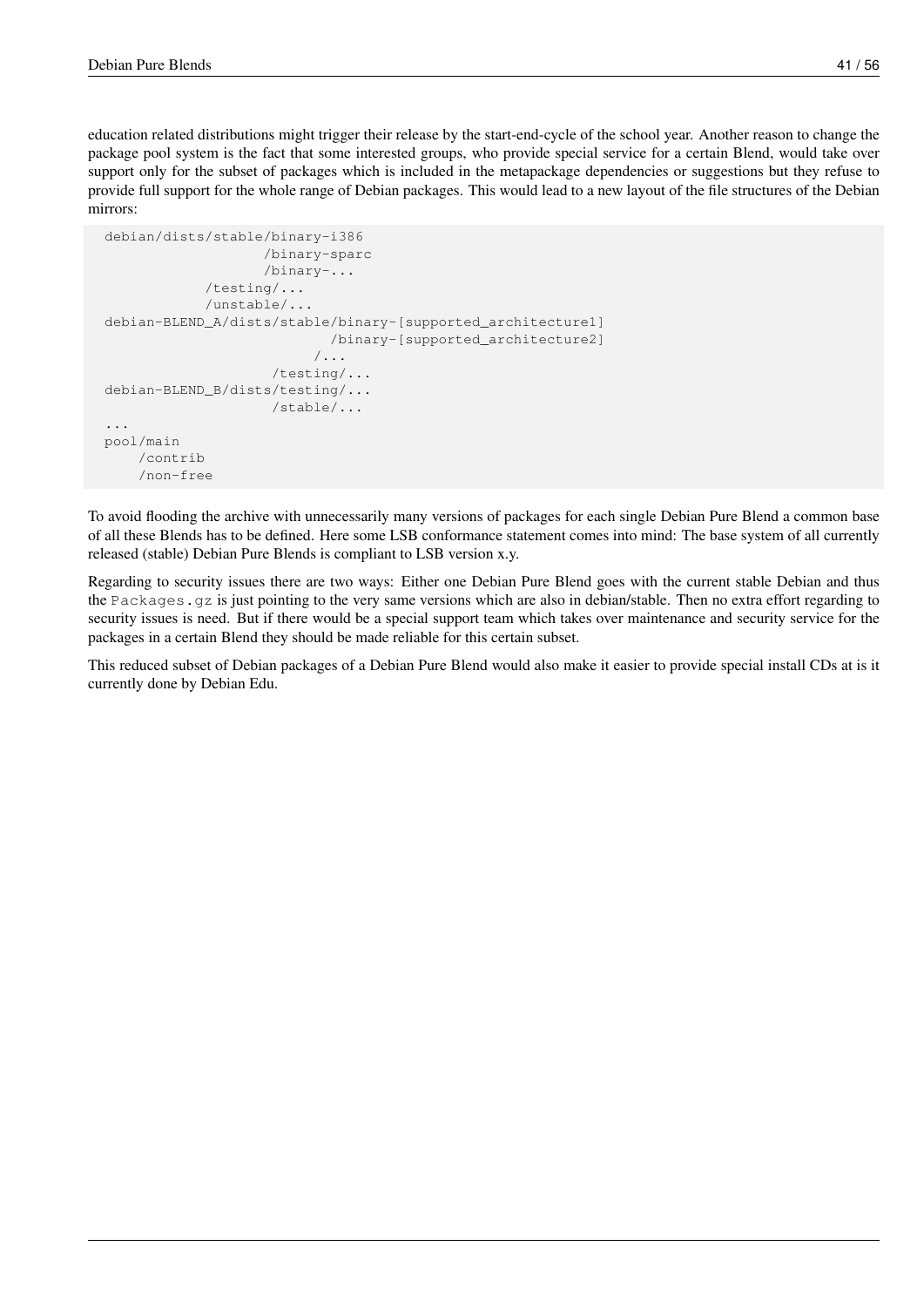# <span id="page-48-0"></span>**Appendix A**

# **Description of development tools**

# <span id="page-48-1"></span>**A.1 Package blends-dev**

If metapackages are builded using the tools inside the blends-dev package it can be ensured that the resulting metapackages will work nicely with the same version of blends-common package. The goal is to keep necessary changes for the source of the metapackages of a Debian Pure Blend as low as possible when the version of the blends source package changes. Thus it is strongly recommended to use the tools described below.

The usage of the tools in the blends-dev package might introduce a versioned dependency in the <br/>blend>-config package from which all other metapackages of the Blend in question will depend. This <blend>-config package instantiates the Blend in the common registry for all Blends in /etc/blends.

The version 0.7.0 of blends-dev uses [UDD](https://wiki.debian.org/UltimateDebianDatabase) to generate Blends' metapackages. Currently all Blends' info is stored into UDD. Information such as VCs, description, homepage etc for a Blend can be found into the [blends\\_metadata](http://udd.debian.org/schema/udd.html#public.table.blends-metadata) UDD table. All the info about Blends' tasks and their package dependencies are also stored into the [blends\\_tasks](http://udd.debian.org/schema/udd.html#public.table.blends-tasks) and [blends\\_dependencies\\_alternatives](http://udd.debian.org/schema/udd.html#public.table.blends-dependencies-alternatives) tables. Having the latter in combination with other UDD tables (such as a table with info about all Debian available packages) provides the ability to check whether a package exists for an architecture or not thus blends-dev can generate architecture dependent metapackages.

The best idea to use the tools provided by the blends-dev is to put a Makefile into the build directory containing one single line

```
include /usr/share/blends-dev/Makefile
```
(see /usr/share/doc/blends-dev/examples/Makefile). Users using blends-dev 0.7.0 on existing Blends which have more than one releases might encouter some Makefile errors for more info see Section [A.1.3](#page-50-0) and Section [A.1.4.](#page-50-1) Using this Makefile all tools that were contained in blends-dev package versions before 0.4. These tools are moved to /usr/share/blends-dev/ because there is no need to call them directly. Here is a list of the make targets.

#### <span id="page-48-2"></span>**A.1.1 Blend-tasks.desk**

This target generates a task-description.template file. The template can be converted to a proper description file that is used in tasksel to enable selecting the tasks belonging to the Blend. The initial template contains all the needed package dependencies for a Blend. But because some packages might not be available for a(or multiple) architectures the template uses the following syntax when specifying packages:

package1 [!arch1 arch2]

That says do not include the package1 in the taskdescription file when arch1 or arch2 is used. When a Blends'  $\sigma$ rig.tar.gz is generated, the initial template gets converted from the blends-dev rules file to a proper taskdescription file. The convertion is filtering out the packages which are not available for the host's (where the orig.tar.gz is generated) architecture. This make sure that the taskdescription file will not include package which are not available for the target architecture. Finally the file will be moved to the blend-tasks. All information about Blends package dependencies is obtained from the UDD.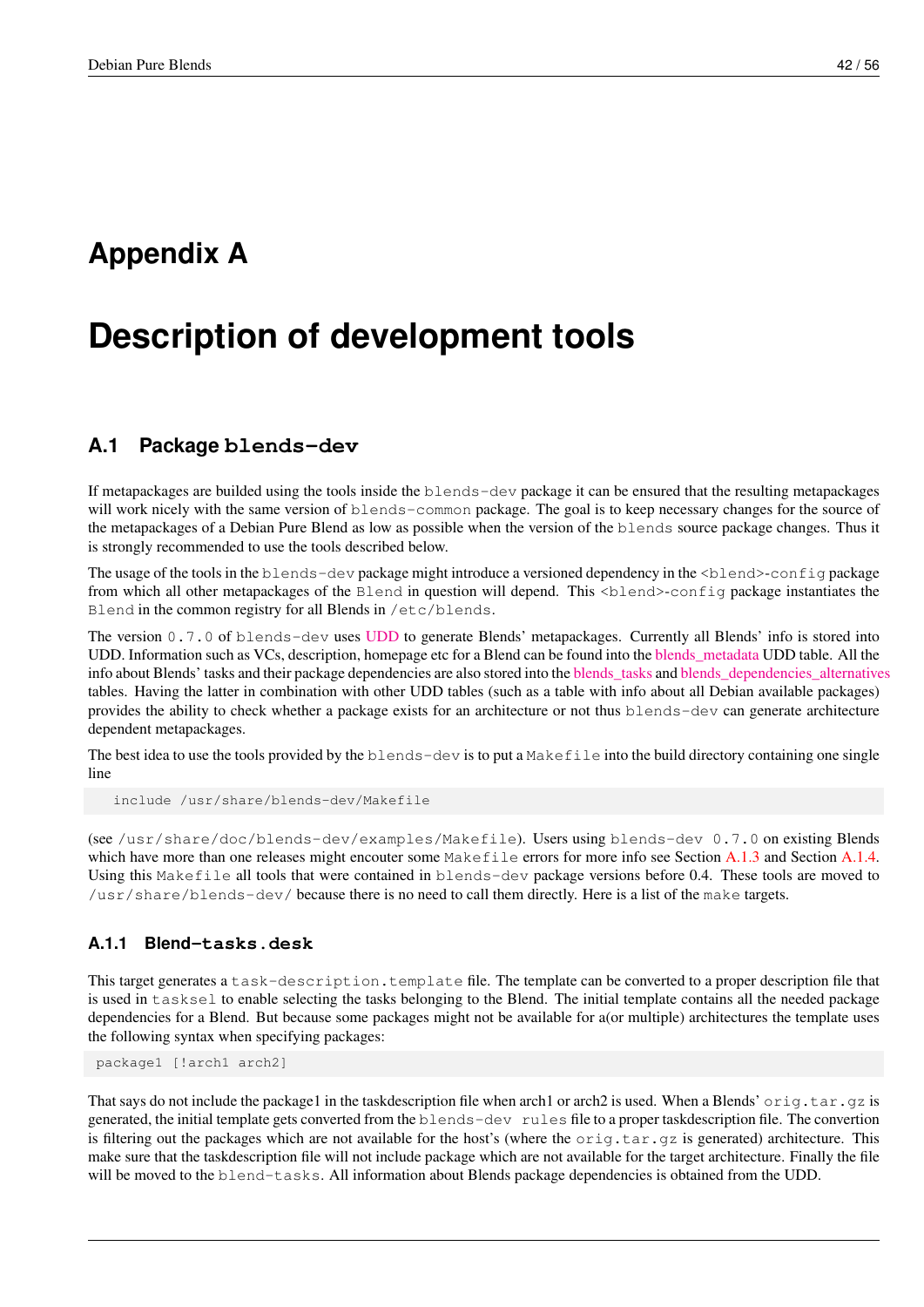### <span id="page-49-0"></span>**A.1.2 debian/control**

The debian/control file of a Blend metapackage source archive is auto generated out of dependencies that are specified in so called tasks files. The rationale behind this is to enhance flexibility about changes inside the Debian package pool where new packages might appear and others might be renamed. The tasks just define which dependencies the Blend maintainer group wants to be fulfilled and the script blend-gen-control using UDD verifies whether these dependencies exist in a specified package pool. A package pool can be considered as the packages available for a combination of distribution, component and release values. By default when creating metapackages debian,main,testing values are used to "create" a package pool from UDD. Once a Blends' dependencies are verified the debian/control file is generated according to the available packages. This does not only work for the Debian package pool containing the distributions stable, testing and unstable. You can even build your metapackages against a different package pool of a Debian based distribution. This is for instance used to create the SkoleLinux metapackages.

As mentioned in the previous section, using UDD in Blends' tools provides the ability to generate architecture dependent metapackages. Thus the generated debian/control specifies for every task source target as architecture value:

Architecture: any

Specifying any indicates that the source package isn't dependent on any particular architecture and should compile fine on any one. To fulfil this in case of missing packages control file uses the following syntax:

Depends: package1 [!arch1 !arch2]

If a package is not available for a specific arch, exclude it from it. So the above example says: depend on package1 but not when architecture arch1 or arch2 is used. More info about debian/control syntax can be found in [Debian Policy Manual](http://www.debian.org/doc/debian-policy/)

The syntax of the tasks files which serve as the central database for the information in the debian/control file is defined by RFC822. Some of the tags were mentioned formerly in Section [8.1](#page-39-1) to explain how the tasks files can be used to create the web sentinel pages. In order to write valid task files it is mandatory to separate a task file paragraph by an empty line. Otherwise the task pages of the web sentinel will not be built correctly. Now the tags that influence the creation of the debian/control file are given.

- Depends Will be turned to "Recommends" in the resulting debian/control file. The rationale behind this is to enable installing the metapackage even if a package belonging to this task is missing for whatever reason. It also allows finally to remove the metapackage. This makes even more sense since apt-get considers "Recommends" as default installation targets.
- Recommends The packages that are listed as "Recommends" in the tasks file should be installed on the machine where the metapackage is installed and which are needed to work on a specific task.

Suggests Use "Suggests" for packages of lesser importance that might be possibly useful, or non-free packages.

If a package is not available in the package pool of the target distribution when creating the debian/control file inside the meta package source archive any "Depends" or "Recommends" are turned into "Suggests" to enable a flawless installation of the metapackage. Generally packages are concerned as missing if they do not exist into Debian main component(default is testing release). Packages that are specified with "Suggests" will not be taken over to the tasksel control file (Blend-tasks.desk, see Section  $A.1.1$ ) but only to the list of suggested packages of the according metapackage.

- Ignore The "Ignore" key can be used as kind of "Soft-Suggests" to put a package on the radar of the Blend. Packages that are tagged with Ignore will not be taken over into the list of dependencies inside the debian/control file of the resulting metapackage neither to the Blend-tasks.desk control file for tasksel but will be taken over onto the installation medium of a Blend in case there is some space left. This key becomes especially important for specifying not yet packaged software that might be packaged in the future (prospective packages). This is explained in detail in the paragraph about the web sentinel (see Section [8.1\)](#page-39-1).
- Avoids The "Avoids" key specifies existing packages that will be listed in the the debian/control file as "Recommends" or "Suggests" but, should not go to a installation medium (CD, DVD, etc.) that might be produced by the Blend. A reason to avoid a package might be that it belongs to the non-free section.

Example: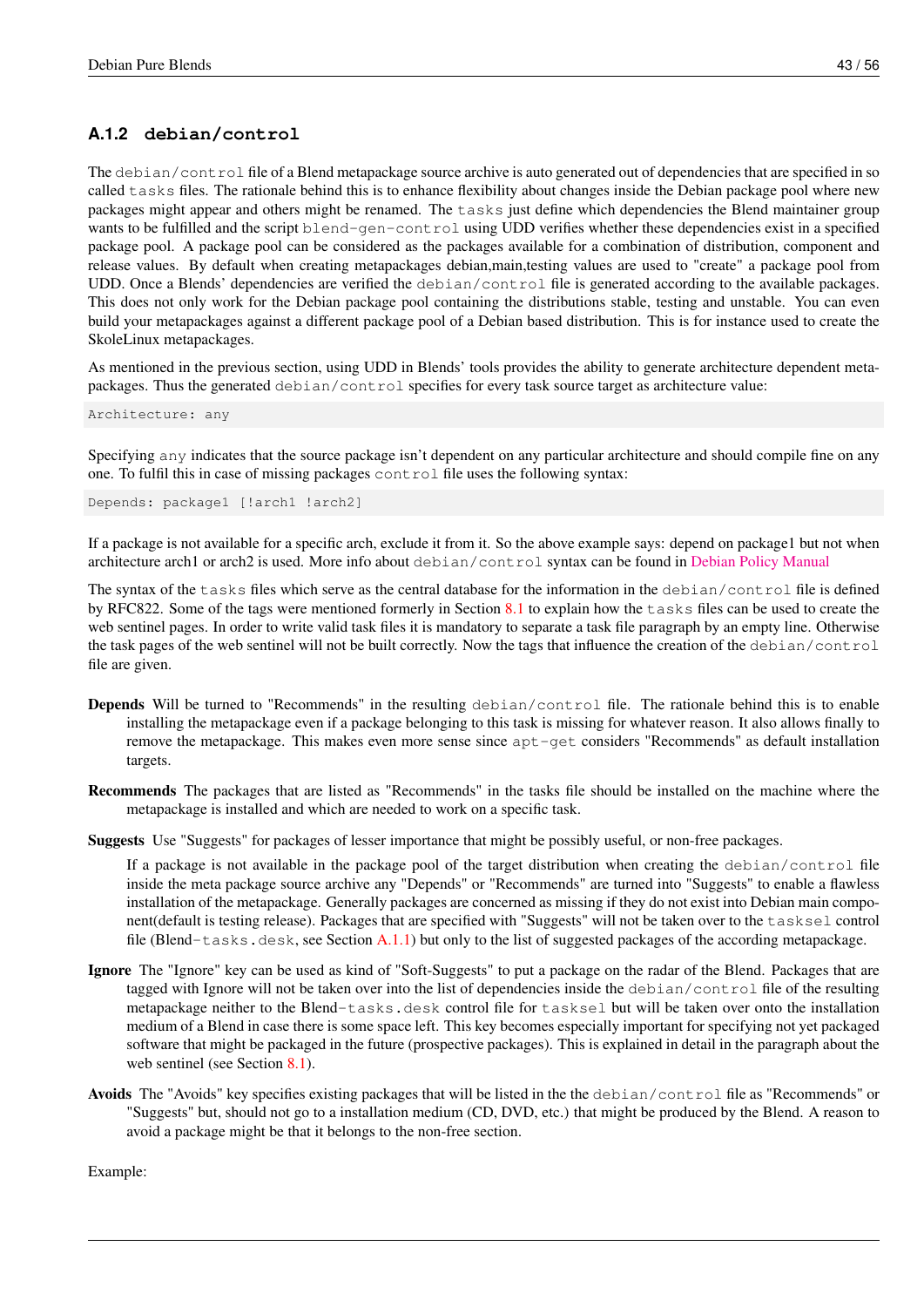Task: finest Description: the finest software Depends: foo Depends: bar Suggests: foobar

#### <span id="page-50-0"></span>**A.1.3 statusdump**

This target generates a json file containing the latest package dependencies for the selected Blend. It parses the files from the tasks directory and generates a blend\_version.json into a dependency\_data directory. As version it gets the latest version specified in the Blend's debian/changelog file. In case the dependency\_data directory does not exist into a Blend's root directory it automatically creates it.

A user can also generate a json dependencies file manually using the tasks diff script. The script can be called from a Blend's root directory:

/usr/share/blends-dev/task\_diff --status-dump --tasks . --output blend\_version.json

If the user does not specify the output argument the script by default will generate the json file under the tasks. json name in the current directory.

Note: in case a user needs to generate a json file for a previous release (rather than the latest) to get the changelogentry (see Section [A.1.4\)](#page-50-1) target to work, must keep the following thing in mind: The user must provide to task\_diff script the *root* directory of a previous Blend release (through the --task(-t) argument). He should also save the output into the dependency\_data directory into the latest Blend release providing manually the name blend\_version.json (through the --output(-o) argument:

```
/usr/share/blends-dev/task_diff --status-dump -t blend/tags/previous/ -o latest_blend/ ←-
   dependency_data/blend_version.json
```
For example if the name of the Blend is myblend and the release is 0.2.0 then the ison file must have the name myblend  $0.2.0$ .

#### <span id="page-50-1"></span>**A.1.4 changelogentry**

This target compares the latest and the previous Blend release and dumps the tasks' package differences. It reports the added/removed packages per task (or added/removed task files) between releases. This "report" is automatically added into the debian/ changelog in the latest relase section under the file's manual changes. In case a previous difference report exists, it overrides it. In case a Blend does not have more than release (initial release) then this target is ignored.

In order the comparison to be properly performed the blend version. json files for the two latest releases must exist under the dependency\_data directory. In case any of the previous files is missing then the target will fail with an error (specifying the missing version file). The json file for the latest release is automatically generated from the statusdump target so it this will not cause the problem.

This changelog entry is a new feature so the problem of this target failing (because of a missing json file) will appear for existing Blends which have more than one releases and do not have a blend\_version.json for the previous release under their dependency data directory. Usually Blend's releases are tagged into the VCs, so the previous problem can be solved by generating the dependency json file for the previous release (using a previous VCs tag). This can be done by calling manually the task\_diff script (see Section [A.1.3\)](#page-50-0)

#### <span id="page-50-2"></span>**A.1.5 Apt sources.list files in /etc/blends/**

These files are used by blend-gen-control(1) to build valid debian/control files that contain only available packages in their dependencies. This enables building meta packages for stable, testing, unstable or even a completely different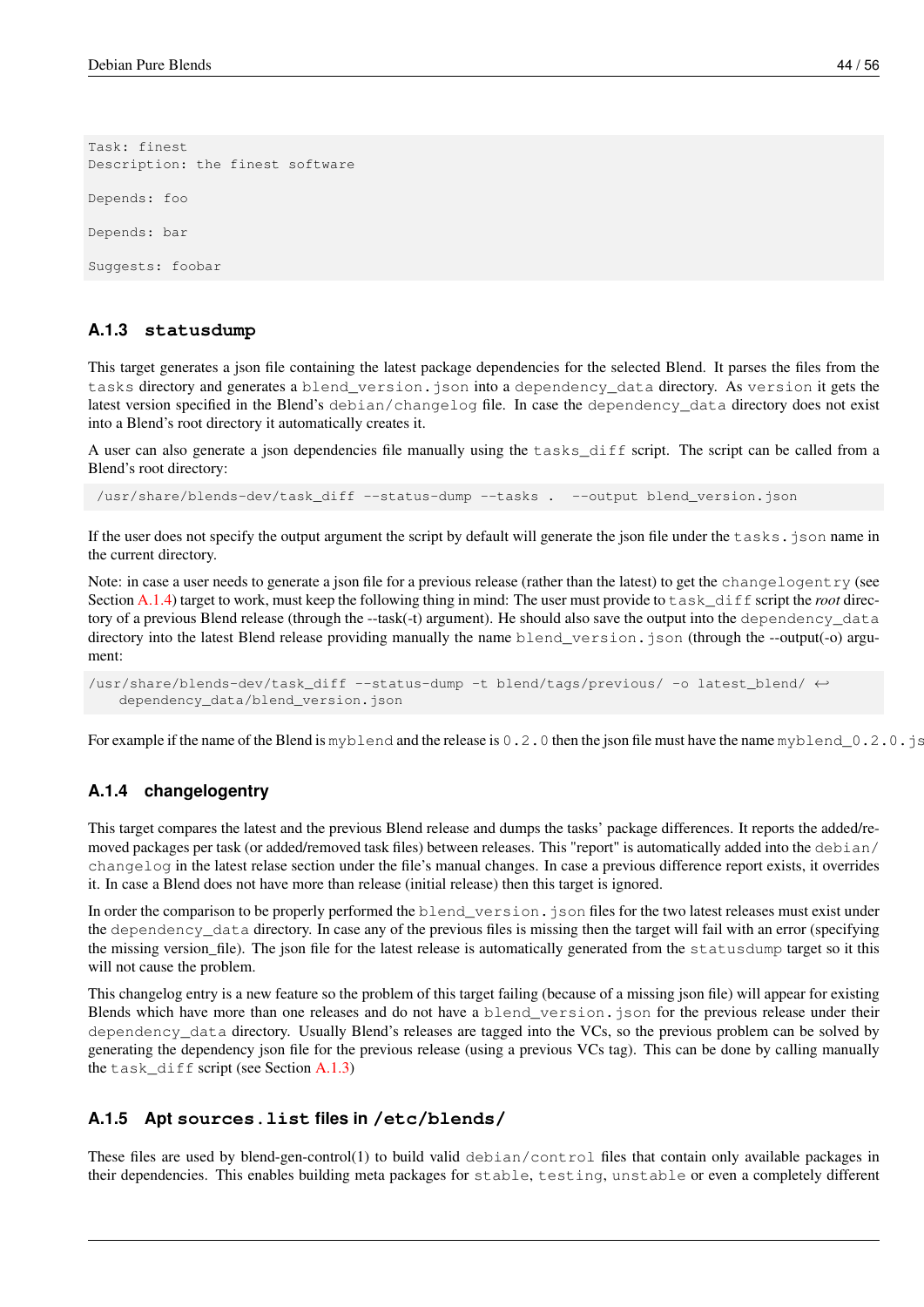distribution that has valid sources.list entries. The file /etc/blends/control.list is used as default for blendgen-control(1) and usually is a symbolic link (see  $ln(1)$ ) to sources.list.distribution. It might be changed using the -s dist option of blend-gen-control(1).

*TODO: Either parse the available* /etc/apt/sources.list *or use a sane debconf question to use the "nearest" mirror.*

### <span id="page-51-0"></span>**A.1.6 Templates in /usr/share/blends/templates**

The directory  $\sqrt{usr/share/blends/templates}$  contains templates that can be used to build a  $\langle blend \rangle$ -config, which uses the tools that are contained in the blends-common package, and are useful to manage  $\langle$ blend $\rangle$  user groups (see Section  $6.3$ ).

# <span id="page-51-1"></span>**A.2 Package blends-common**

This package creates a common registry for all Blends in /etc/blends. Each Blend should put the files that are used into a subdirectory named like the Blend of /etc/blends. The blends-common package installs a common configuration file /etc/blends/blends.conf, which can be used to influence the behaviour of the tools described below.

#### <span id="page-51-2"></span>**A.2.1 blend-role(8)**

NAME blend-role - add/remove roles in registered Debian Pure Blend

SYNOPSIS blend-role add|del Blend [Role]

DESCRIPTION Add/remove (register/unregister) Role for the specified Blend. If Role is not specified, it's assumed to be named like Blend.

#### OPTIONS

**Blend** A registered Blend in /etc/blends, for example one of med, junior, edu or science

AUTHOR Andreas Tille [tille@debian.org,](mailto:tille@debian.org) Cosimo Alfarano [kalfa@debian.org.](mailto:kalfa@debian.org)

#### <span id="page-51-3"></span>**A.2.2 blend-update-menus(8)**

NAME blend-update-menus - add menu of metapackage to all Blend users

SYNOPSIS blend-update-menus [--blend Blend | --user user]

DESCRIPTION blend-update-menus behaves differently depending on who run the command:

If it is called by a user, it adds, and keeps updated, menu entries for the user who runs it.

If it is called by root, it adds and keeps updated user's menu entries (see menu package for users' menus) for all users who belong to the group of the specified Blend, or only for a specified user, depending on which parameter is passed to the script.

#### OPTIONS

**Blend** one of the installed Blends, listed in /etc/blends/, for example (if installed: med, junior, edu or science. **user** system user

AUTHOR Andreas Tille [tille@debian.org,](mailto:tille@debian.org) Cosimo Alfarano [kalfa@debian.org.](mailto:kalfa@debian.org)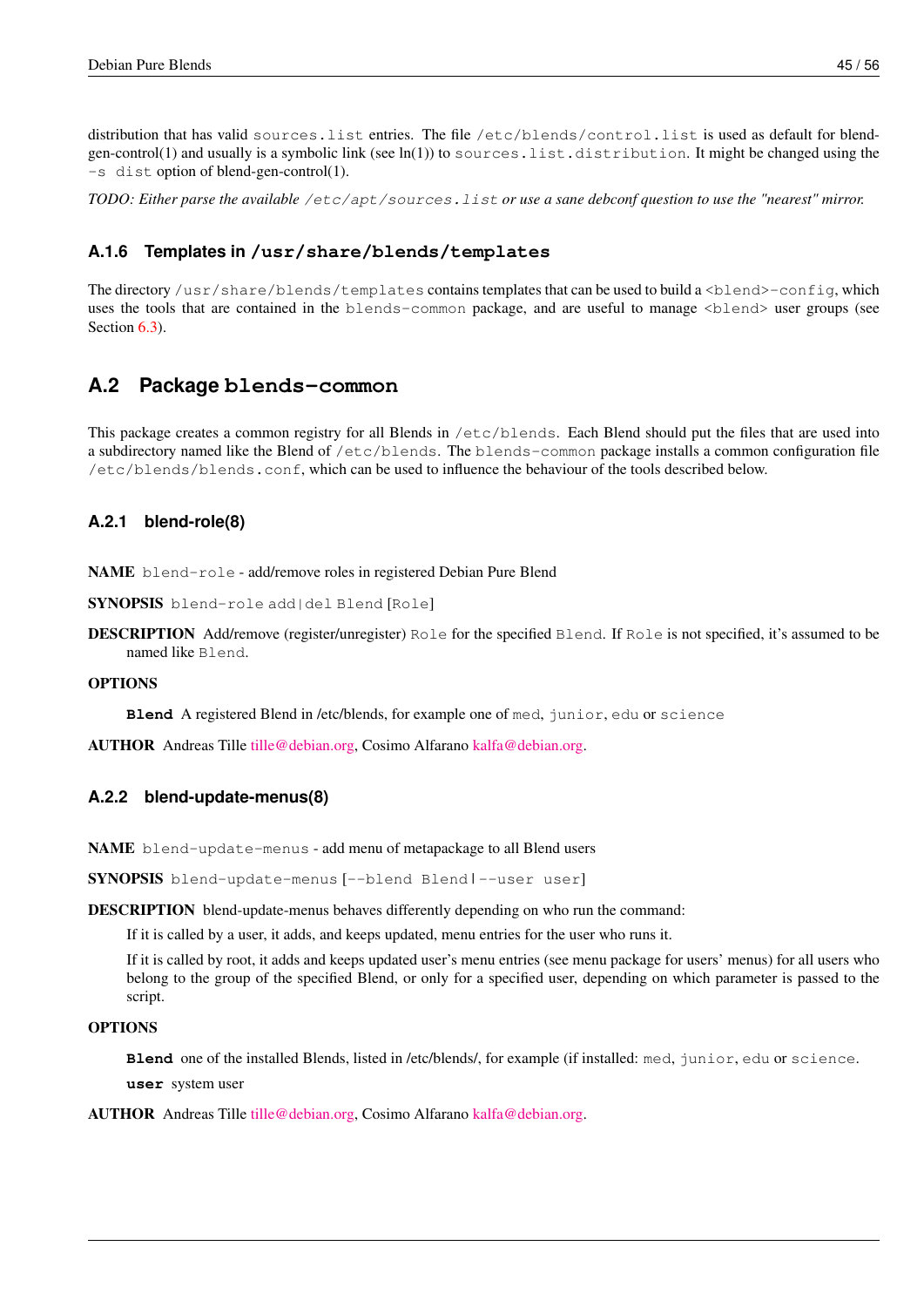#### <span id="page-52-0"></span>**A.2.3 blend-user(8)**

NAME blend-user - add/remove user to Role of a registered Blend

SYNOPSIS blend-user add|del Blend user [Role]

DESCRIPTION Add/remove user to a Role of the specified Blend. If Role is not specified, it's assumed to be named like Blend

#### OPTIONS

**Blend** A registered Blend in /etc/blends, for example one of med, junior, edu or science.

**user** user to add

**Role** the role in the Blend that user will assume

AUTHOR Andreas Tille [tille@debian.org,](mailto:tille@debian.org) Cosimo Alfarano [kalfa@debian.org.](mailto:kalfa@debian.org)

#### <span id="page-52-1"></span>**A.2.4 blends.conf(5)**

NAME blends.conf - configuration for Debian Pure Blends registry

- DESCRIPTION This file is sourced from shell scripts inside the Debian Pure Blends package blends-common and thus it has to follow shell syntax. The variables that are set inside this configuration file can be overriden by special Blend configration files /etc/blends/Blend>/Blend>.conf for each single Blend.
- SYNTAX The following variables can be set:
	- **DBBACKEND** Set the backend for the user role management system. Currently the only implemented role management system is unixgroups but others might be implemented later. Unsetting this variable leads to use no roles at all.
	- **UPDATEUSERMENU** If this is set to yes, the user menus of meta packages can be created automatically at install time of the package if the postinst script of the package allows this. It is suggested to use this option in the specific configuration files of a special Debian Pure Blend that override the settings of the general configuration file.
	- **SHAREDIR** Set the base directory for the user role management system. While this is more or less a feature for debugging this might be also used otherwise.
	- **DRYRUN** This variable can be set for debugging. Normally it should be left unset (*NOT* set to false or anything else!). If set to true a dry run of the tools is performed or echo DRYRUN: would print debugging information.

**DEBUG** If set to 1 debugging mode is switched on.

SEE ALSO blend-role(8), blend-update-menus(8), blend-user(8)

AUTHOR Andreas Tille [tille@debian.org,](mailto:tille@debian.org) Cosimo Alfarano [kalfa@debian.org.](mailto:kalfa@debian.org)

# <span id="page-52-2"></span>**A.3 How to develop new normal packages in Pure Blends**

Sometimes you may want to develop new packages for your Pure Blend. It is almost identical to creating a new debian package. But in Blends framework you can do it more easily.

Assume that you have already had a well-defined blend. That is, those necessary files like changelog, compat, copyright and control.stub are in your debian/ folder, maybe with postinst.stub or prerm.stub for task metapackages. Notice that, all these control and maintainer scripts are just for metapackages defined in your task, not for your new, normal packages since they aren't listed in task.

When you want to develop and add new packages, just like debian packaging, you need to add package informations and parameters in the control file. However in blends, you should add them in debian/control.stub instead of defining their own control file. For the maintainer script files, you need to add them in debian/ folder. However, notice that the maintainer script files should not add ".stub" or blends-dev won't process them.

For example, in blend "foo", we want to add a new normal package "bar". In debian/control.stub, we may have: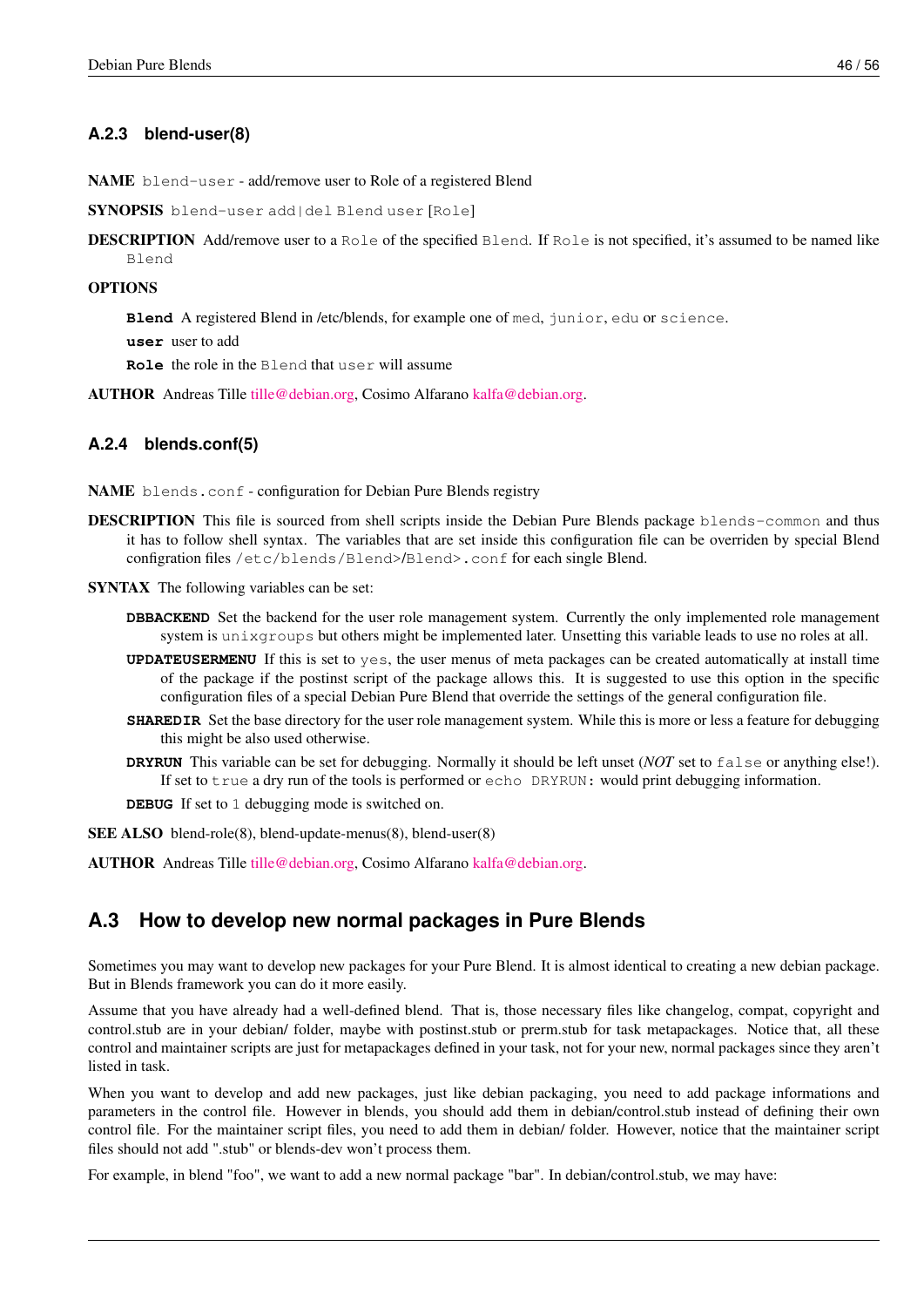```
Source: foo
Section: misc
Priority: extra
Maintainer: Foo Team <debian-foo@lists.org>
Uploaders: Foo bar <foo-bar@nowhere.com>
Build-Depends: debhelper (>= 7), blends-dev (>= 0.6.91)
Standards-Version: 3.9.3
Dm-Upload-Allowed: yes
Homepage: http://foo.bar/
Package: foo-bar
Architecture: all
Description: sample blends and packages
```
In the control.stub it defines foo blends, and a new package foo-bar. Then, in the debian folder, we can add our own preinst, postinst, prerm, and/or postrm maintainer scripts. However the filename should be foo-bar.preinst, foo-bar.postinst, ... etc., instead of foo-bar.postinst.stub, since foo-bar doesn't exist in tasks.

After those control files are done, you can use

make dist

to create blends control files, and then use

debuild

to start packaging.

# <span id="page-53-0"></span>**A.4 Working with the source repository in Git**

Sometimes it might be interesting for developers to check out the latest code of the Blend tools or a special Blend code for the meta packages. In Section [9.1](#page-43-1) the directory layout of the Git-repository was described. How to derive the Debian packages from this layout?

Checkout For the Blend tools and this documentation

```
gbp clone git@salsa.debian.org:blends-team/blends.git
```
or for the Debian Pure Blend BLEND-name

gbp clone git@salsa.debian.org:blends-team//BLEND-name.git

Build source package Change into the created directory and type

make -f debian/rules get-orig-source

This creates a tar. qz source archive of the packages you want to build. For your personal comfort you can create a file Makefile in your package source directory containing

```
#!/usr/bin/make -f
include /usr/share/blends-dev/Makefile
```
Which enables you to simply say

make dist

to create the source tarball.

Build Debian packages gbp buildpackage

The current Debian Med packages provide a working example how to use the tools described below.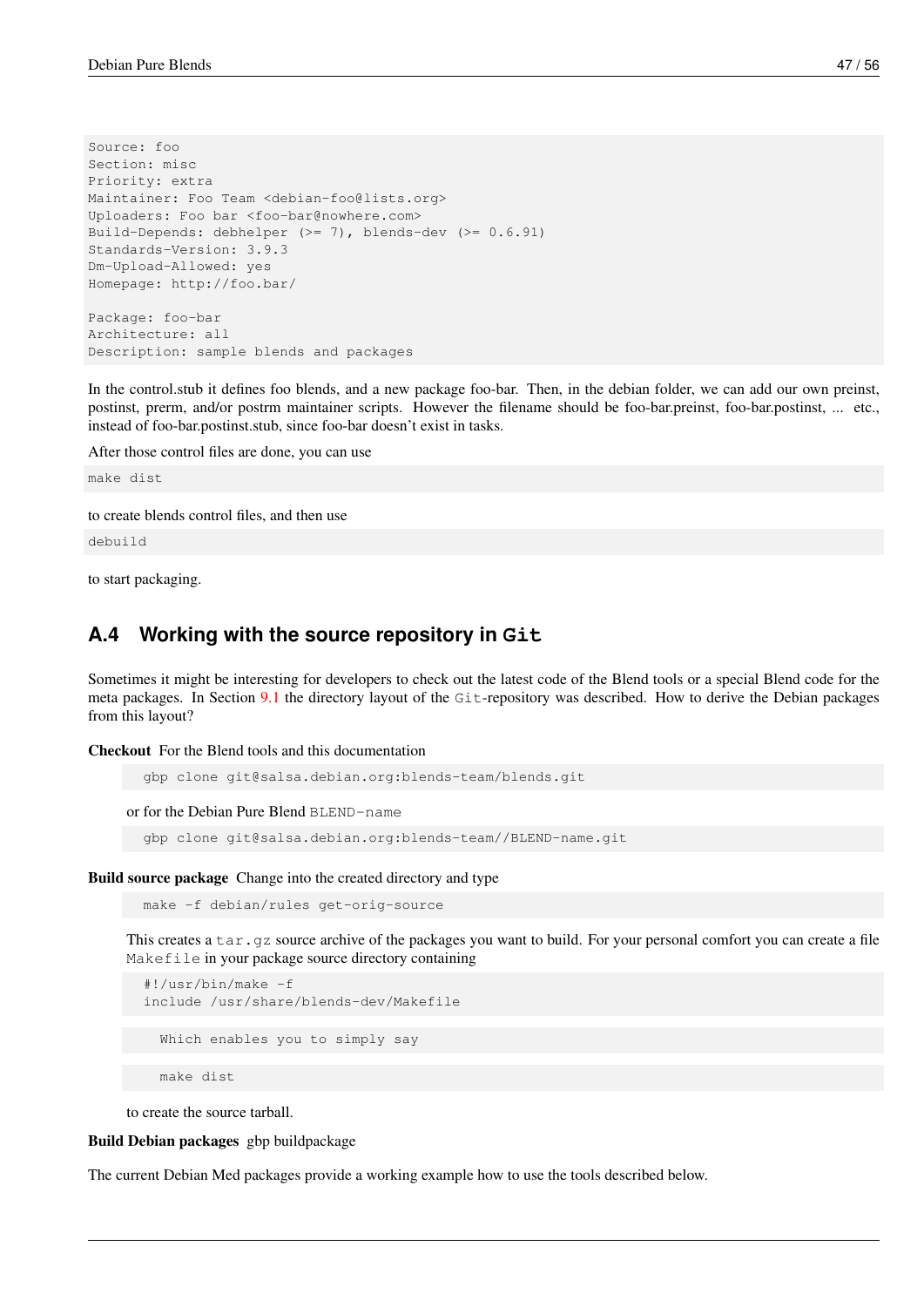### <span id="page-54-0"></span>**A.5 How to create tasks and bugs pages of web sentinel**

In Chapter [8](#page-39-0) the creation of so called tasks pages Section [8.1](#page-39-1) and bugs pages Section [8.3](#page-42-0) was described. These pages are automatically build by a cron job on blends.debian.org from the current state of the tasks files in the Git repositories of all registered Blends. If you have commited changes to the tasks pages and want to see the effect immediately the steps to do are as follows:

```
1. Login to dillon.debian.org
```

```
2. sudo -u blends -s
```
- 3. cd /srv/blends.debian.org/webtools/
- 4. ./tasks.py <blend-name>
- 5. /usr/local/bin/static-update-component blends.debian.org

To know what a valid <blend-name> might be have a look into /srv/blends.debian.org/webtools/webconf. Each Blend has an according config file there. Leave out the . confiextension and you have a valid <br/>blend-name>.

In case you are planing some more experimental changes there is another host (sponsored by rackspace.com) called blends.debian. which is running a copy of UDD and also hosts the latest development snapshot of the Blends web tools. Just ask Andreas Tille [tille@debian.org](mailto:tille@debian.org) in case you like a login on this host.

The code which builds web and tasks pages is available in Git at https://salsa.debian.org/blends-team/website. It is using the [Genshi templating system](http://genshi.edgewall.org/) which enables influencing the layout of the pages by editing the templates in the templates directory. You can also influence some parameters of the web pages in the configuration files in the webconf directory. Last but not least you can provide translations for the web pages in the po directory.

Once something on the web pages was changed you can activate the changes as follows:

- 1. Login to dillon.debian.org or blends.debian.net
- 2. sudo -u blends -s (only on dillon.d.o)
- 3. cd /srv/blends.debian.org/
- 4. git pull
- 5. ~/bin/my\_static-update-component (only on dillon.d.o to sync changes to the distributed host blends.debian.org)

Please note that the css and js files which are influencing the layout of the automatically created pages are in the same area as the static web pages (see below Section [A.6\)](#page-54-1).

# <span id="page-54-1"></span>**A.6 Editing static web pages of Blends on blends.debian.org**

A very simple entry page is created for each Blend which is linked from the [list of all Blends.](http://blends.debian.org/) Most probably the maintainers of a Blend want to enhance this page a bit. Maintainers of a Blend should care for this index page which currently is just featuring links to the automatically updated pages as well as an image which shows the activity of the [relevant mailing list.](http://people.debian.org/~tille/talks/200808_lightning/liststats.pdf) Maintaining these static pages is not a "service" which is done for you. The maintainers of a Blend should care for this!

The static pages are maintained in Git at https://salsa.debian.org/blends-team/website in the websites directory. Once you have changed the content of the pages you can activate the changes by doing:

- 1. Login to dillon.debian.org or blends.debian.net
- 2. sudo -u blends -s (only on dillon.d.o)
- 3. cd /srv/blends.debian.org/
- 4. git pull
- 5. ~/bin/my\_static-update-component (only on dillon.d.o to sync changes to the distributed host blends.debian.org)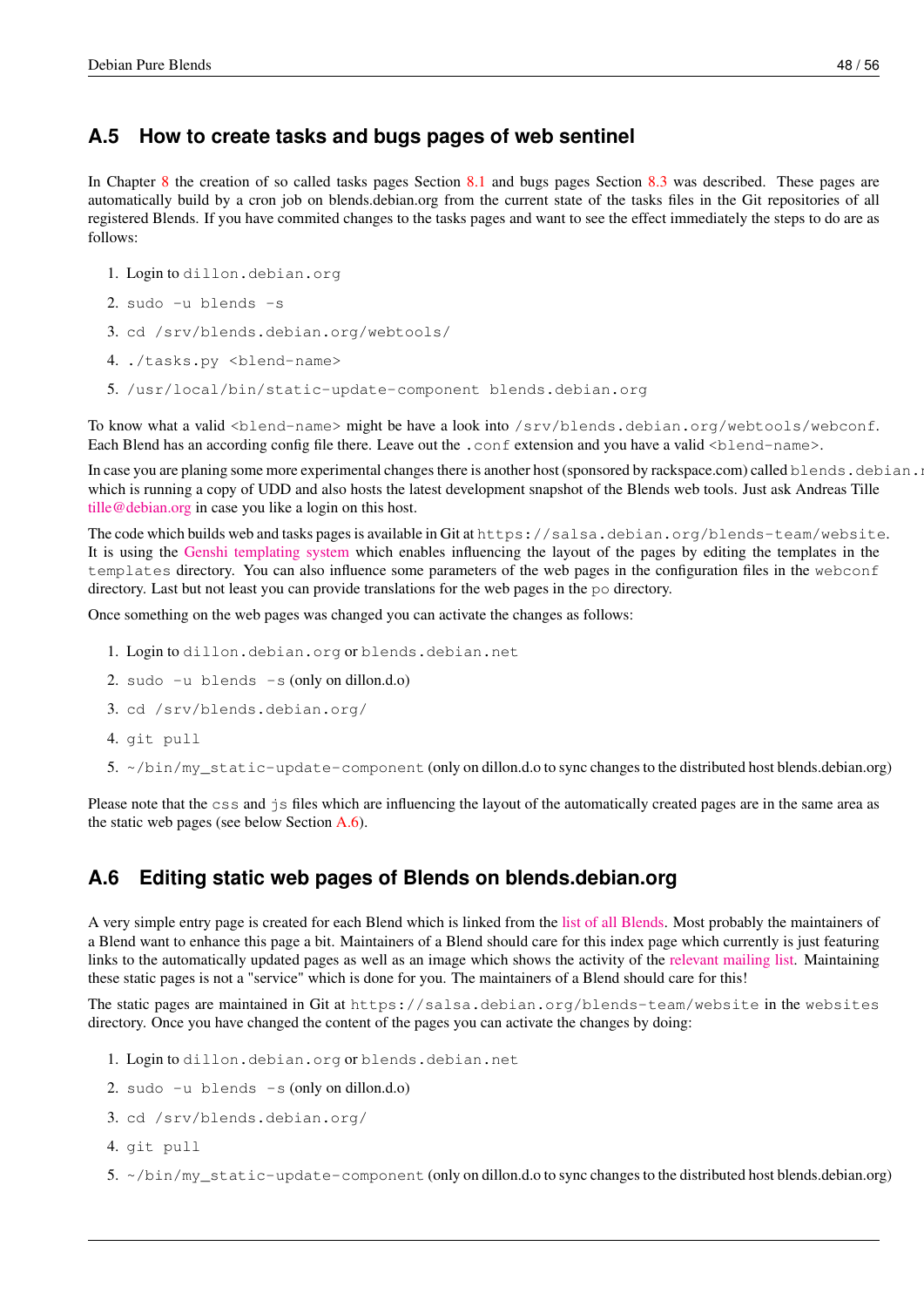# <span id="page-55-0"></span>**A.7 Description how Blends relevant data are gathered and stored**

All data relevant for Blends are available in [Ultimate Debian Database \(UDD\).](https://wiki.debian.org/UltimateDebianDatabase) Here is a description of the data gatherers that were explicitly invented to provide information for usage in Blends websentinel.

### <span id="page-55-1"></span>**A.7.1 Packages in Debian ftp new queue**

New packages might reside for some time in the so called new queue until a member of the ftpmaster team has evaluated the package as fit for the Debian distribution. To enable informing our users about that status the new queue is parsed and the information displayed in the web sentinel pages. The actual gatherer code can be found in UDD Git and is split into a [Script that](https://salsa.debian.org/qa/udd/blob/master/scripts/fetch_ftpnew.sh) [fetches the data](https://salsa.debian.org/qa/udd/blob/master/scripts/fetch_ftpnew.sh) and a [Parser which injects the data into UDD.](https://salsa.debian.org/qa/udd/blob/master/udd/ftpnew_gatherer.py)

### <span id="page-55-2"></span>**A.7.2 Machine readable data in Git repositories of Blends and some packaging teams**

Several machine readable data of packages are parsed from Git repositories. There are data that might be more up to date in Git (for instance scientific publication data or some registry entries). There are also data for not yet available packages a Blends team is working on. To enable refering to this data some selected Git repositories are parsed. The parser for Salsa is available in the [website Git](https://salsa.debian.org/blends-team/website/blob/master/misc/machine_readable/fetch-machine-readable_salsa.py) of the Blends project. It is running in a daily cron job on the host [blends.debian.net](http://blends.debian.net) and creates an [archive](http://blends.debian.net/_machine-readable/machine-readable.tar.xz) with all the machine readable files found in the specified Git repositories.

This [archive](http://blends.debian.net/_machine-readable/machine-readable.tar.xz) is read into UDD by an [UDD importer script](https://salsa.debian.org/qa/udd/blob/master/udd/blends_prospective_gatherer.py) in a cron job which is totally independent from the job that collects the data from Salsa. Due to the disconnected jobs running on different hosts there might be some undetermined delay between changing some metadata in a Git repository and the time when the data are available in UDD.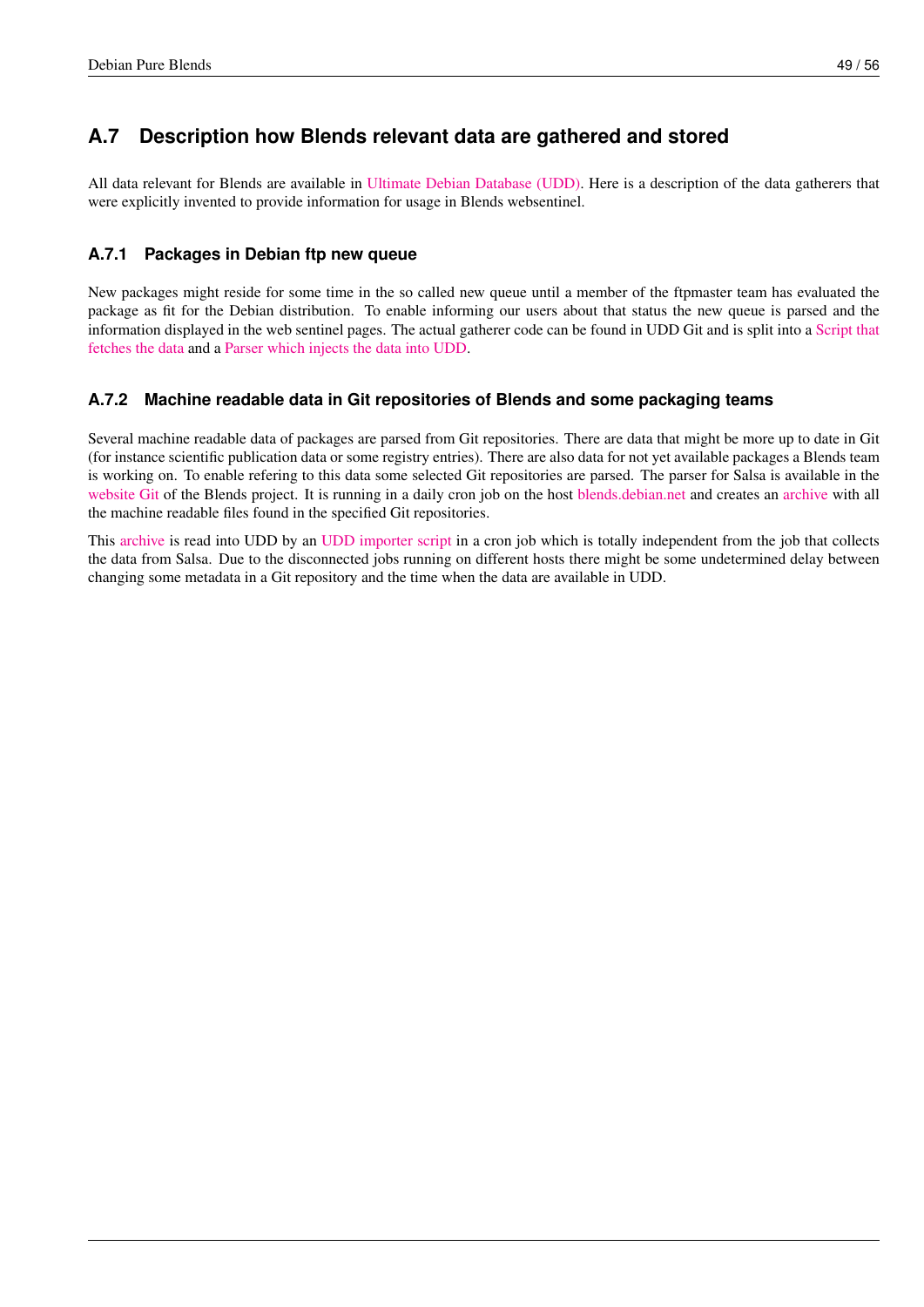# <span id="page-56-0"></span>**Appendix B**

# **Quick intro into building metapackages**

There are several descriptions available how to build Debian packages in general. The main resource might be the repository of [Debian packaging manuals](http://www.debian.org/doc/packaging-manuals/) (especially [developers reference chapter 6, best packaging practices\)](http://www.debian.org/doc/packaging-manuals/developers-reference/best-pkging-practices.html). There are several external packaging HOWTOs for example the one from [Joe 'Zonker' Brockmeier.](http://www-106.ibm.com/developerworks/linux/library/l-debpkg.html)

### <span id="page-56-1"></span>**B.1 Defining dependencies for metapackages**

This howto describes the building of metapackages by using the blends-dev package. It is perfectly possible to build a metapackage as any other normal Debian package but this HOWTO has the only purpose to describe the profit you might gain by using these tools.

```
~> cp -a /usr/share/doc/blends-dev/examples/tasks .
~> cat tasks/README
~> edit tasks/task1
Description: short description
long description as in any debian/control file
Depends: dependency1, dependency2, ...
```
For each metapackage this skeleton of a debian/control entry is needed. All necessary information is available in the directory /usr/share/doc/blends-dev/examples/tasks.

### <span id="page-56-2"></span>**B.2 The packaging directory**

To build any Debian package you always need a directory named debian, which contains a certain set of files. The package blends-dev provides a complete set of example files that only have to be copied and after editing some place holders are ready to use.

```
~> cp -a /usr/share/doc/blends-dev/examples/debian .
~> cat debian/README
~> edit debian/control.stub
```
Now the variables in the file control.stub change the variables named \_BLEND\_, \_MAINTAINER\_ etc. to match the names of the Debian Pure Blend to be built. Please note that the file debian/control is and has to be a symbolic link to control.stub to let the blends-dev tools work.

~> edit debian/rules

Also in the debian/rules the name of the Blend has to be inserted where the template contains \_BLEND\_. Depending from the way the sources.list should be scanned the options for the gen-control call can be adjusted.

You have to build the tarball using the command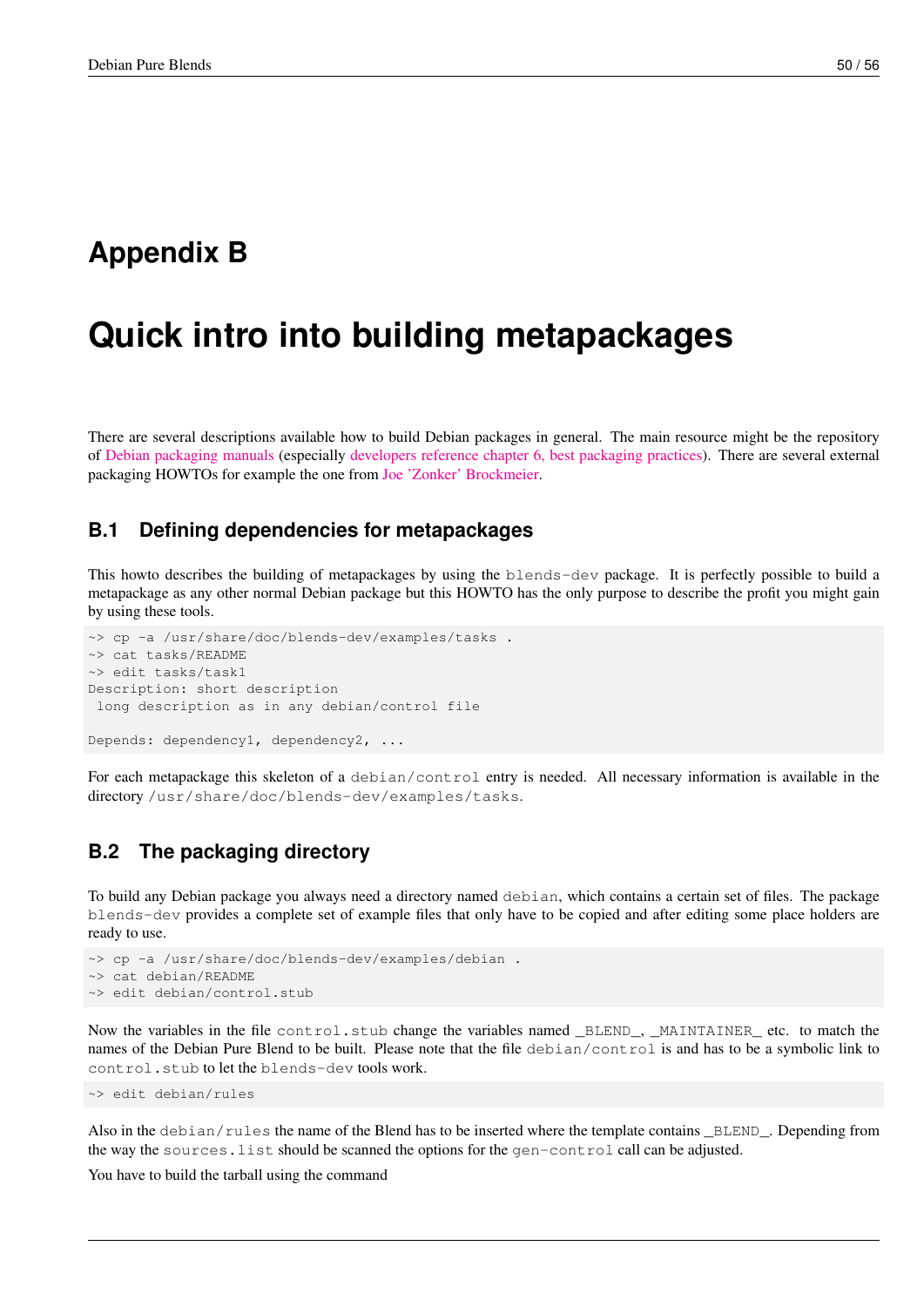~> make -f debian/rules get-orig-source

For your comfort you might like to create a file Makefile containing

```
#!/usr/bin/make -f
include /usr/share/blends-dev/Makefile
```
which enables you to simply use

~> make dist

to build the source tarball. This tarball has to be moved to a location where the metapackages will be built. Unpack the tarball there and start the build process using for instance

~> debuild

That's all for the very simple case when the metapackages should not contain user menus. Even if user menus are suggested they are not necessary. The following paragraphs describe how to use the blends-dev tools to support these menus.

#### <span id="page-57-0"></span>**B.3 The common metapackage**

The creation of a common package is optional, but suggested, because it adds some special features like menus, user groups, and probably more in the future. It is automatically built by blend-install-helper, which is called in debian/rules, if the common directory exists. The easiest way to create this is as follows:

```
~> cp -a /usr/share/doc/blends-dev/examples/common .
~> cat common/README
~> edit common/conf common/control common/common.1
```
The variables (\_BLEND\_) in these three files have to be adjusted to the name of the Debian Pure Blend in question. This blend-config cares for the initialisation of the role based menu system and might contain adjustments of the general configuration inside the blends-common.

If the metapackage blend-config will be created according to these rules all other metapackages will depend automatically from this common package. For the friends of auto-apt, a helper /usr/bin/<metapackage-name> will be installed as well, which just prints some information about the meta package. All in all, the usage of the common package is strongly suggested to have a common registry for stuff like user roles and possibly other things that will be implementd in the future.

#### <span id="page-57-1"></span>**B.4 The metapackage menus**

As explained in Section [6.3.1](#page-31-1) the metapackages can contain user menus. This optional feature can be implemented easily by using the template from the blends-dev in the following way:

```
~> cp -a /usr/share/doc/blends-dev/examples/menu .
~> cat menu/README
~> edit menu/task1
Edit the example to legal menu entries of the
dependencies of this metapackage
~> cp menu/task1 menu/<metapackage name>
```
A menu file for each task should be created containing valid menu entries for each dependant package. The easiest way to obtain those menu entries is to simply copy the original menu entry files that are contained in the packages on which the metapackage will depend. The only thing that has to be changed in these menu entries is the package field, which has to be changed from <dependent package> to blend-task. All other entries might remain unchanged. This is a good point to check whether the menu entries of the packages you depend from are formated nicely and print the necessary information (for instance make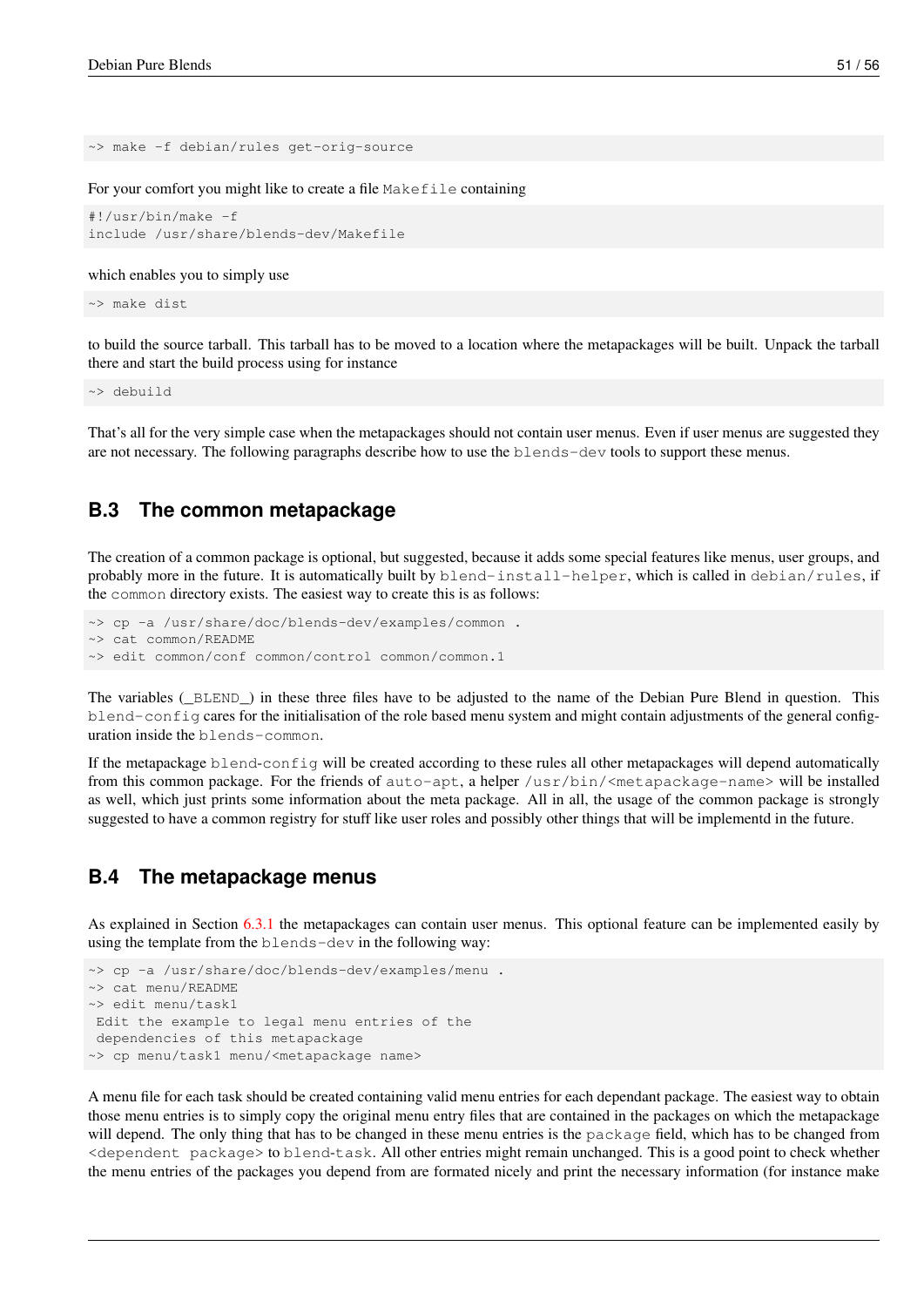use of "hints"). Here the metapackage maintainer has a good chance for quality assurance work, which is also part of the Debian Pure Blends issue.

In principle these menu items could be created automatically either at metapackage build time or even better in the postinst script of the metapackage because it is granted that the needed menu files are installed on the system, which is not really necessary on the metapackage build machine. This might be implemented in later versions of blends-dev. Currently the policy is that we like to have a little bit of control about the menu entries for the quality assurance issue mentioned above. Last, but not least, there are packages that do not provide a menu entry. If this is the case because the package maintainer just forgot it a bug report should be filed. On the other hand, there are packages with programs that provide a command line interface that does not allow a reasonable menu entry. A solution for this case is provided in the next paragraph.

# <span id="page-58-0"></span>**B.5 Menu for any dependency**

The idea of the metapackage menu is to provide the user with easily viewable traces of any installed package that helps solving everyday tasks. So if there are packages that do not contain a menu, a screen with relevant documentation should be provided in a viewer by the creator of the metapackage. Such documentation can be created using the following templates:

```
~> cp -a /usr/share/doc/blends-dev/examples/docs .
~> cat docs/README
~> edit docs/task1/dep1
Provide information about a package <dep1> that is
a dependency of the metapackage <task1>, but does not
contain a useful menu entry.
~> cp docs/task1/dep1 docs/task1/<dependent pkg>
~> cp -a docs/task1 docs/<metapackage name>
```
This ensures that our users become aware of all interesting packages on their system. The documentation files should contain hints to man pages to read, URLs that should be visited to learn more about the package or some short introduction how to get started.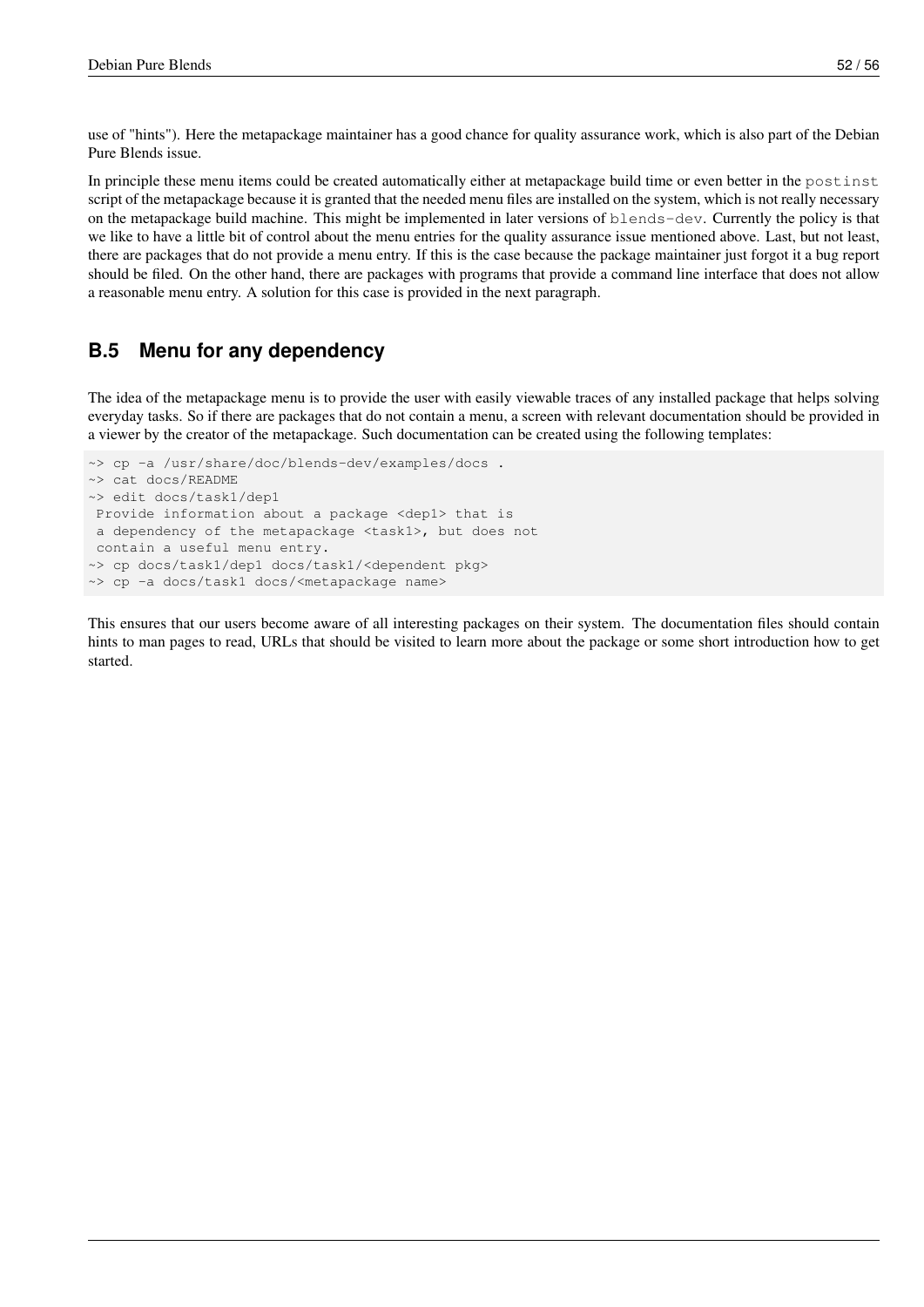# <span id="page-59-0"></span>**Appendix C**

# **Using the Bug Tracking System**

# <span id="page-59-1"></span>**C.1 How to ask for packages which are not yet included**

A very frequently asked question in mailing list is, whether program\_xy can be integrated into a Debian Pure Blend. As long as there is an official package of this program it is an easy task. But mostly users ask for software which is not yet integrated into Debian.

There is a [detailed description](http://www.debian.org/devel/wnpp/#l1) how anybody can ask for including a certain piece of software into Debian. It explains how to use the program reportbug for this purpose.

In Debian Pure Blends some house keeping of interesting packages is done and once an ITP is issued it should be mentioned at the relevant tasks page to keep other team members informed. To make this happen it is a minimum requirement to at least foreward the ITP mail to the relevant mailing list crossing fingers that somebody feels responsible to enter this information into the according tasks file. It is even better if you just include the information yourself (see Section [8.1](#page-39-1) for more details).

### <span id="page-59-2"></span>**C.2 How to report problems**

Debian has a very useful Bug Tracking System (BTS) but unfortunately users seldom know about this fact and how to use it right. This is the reason why users sometimes become angry about errors because they do not know what to do next and just install a different distribution instead of trying to solve the problem.

A [detailed explanation how to report errors](http://www.debian.org/Bugs/Reporting) is helpful in these cases. While the program reportbug fetches other reports from BTS before creating the bug report it is always a good idea to search [http://bugs.debian.org/\\_package\\_](http://bugs.debian.org) for known problems and probably suggested solutions before calling reportbug.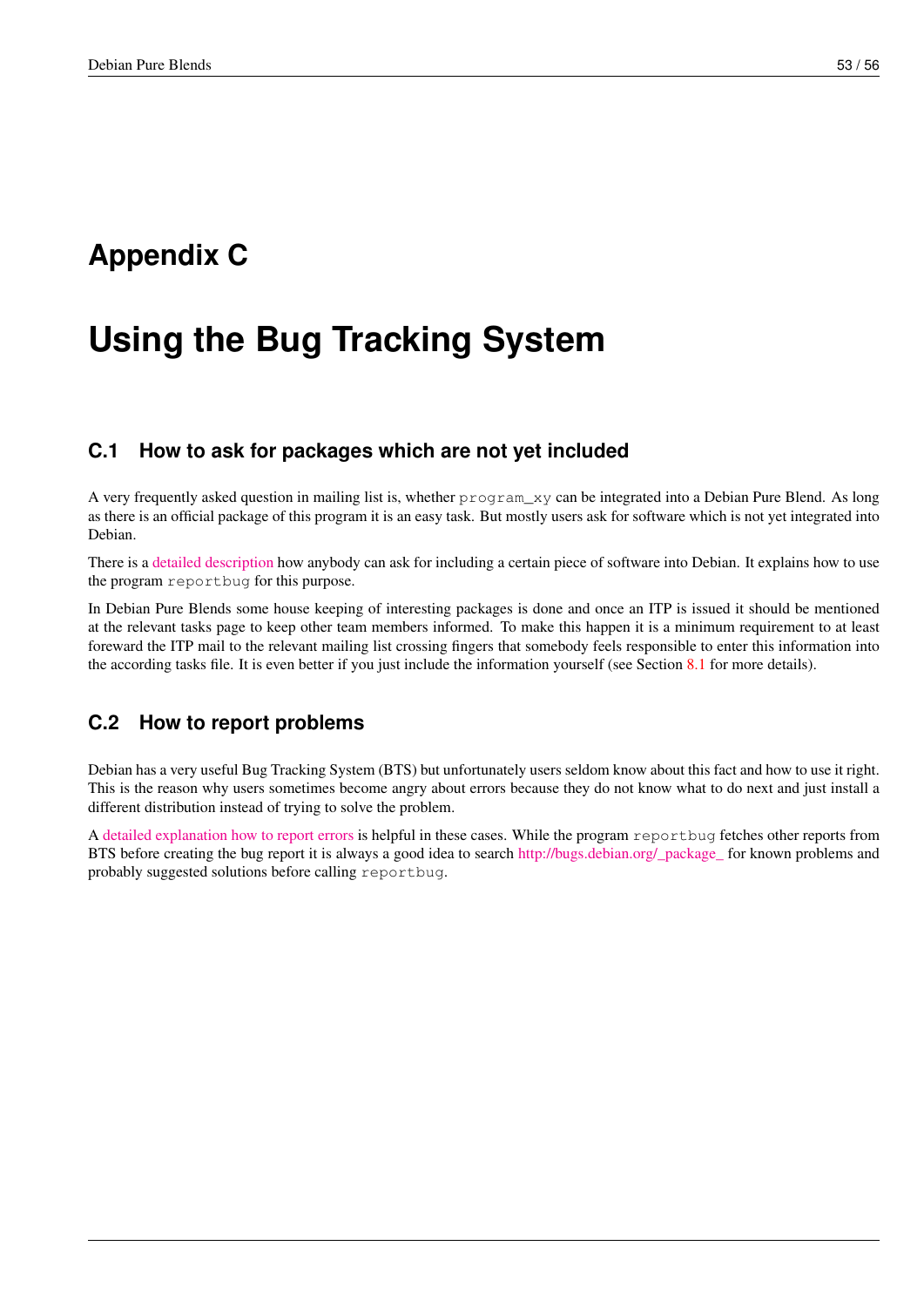# <span id="page-60-0"></span>**Appendix D**

# **FAQ**

### <span id="page-60-1"></span>**D.1 How can I add a dependency?**

If the source for the Blends package is maintained in Blends VCS every Debian developer and each member of the Alioth team "Debian Pure Blends" have commit permission to the package source. Once you cecked it out you find the single tasks files inside the tasks/ directory. Fine one or more tasks you want to put the package into and add the line.

Depends: package

#### or

Suggests: package

### <span id="page-60-2"></span>**D.2 What additional information should be provided?**

As explained in Section [8.2](#page-39-2) you can specify several metadata in addition to the pure dependency which is used for the metapackage creation to enrich the web sentinel with extra information about the package. Usually the information is obtained from the Debian package information. However, as it was explained it makes perfectly sense to even specify packages which are not yet included into official Debian. The information is taken from the [Ultimate Debian Database \(UDD\)](http://wiki.debian.org/UltimateDebianDatabase)

Since the Blend team also has injected the packages in the NEW queue as well as the information about packages in VCS of Blends it is sufficient even for packages which are not yet ready to only specify the name. In this case it is detected that the package is work in progress and the tasks page of the web sentinel will put the package into the appropriate section.

The big advantage of injecting a package into the relevant task is that visitory of the tasks page will be informed about the work in progress and can follow for instance enhancements of the desciprion or the migration of the package into the Debian pool without any further action. Since this is very convenient you want to add your package to the tasks immediately after you injected the first rough packaging into VCS.

### <span id="page-60-3"></span>**D.3 Should I add binary or source packages?**

A tasks file is in principle a debian/control file snippet. In these files you are specifying *binary* packages. It is a common error to inject source package names which is wrong if the resulting package is different.

### <span id="page-60-4"></span>**D.4 Should I add a library package to a user task?**

User oriented metapackages should depend from user oriented applications. You should avoid specifying a package containing a dynamic library. If the package you want to add is a library you should rather add the development package (containing the static library and header files) to the according development task if this exists.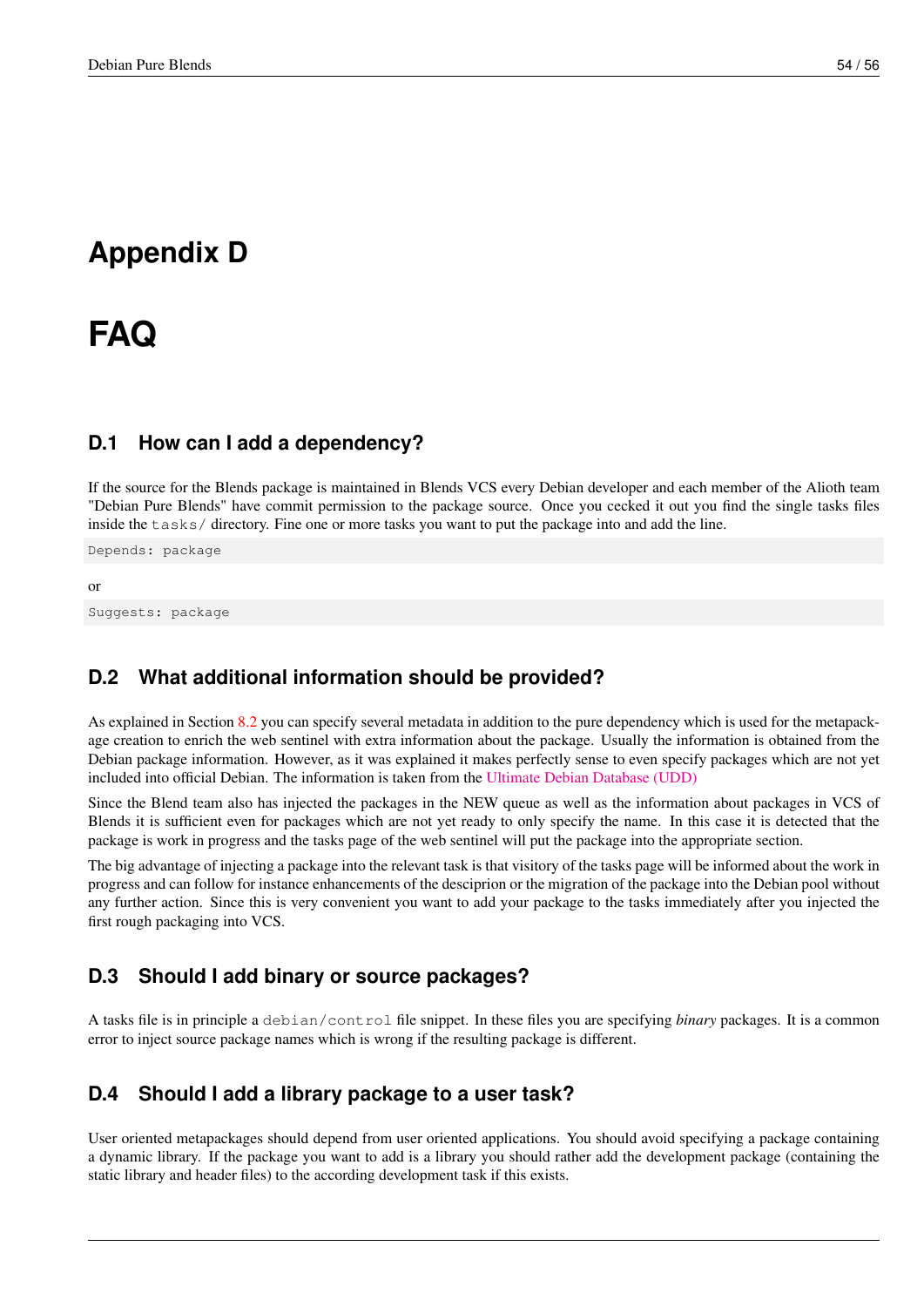# <span id="page-61-0"></span>**D.5 Can I create a new task if the existing ones do not fit?**

Yes. Please discuss this with the Blends team on their mailing list but in principle it is totally OK to add a new task to a Blend.

# <span id="page-61-1"></span>**D.6 Why not simply use a Wiki?**

People frequently claim that they prefer a simple list in a Wiki to list the interesting packages for their work. This is a waste of time since:

- 1. An entry in a tasks file makes the same effort (measured in time and numbers of keys pressed).
- 2. You need to manually add the metadata (like Homepage, description etc.)
- 3. Metadata are updated automatically in the web sentinel tasks Wikis are usually aging (despite being a Wiki)
- 4. You get a lot of metadata for free:
	- *Translated* descriptions
	- Version + release
	- Popularity contest results
	- Debtags
	- Screenshot

You will have a hard time to provide all this on a Wiki and keep it up to date

- 5. Automatic information whether Debian is lagging begind upstream
- 6. If a package was introduced into Debian after the work in VCS was successfully finished the web sentinel is updated automatically without any extra work.
- 7. If you want to create metapackages for user installation or to easily feed some live DVD you need to create tasks files anyway and thus you are not duplicating any work.

# <span id="page-61-2"></span>**D.7 Why not simply using DebTags?**

In general I'd like to quote Enrico Zini about the relation of DebTags and Blends tasks: "Both efforts are orthogonal to each other and a well designed task should cover a specific workfield which is not necessarily given due to the fact that a package belongs to a certain (DebTag) category."

Moreover if you exclusively rely on the DebTags you are ignoring additional options the Blends framework is providing. For instance the [Biology task of Debian Med](http://blends.debian.org/med/tasks/bio) contains several sections about packages which are not yet available in the Debian package pool. This includes:

- 1. Packages inside the new queue
- 2. Packages the team is working on in VCS
- 3. Inofficial packages at some other places
- 4. Information about not yet packaged software that might be of certain interest